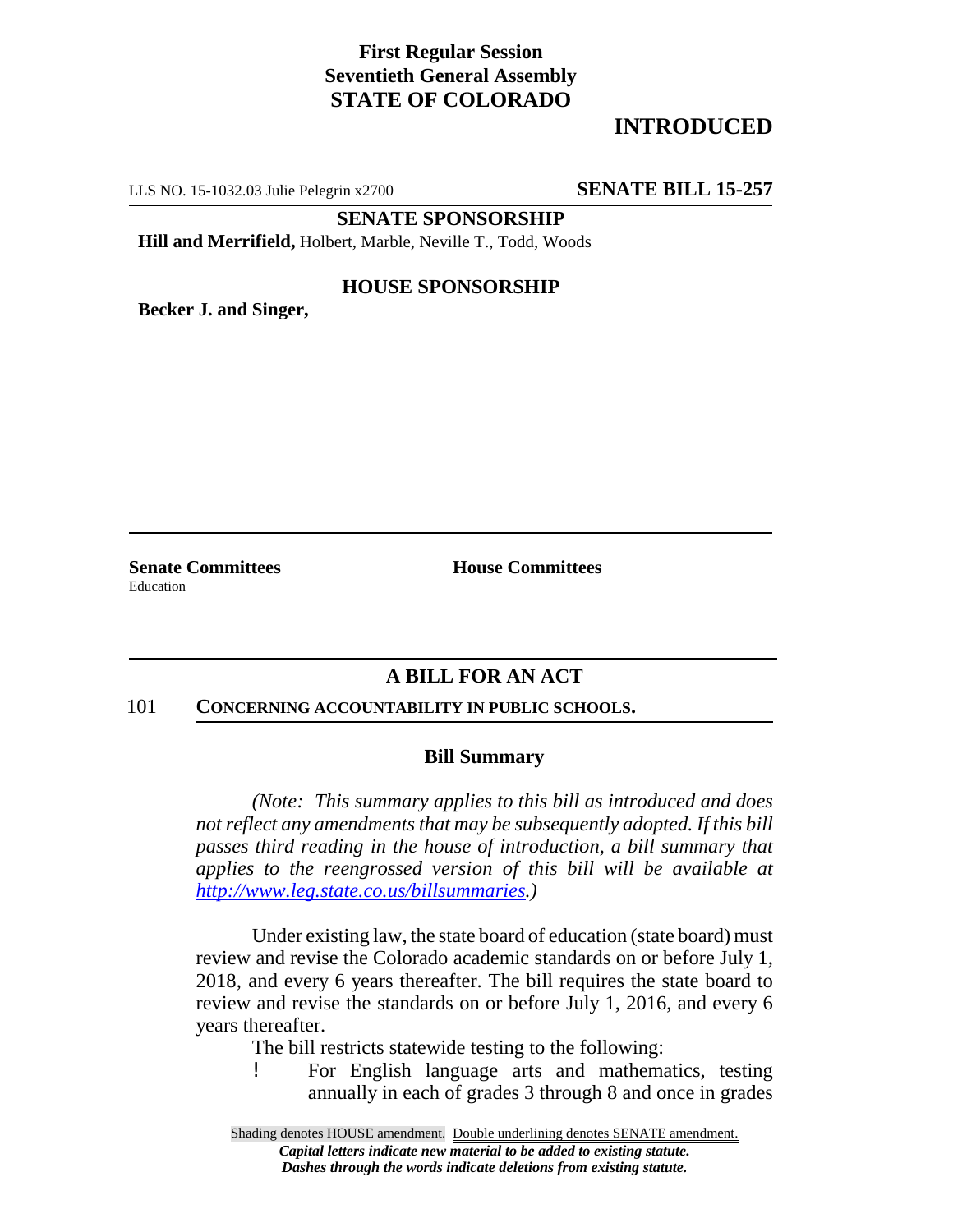10 through 12, as selected by each school district, board of cooperative services that operates a public school, and charter school (local education provider);

! For science, testing annually in one elementary school grade and one middle school grade, as selected by the department of education, and one high school grade, as selected by each local education provider.

The bill continues to require students enrolled in eleventh grade to take the curriculum-based achievement exam adopted by the state board.

Each local education provider must notify the department of education (department) regarding the grade levels at which it will administer the state assessments. The bill allows each local education provider to choose to administer state assessments in English language arts and math in up to 2 additional high school grades, at the state's cost.

The bill allows a local education provider to choose to administer, in lieu of the state assessments, a battery of assessments in English language arts, mathematics, and science that are vertically aligned for grades 3 through 10. The department must reimburse the local education provider for the costs of administering the battery of assessments. The local education provider must provide to the department the results of the assessments. The department must apply to the federal government for a waiver of federal law if necessary to allow a local education provider to administer the battery of assessments in lieu of the state assessments.

The bill requires the department to administer the computerized portion of a state assessment in a format that a student can complete using paper and pencil if requested by a local education provider or a student's parent. Each local education provider must adopt a written policy to allow a parent to choose to have his or her child take the computerized portions of the state assessments using pencil and paper.

The bill allows a local education provider or group of local education providers, working with the department, to design and implement a pilot alternative accountability and assessment system (pilot system), so long as the pilot system complies with federal requirements or with the provisions of a federal waiver. If the pilot system meets federal requirements, the state board must waive any conflicting state statutory or regulatory requirements for the participating local education providers. The department must apply to the federal department of education for a waiver of federal requirements if necessary to implement a pilot system.

Under existing law, a local education provider must administer a reading assessment and a school readiness assessment to kindergarten students. The bill requires the local education provider to administer the reading assessment within the first 90 days of the school year. If the local education provider administers the reading assessment within the first 60 days of the school year, then the local education provider is not required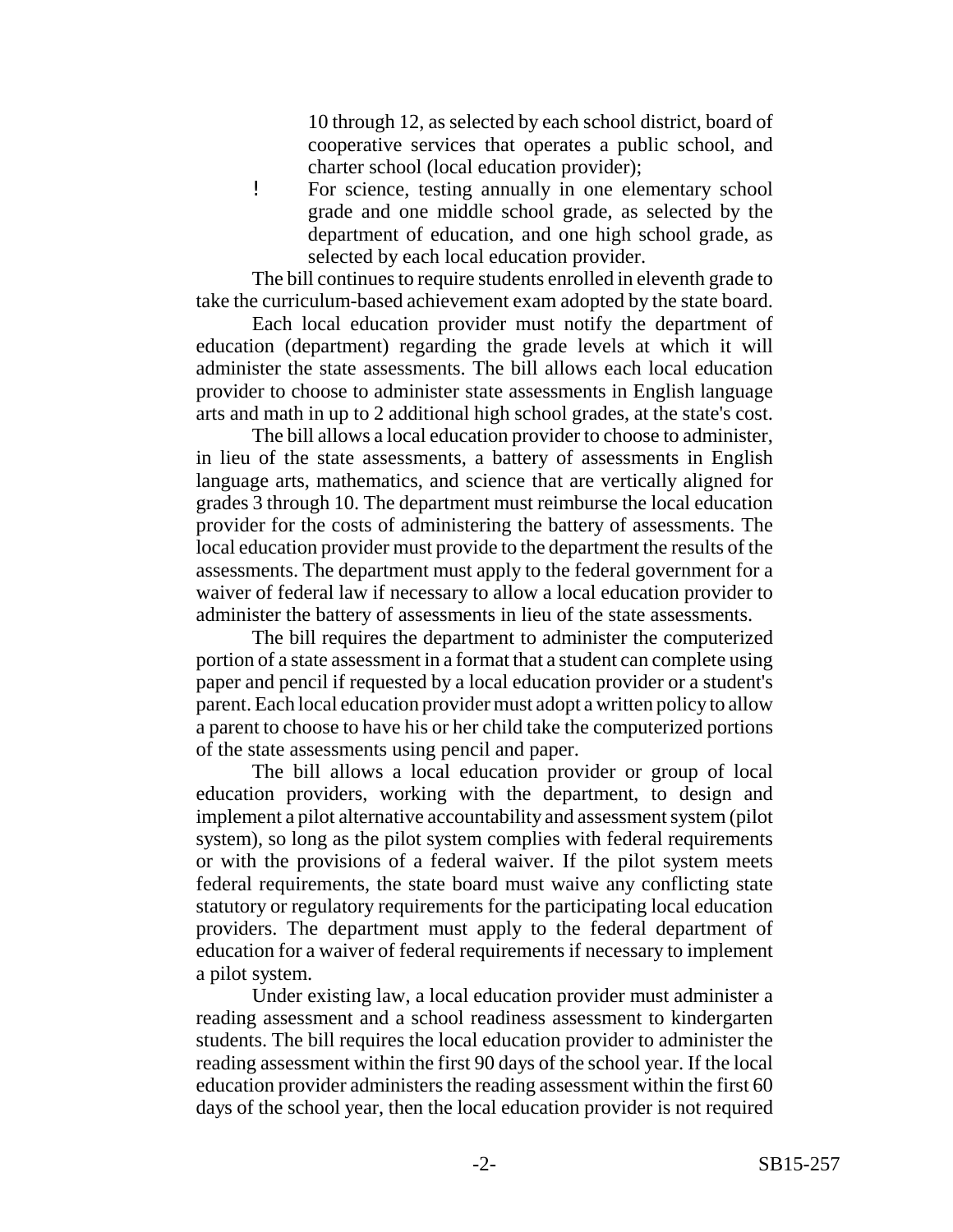to administer the literacy component of the school readiness assessment.

Under the bill, if a kindergarten or first-, second-, or third-grade student's score on a state-approved literacy assessment indicates that the student may have a significant reading deficiency, the teacher must assess the student again within 60 days to determine whether the student does have a significant reading deficiency. If a student's score on a state-approved literacy assessment indicates that the student is reading at grade-level competency, then the local education provider is not required to administer the reading assessment again during the same school year. The bill requires the department to ensure that at least one of the approved reading assessments can be completed using pencil and paper.

Under existing law, each local education provider must administer a school readiness assessment to students in kindergarten and prepare an individual school readiness plan for each student. The bill requires the local education provider to administer the school readiness assessment during the first 60 days of the school year. A local education provider may choose to administer the school readiness assessment multiple times during the school year to monitor a student's progress toward school readiness. If a kindergarten student demonstrates a significant reading deficiency, the "Reading to Ensure Academic Development" (READ) plan that the local education provider creates for the student will be a component of the student's individual school readiness plan.

Under current law, each school district must ensure that at least 50% of the evaluation of the performance of licensed personnel is based on student growth. But, for the 2014-15 school year, a school district may decide what percentage, if any, to give to student academic growth in deciding a person's effectiveness rating. The bill extends for 3 additional school years the school district's ability to decide the percentage to give to student academic growth.

The bill repeals the existing statute that governs state assessments. The bill recreates the statutory provisions that relate to testing in languages other than English, testing children with disabilities, exempting from testing the children that participate in nonpublic, home-based educational programs and nonpublic schools, administering the ACT to eleventh-grade students, disseminating and using test results, allowing nonpublic schools to administer the state assessments, and appropriating moneys to fund the state assessments.

The bill repeals references to the postsecondary and workforce planning, preparation, and readiness assessments and clarifies that students' demonstration of postsecondary and workforce readiness is determined in part by scores on the state assessments administered in high school.

<sup>1</sup> *Be it enacted by the General Assembly of the State of Colorado:*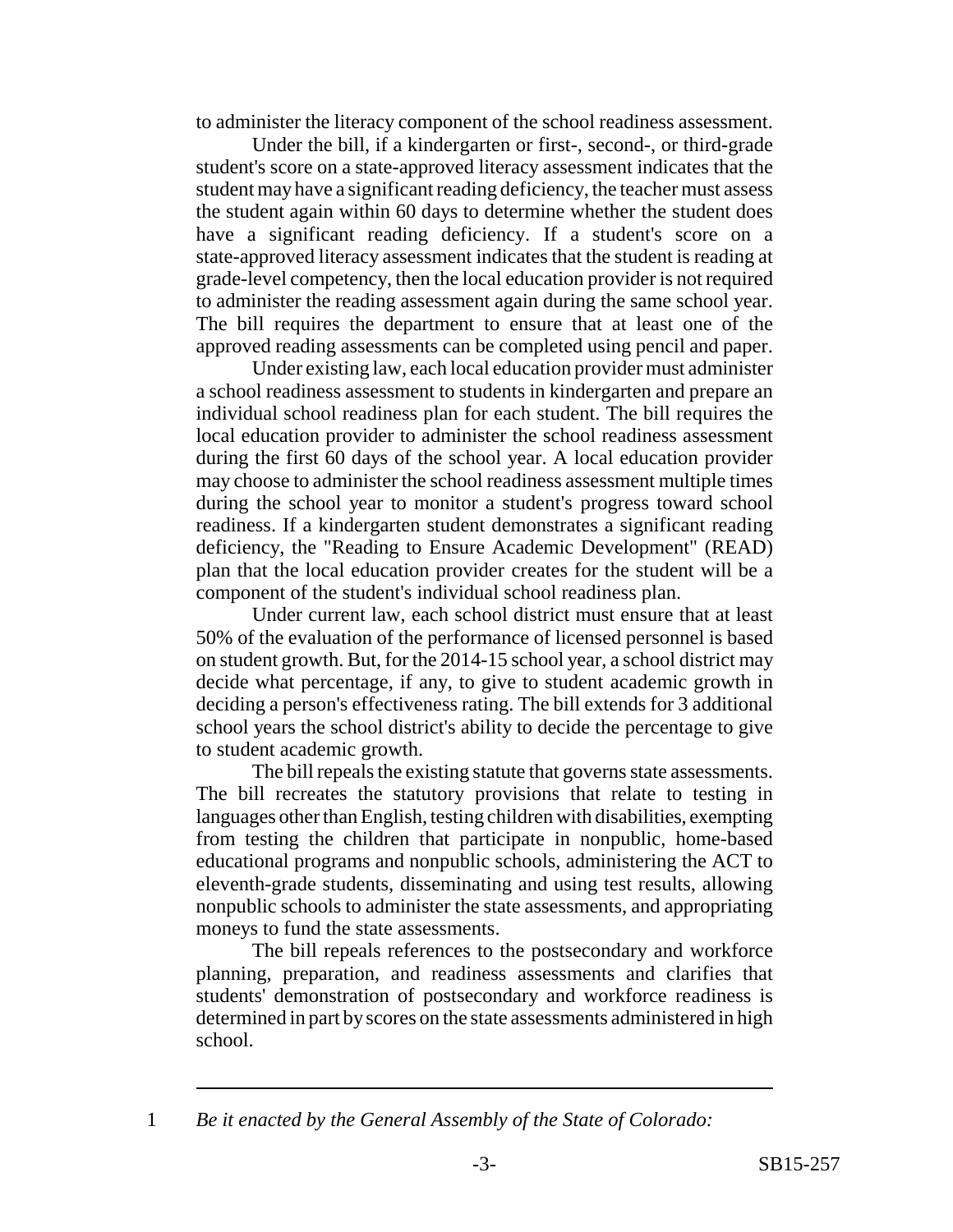**SECTION 1.** In Colorado Revised Statutes, 22-7-1005, **amend** 2  $(6)$  as follows:

 **22-7-1005. Preschool through elementary and secondary education - aligned standards - adoption - revisions.** (6) On or before July 1, 2018 JULY 1, 2016, and on or before July 1 every six years thereafter, the state board shall review and adopt any appropriate revisions to the preschool through elementary and secondary education standards specified in this section. In adopting revisions, the state board may add or delete one or more of the specific instructional areas based on the needs of the state and changes in national and international academic expectations. In adopting revisions to the standards pursuant to this subsection (6), the state board shall ensure that the standards continue to meet the requirements specified in subsection (3) of this section.

 **SECTION 2.** In Colorado Revised Statutes, **add** 22-7-1006.3 and 22-7-1006.5 as follows:

 **22-7-1006.3. State assessments - administration - rules.** (1) (a) BEGINNING IN THE 2015-16 SCHOOL YEAR, THE DEPARTMENT OF EDUCATION, IN COLLABORATION WITH LOCAL EDUCATION PROVIDERS, SHALL ADMINISTER THE STATE ASSESSMENTS IN THE INSTRUCTIONAL AREAS OF ENGLISH LANGUAGE ARTS, MATHEMATICS, AND SCIENCE AS ADOPTED BY THE STATE BOARD PURSUANT TO SECTION 22-7-1006 AS 22 FOLLOWS:

**(I) THE DEPARTMENT SHALL ADMINISTER A STATE ASSESSMENT IN**  ENGLISH LANGUAGE ARTS TO ALL STUDENTS ENROLLED IN GRADES THREE THROUGH EIGHT IN PUBLIC SCHOOLS THROUGHOUT THE STATE. THE DEPARTMENT SHALL ALSO ADMINISTER A STATE ASSESSMENT IN ENGLISH LANGUAGE ARTS TO STUDENTS ENROLLED IN ONE OF GRADES TEN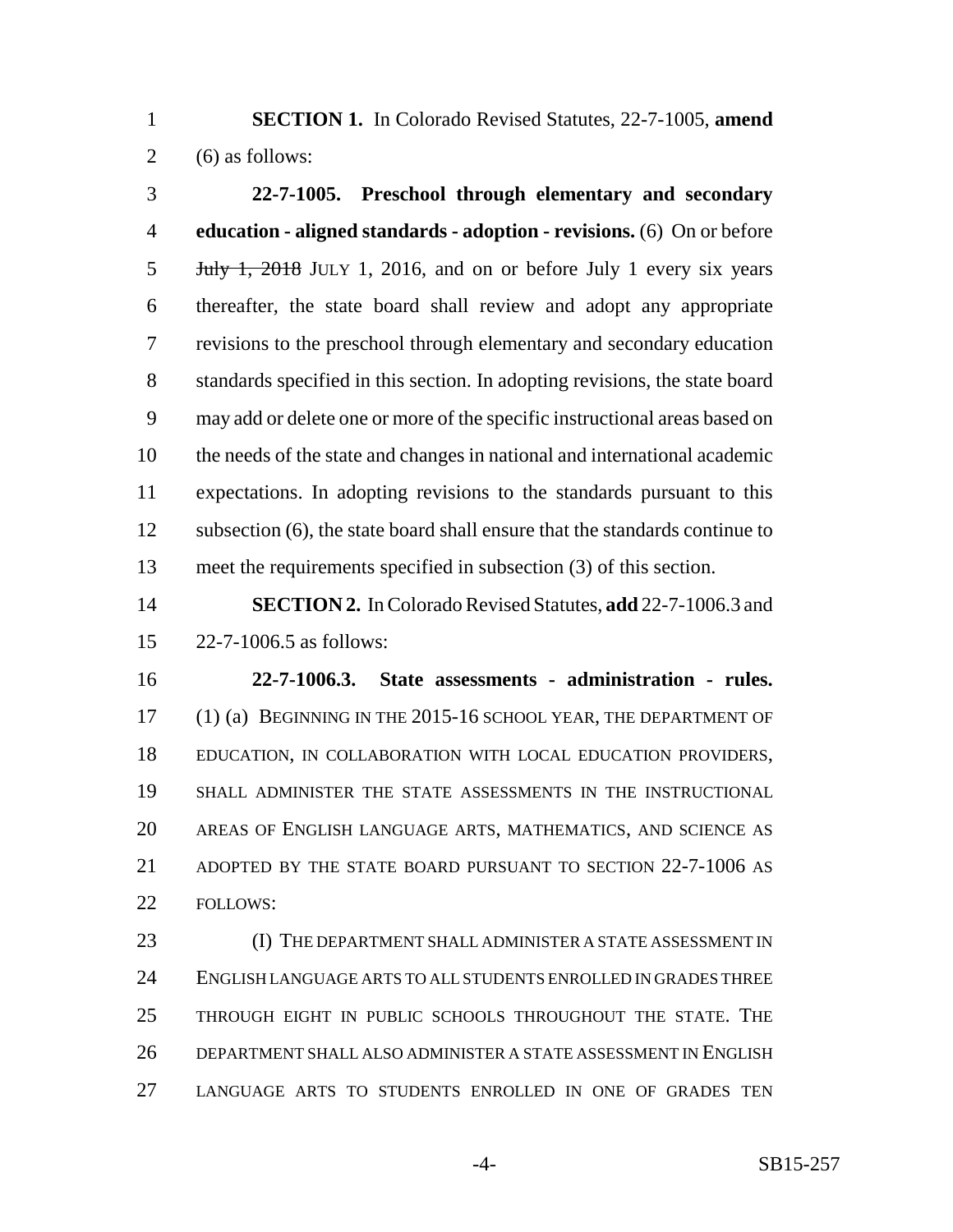THROUGH TWELVE IN PUBLIC SCHOOLS THROUGHOUT THE STATE, AS 2 SELECTED BY EACH LOCAL EDUCATION PROVIDER.

 (II) THE DEPARTMENT SHALL ADMINISTER A STATE ASSESSMENT IN MATHEMATICS TO ALL STUDENTS ENROLLED IN GRADES THREE THROUGH EIGHT IN PUBLIC SCHOOLS THROUGHOUT THE STATE. THE DEPARTMENT SHALL ALSO ADMINISTER A STATE ASSESSMENT IN MATHEMATICS TO STUDENTS ENROLLED IN ONE OF GRADES TEN THROUGH TWELVE IN PUBLIC SCHOOLS THROUGHOUT THE STATE, AS SELECTED BY EACH LOCAL EDUCATION PROVIDER.

 (III) THE DEPARTMENT SHALL ADMINISTER A STATE ASSESSMENT IN SCIENCE TO STUDENTS ENROLLED IN PUBLIC ELEMENTARY, MIDDLE, AND HIGH SCHOOLS THROUGHOUT THE STATE.THE DEPARTMENT SHALL SELECT THE SPECIFIC GRADES IN ELEMENTARY SCHOOL AND MIDDLE SCHOOL IN WHICH TO ADMINISTER THE STATE SCIENCE ASSESSMENT, ENSURING THAT 15 STUDENTS TAKE THE STATE SCIENCE ASSESSMENT ONCE IN ELEMENTARY SCHOOL AND ONCE IN MIDDLE SCHOOL. EACH LOCAL EDUCATION PROVIDER SHALL SELECT THE SPECIFIC GRADE IN HIGH SCHOOL AT WHICH TO ADMINISTER THE STATE SCIENCE ASSESSMENT.

 (b) BY AUGUST 15, 2015, EACH LOCAL EDUCATION PROVIDER SHALL REPORT TO THE DEPARTMENT THE GRADE LEVEL AT WHICH IT WILL ADMINISTER THE STATE ASSESSMENTS IN MATHEMATICS AND ENGLISH LANGUAGE ARTS THAT MUST BE ADMINISTERED ONCE IN GRADES TEN THROUGH TWELVE AND THE HIGH SCHOOL GRADE LEVEL AT WHICH IT WILL ADMINISTER THE STATE SCIENCE ASSESSMENT. IF A LOCAL EDUCATION PROVIDER CHOOSES TO CHANGE AN ASSESSMENT GRADE LEVEL AFTER THE 26 2015-16 SCHOOL YEAR, THE LOCAL EDUCATION PROVIDER MUST:

(I) NOTIFY THE DEPARTMENT NO LATER THAN JULY 1 OF THE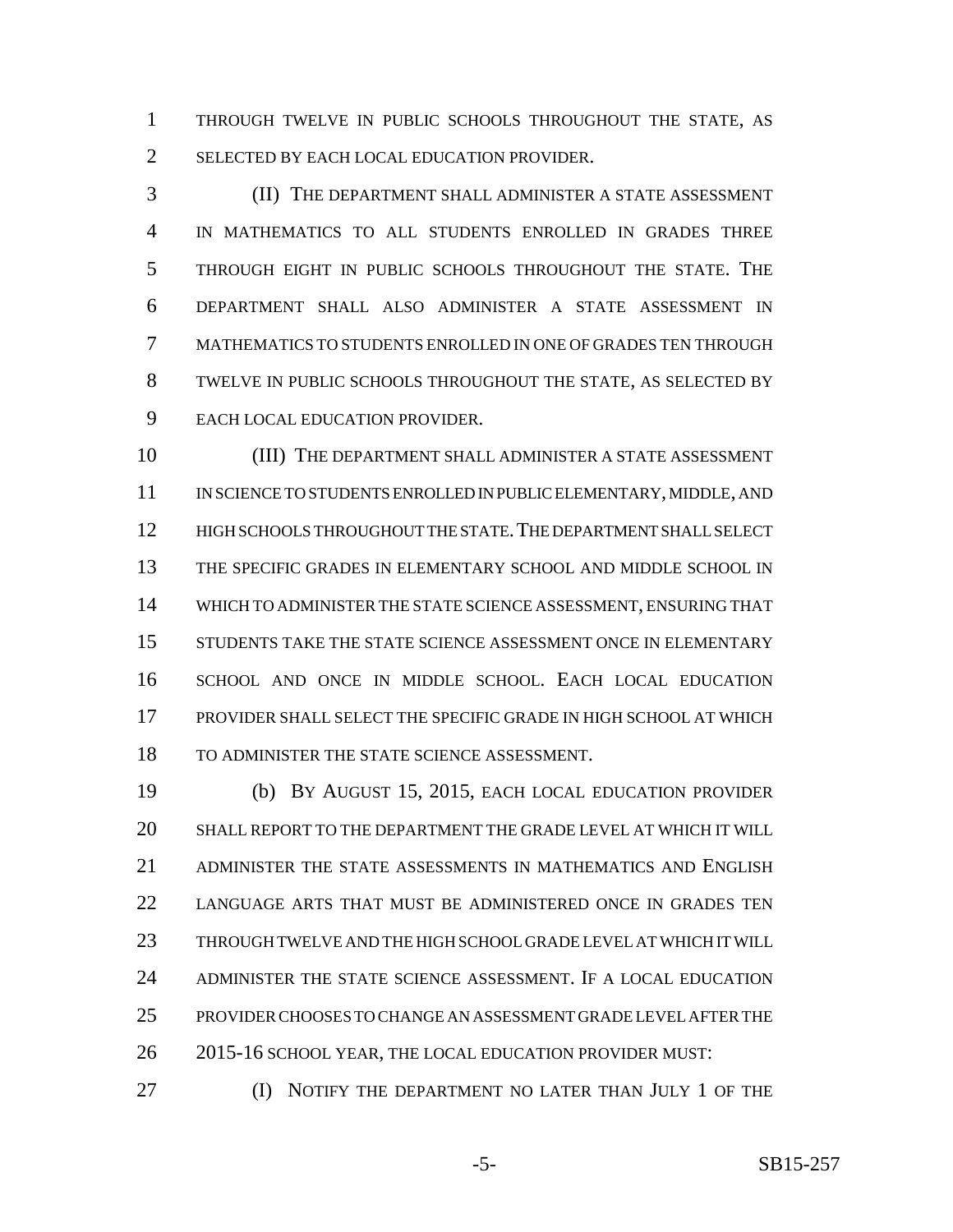SCHOOL YEAR IN WHICH THE LOCAL EDUCATION PROVIDER WILL IMPLEMENT THE CHANGE; AND

 (II) ENSURE THAT THE CHANGE IN ASSESSMENT GRADE LEVEL DOES NOT RESULT IN A STUDENT COHORT THAT DOES NOT TAKE THE STATE ASSESSMENT DURING A REQUIRED GRADE INTERVAL.

 (c) NOTWITHSTANDING THE PROVISIONS OF PARAGRAPH (a) OF THIS SUBSECTION (1) TO THE CONTRARY:

8 (I) A LOCAL EDUCATION PROVIDER MAY CHOOSE TO ADMINISTER STATE ASSESSMENTS IN THE AREAS OF ENGLISH LANGUAGE ARTS AND MATHEMATICS IN UP TO TWO ADDITIONAL GRADES AT THE HIGH SCHOOL LEVEL. AT THE REQUEST OF A LOCAL EDUCATION PROVIDER, THE DEPARTMENT SHALL ADMINISTER THE ADDITIONAL STATE ASSESSMENTS AND PAY THE COSTS OF ADMINISTERING THE ADDITIONAL ASSESSMENTS.

 (II) (A) A LOCAL EDUCATION PROVIDER MAY CHOOSE TO ADMINISTER A VERTICALLY SCALED BATTERY OF ACHIEVEMENT TESTS DESIGNED TO MEASURE STUDENT GROWTH IN A LONGITUDINAL ASSESSMENT SYSTEM, WHICH SYSTEM IS ALIGNED WITH THE COLORADO ACADEMIC STANDARDS ADOPTED PURSUANT TO SECTION 22-7-1005, FOR GRADES THREE THROUGH TEN IN ENGLISH LANGUAGE ARTS, MATHEMATICS, AND SCIENCE IN LIEU OF THE STATEWIDE ASSESSMENTS ADMINISTERED PURSUANT TO PARAGRAPH (a) OF THIS SUBSECTION (1). THE LOCAL EDUCATION PROVIDER SHALL NOTIFY THE DEPARTMENT OF EDUCATION THAT IT IS CHOOSING TO ADMINISTER THE ASSESSMENT SYSTEM, AND THE DEPARTMENT SHALL REIMBURSE THE LOCAL EDUCATION PROVIDER FOR THE COSTS INCURRED IN ADMINISTERING THE ASSESSMENT SYSTEM. THE LOCAL EDUCATION PROVIDER SHALL PROVIDE TO THE DEPARTMENT THE ASSESSMENT RESULTS AND SHALL COMPLY WITH THE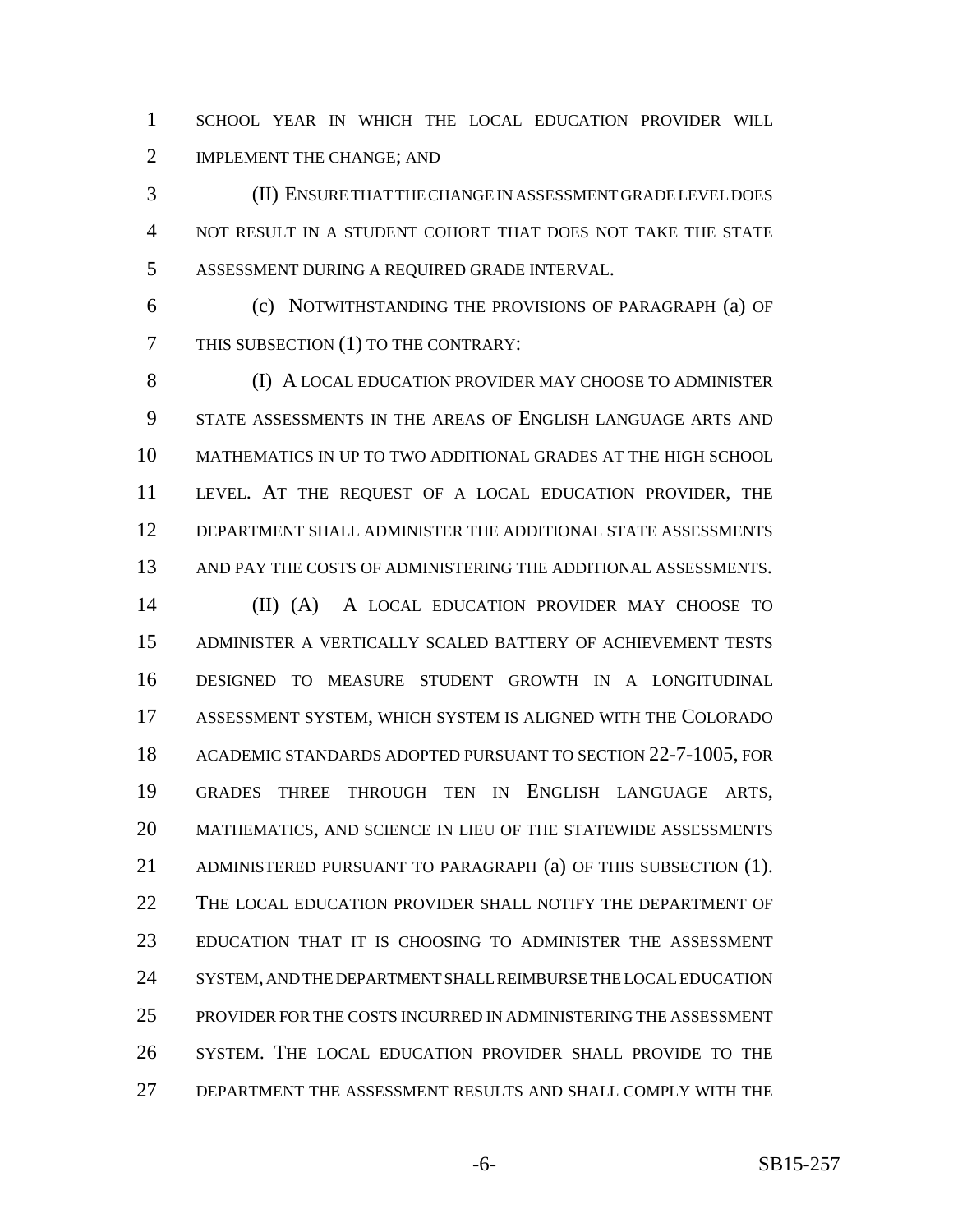PROVISIONS SPECIFIED IN SUBSECTIONS (2) TO (9) OF THIS SECTION AS IF THE LOCAL EDUCATION PROVIDER WERE ADMINISTERING THE STATE ASSESSMENTS.

 (B) AS SOON AS PRACTICABLE AFTER THE EFFECTIVE DATE OF THIS SECTION, THE DEPARTMENT SHALL APPLY TO THE FEDERAL DEPARTMENT OF EDUCATION FOR A WAIVER OF FEDERAL STATUTORY AND REGULATORY REQUIREMENTS AS MAY BE NECESSARY TO IMPLEMENT THIS SUBPARAGRAPH (II).

 (d) LOCAL EDUCATION PROVIDERS SHALL ADMINISTER THE STATEWIDE ASSESSMENTS ON A SCHEDULE THAT THE DEPARTMENT ANNUALLY SETS.

 (e) IF ALL OR ANY PORTION OF A STATE ASSESSMENT REQUIRES A STUDENT TO USE A COMPUTER TO TAKE THE ASSESSMENT, AT THE REQUEST OF A LOCAL EDUCATION PROVIDER, ON ITS OWN BEHALF OR ON BEHALF OF A STUDENT'S PARENT, THE DEPARTMENT OF EDUCATION MUST ADMINISTER THE PORTIONS OF THE STATE ASSESSMENT THAT REQUIRE A COMPUTER IN A FORMAT THAT A STUDENT MAY COMPLETE USING PENCIL AND PAPER. EACH LOCAL EDUCATION PROVIDER SHALL REPORT TO THE DEPARTMENT THE NUMBER OF STUDENTS ENROLLED BY THE LOCAL EDUCATION PROVIDER WHO WILL TAKE THE STATE ASSESSMENT IN A FORMAT THAT IS COMPLETED USING PENCIL AND PAPER.

22 (2) (a) IN ADDITION TO ANY STATE ASSESSMENTS THAT A LOCAL EDUCATION PROVIDER MAY CHOOSE TO ADMINISTER TO STUDENTS ENROLLED IN ELEVENTH GRADE, STUDENTS ENROLLED IN ELEVENTH GRADE ARE REQUIRED TO TAKE A STANDARDIZED CURRICULUM-BASED, ACHIEVEMENT COLLEGE ENTRANCE EXAMINATION SELECTED AND ADMINISTERED BY THE DEPARTMENT OF EDUCATION, WHICH EXAMINATION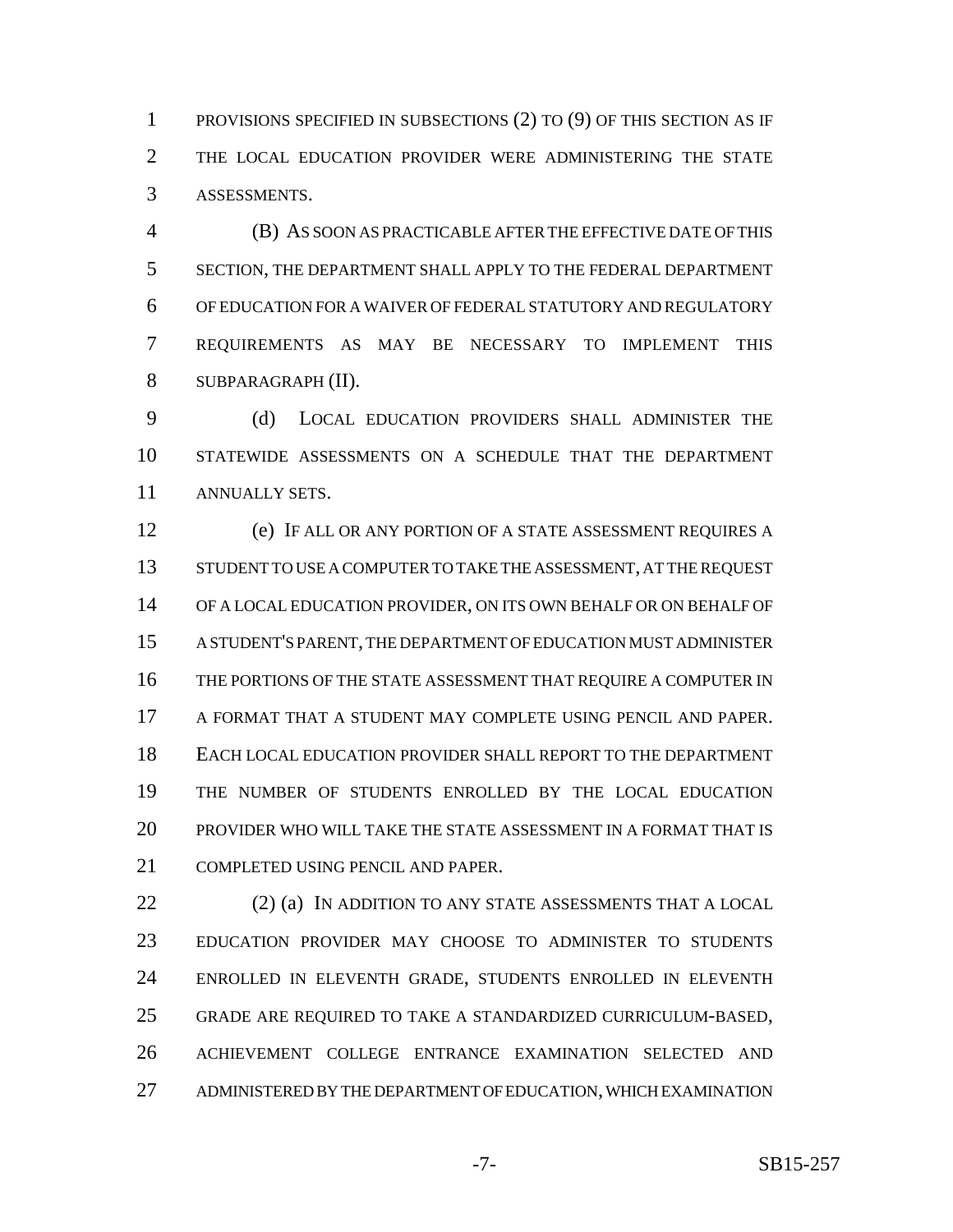IS ADMINISTERED THROUGHOUT THE UNITED STATES AND RELIED UPON BY INSTITUTIONS OF HIGHER EDUCATION, REFERRED TO IN THIS SECTION AS THE "CURRICULUM-BASED, ACHIEVEMENT COLLEGE ENTRANCE EXAM".AT A MINIMUM, THE CURRICULUM-BASED, ACHIEVEMENT COLLEGE ENTRANCE EXAM MUST TEST IN THE AREAS OF READING, WRITING, MATHEMATICS, AND SCIENCE.THE DEPARTMENT SHALL PAY ALL COSTS ASSOCIATED WITH ADMINISTERING THE CURRICULUM-BASED, ACHIEVEMENT COLLEGE ENTRANCE EXAM.

 (b) (I) THE DEPARTMENT OF EDUCATION SHALL ANNUALLY SCHEDULE A DAY ON WHICH THE CURRICULUM-BASED, ACHIEVEMENT COLLEGE ENTRANCE EXAM IS ADMINISTERED TO ALL ELEVENTH-GRADE 12 STUDENTS ENROLLED IN PUBLIC HIGH SCHOOLS THROUGHOUT THE STATE. (II) NOTWITHSTANDING THE PROVISIONS OF SUBPARAGRAPH (I) OF THIS PARAGRAPH (b), A STUDENT WHO CAN SHOW A NEED TO TAKE THE CURRICULUM-BASED, ACHIEVEMENT COLLEGE ENTRANCE EXAM ON AN ALTERNATE DATE ON WHICH THE EXAM IS ADMINISTERED THROUGHOUT THE COUNTRY MAY TAKE THE EXAM ON THAT ALTERNATE DATE, SO LONG AS THE ALTERNATE DATE IS BEFORE THE DATE SCHEDULED BY THE DEPARTMENT PURSUANT TO SUBPARAGRAPH (I) OF THIS PARAGRAPH (b). THE DEPARTMENT SHALL PAY ALL COSTS ASSOCIATED WITH A STUDENT TAKING THE CURRICULUM-BASED, ACHIEVEMENT COLLEGE ENTRANCE 22 EXAM ON AN ALTERNATE DATE AS PROVIDED IN THIS SUBPARAGRAPH (II). (c) THE STATE BOARD SHALL ADOPT RULES TO ENSURE THAT THE

 REQUIREMENTS OF THE ADMINISTRATOR OF THE CURRICULUM-BASED, ACHIEVEMENT COLLEGE ENTRANCE EXAM, SUCH AS A SECURE ENVIRONMENT, ARE MET AND TO IDENTIFY THE LEVEL OF NEED THAT A STUDENT MUST DEMONSTRATE TO TAKE THE CURRICULUM-BASED,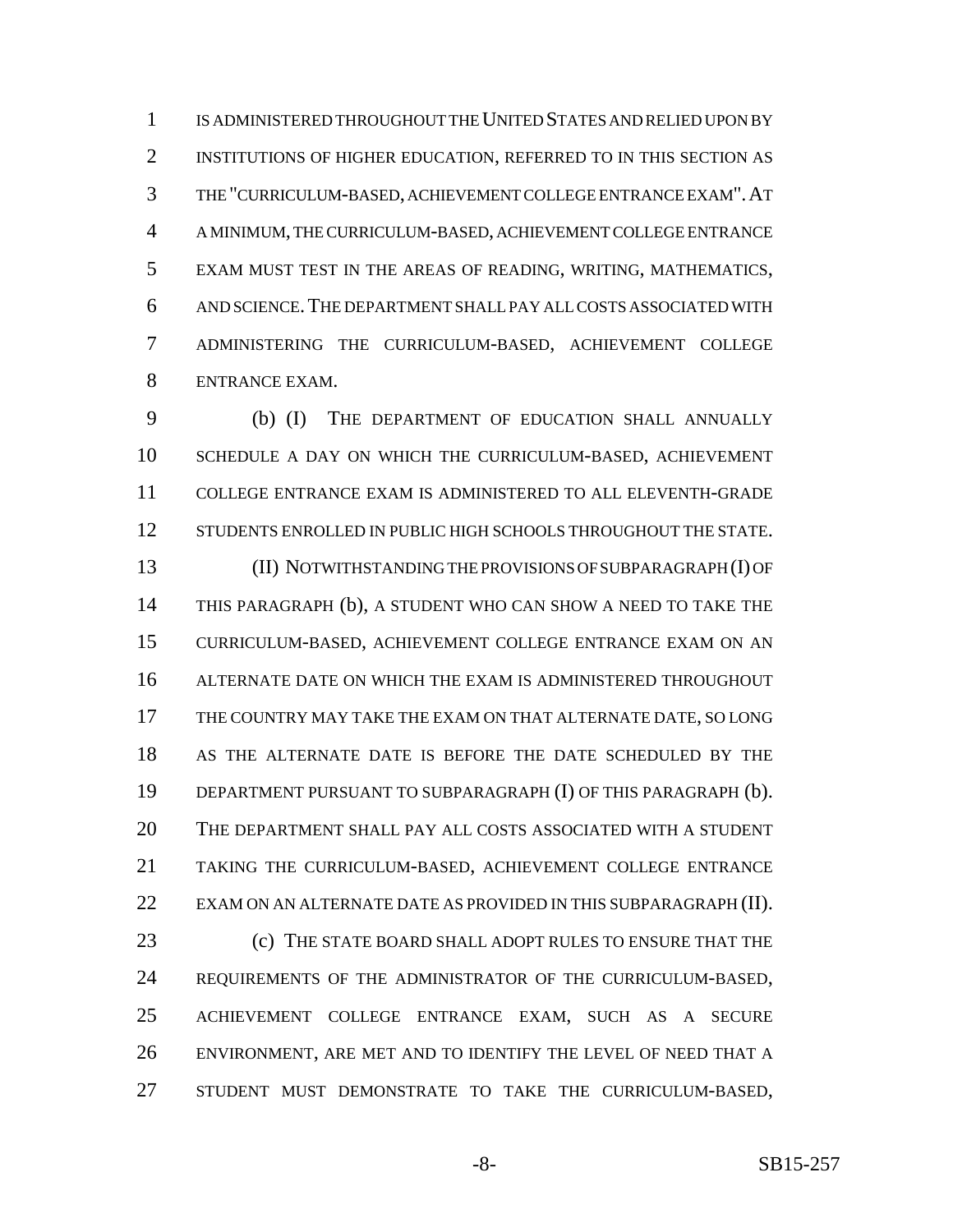ACHIEVEMENT COLLEGE ENTRANCE EXAM ON AN ALTERNATE DATE AS PROVIDED IN SUBPARAGRAPH (II) OF PARAGRAPH (b) OF THIS SUBSECTION (2).

 (3) (a) EXCEPT AS OTHERWISE PROVIDED IN PARAGRAPHS (b) AND (c) OF THIS SUBSECTION (3), EACH STUDENT ENROLLED IN A PUBLIC SCHOOL IS REQUIRED TO TAKE THE STATE ASSESSMENTS ADMINISTERED PURSUANT TO SUBSECTION (1) OF THIS SECTION AT THE STUDENT'S GRADE LEVEL, AS DETERMINED BY THE ENROLLING LOCAL EDUCATION PROVIDER. (b) A CHILD WHO IS ENROLLED IN A NONPUBLIC SCHOOL OR PARTICIPATING IN A NONPUBLIC HOME-BASED EDUCATIONAL PROGRAM PURSUANT TO SECTION 22-33-104.5 IS NOT REQUIRED TO TAKE A STATE ASSESSMENT ADMINISTERED PURSUANT TO THIS SECTION, EVEN THOUGH THE CHILD MAY ALSO BE ATTENDING A PUBLIC SCHOOL FOR A PORTION OF THE SCHOOL DAY AND THEREFORE INCLUDED IN THE ENROLLMENT OF A

LOCAL EDUCATION PROVIDER.

 (c) A STUDENT WHO HAS AN INDIVIDUALIZED EDUCATION PROGRAM AS PROVIDED IN SECTION 22-20-108, AND WHO IS ELIGIBLE, ACCORDING TO THE ANNUAL REVIEW OF THE STUDENT'S INDIVIDUALIZED EDUCATION PROGRAM, FOR THE STATE'S ALTERNATE ASSESSMENT FOR STUDENTS WITH SIGNIFICANT COGNITIVE DISABILITIES OR ANOTHER ASSESSMENT APPROVED BY RULE OF THE STATE BOARD, IS NOT REQUIRED TO TAKE THE STATE ASSESSMENTS ADMINISTERED PURSUANT TO 23 SUBSECTION (1) OF THIS SECTION, BUT THE STUDENT MUST TAKE THE ALTERNATE ASSESSMENT OR THE OTHER APPROVED ASSESSMENT. EACH LOCAL EDUCATION PROVIDER SHALL REPORT TO THE DEPARTMENT OF EDUCATION THE RESULTS OF THE ALTERNATE ASSESSMENTS OR OTHER APPROVED ASSESSMENTS ADMINISTERED TO STUDENTS ENROLLED BY THE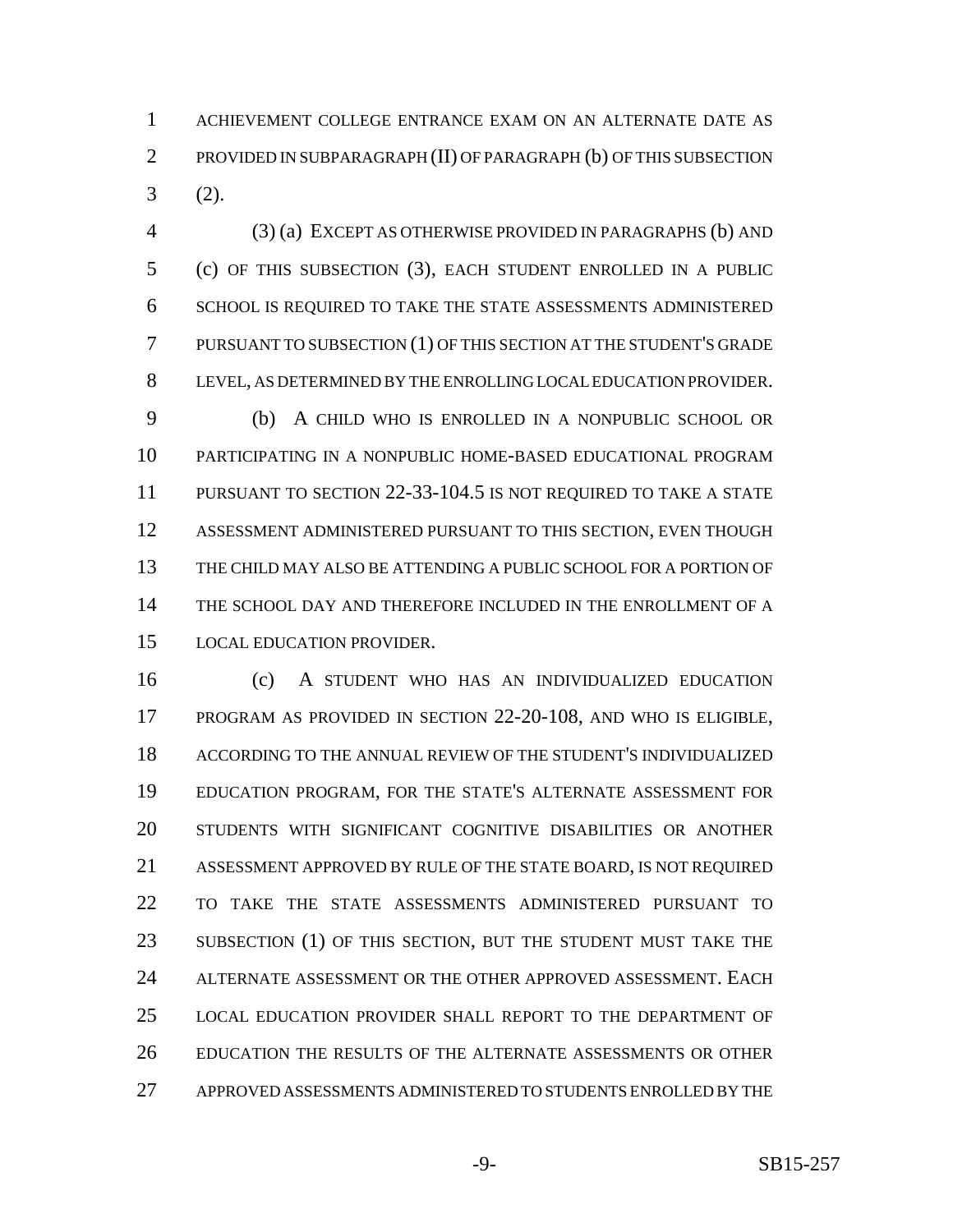LOCAL EDUCATION PROVIDER. THE DEPARTMENT SHALL AGGREGATE THE RESULTS SEPARATELY FOR EACH PUBLIC SCHOOL.

 (d) IF A STUDENT HAS AN INDIVIDUALIZED EDUCATION PROGRAM AS PROVIDED IN SECTION 22-20-108 BUT IS NOT ELIGIBLE FOR THE ALTERNATE ASSESSMENT OR OTHER APPROVED ASSESSMENT, THE ENROLLING LOCAL EDUCATION PROVIDER SHALL ASSESS THE STUDENT IN EACH INSTRUCTIONAL AREA FOR WHICH THERE IS A STATE TEST AT THE STUDENT'S GRADE LEVEL. IF, AS PART OF A STUDENT'S INDIVIDUALIZED EDUCATION PROGRAM, THE STUDENT ATTENDS PART-TIME A SCHOOL OR PROGRAM AWAY FROM THE SCHOOL IN WHICH THE STUDENT IS ENROLLED, THE LOCAL EDUCATION PROVIDER THAT ENROLLS A STUDENT, OR THE ADMINISTRATIVE UNIT THAT THE LOCAL EDUCATION PROVIDER IS A MEMBER OF, MAY DESIGNATE EITHER THE SCHOOL OF RESIDENCY OR THE SCHOOL OF ATTENDANCE AS THE SCHOOL TO WHICH THE DEPARTMENT OF EDUCATION MUST ASSIGN THE STUDENT'S SCORES FOR PURPOSES OF MEASURING THE LEVELS OF ATTAINMENT ON THE PERFORMANCE INDICATORS SPECIFIED IN SECTION 22-11-204, DETERMINING ACCREDITATION CATEGORIES PURSUANT TO SECTION 22-11-208, AND MEASURING PUBLIC SCHOOL PERFORMANCE PURSUANT TO SECTION 22-11-210.

 (4) (a) THE DEPARTMENT OF EDUCATION IN COLLABORATION WITH LOCAL EDUCATION PROVIDERS SHALL ADMINISTER THE ENGLISH VERSIONS OF THE STATE ASSESSMENTS AND MAY ADMINISTER AN ASSESSMENT ADOPTED BY THE STATE BOARD IN LANGUAGES OTHER THAN ENGLISH, AS MAY BE APPROPRIATE FOR ENGLISH LANGUAGE LEARNERS; EXCEPT THAT A STUDENT WHO HAS PARTICIPATED IN AN ENGLISH LANGUAGE PROFICIENCY PROGRAM, AS PROVIDED IN ARTICLE 24 OF THIS TITLE, FOR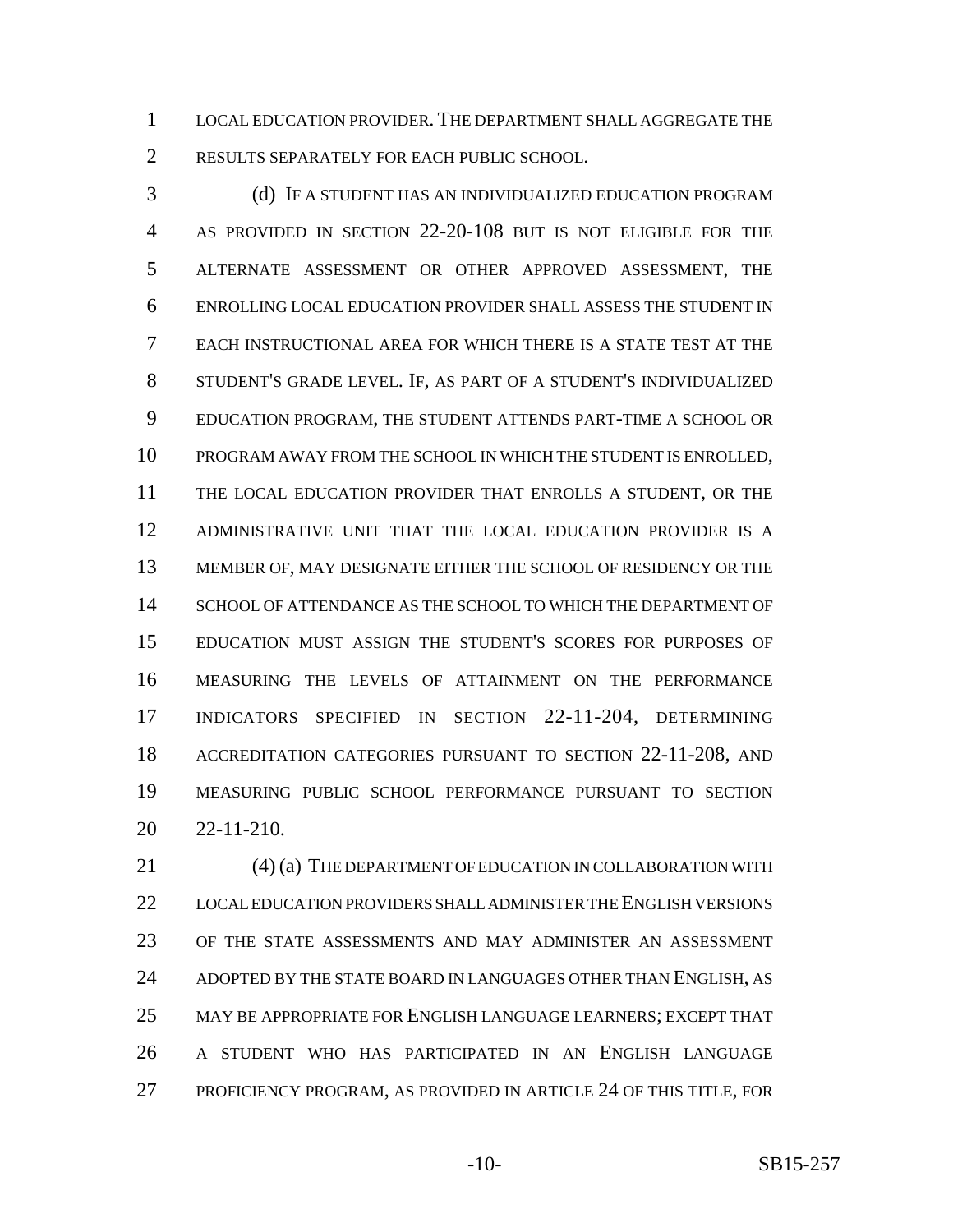MORE THAN A TOTAL OF THREE SCHOOL YEARS IS INELIGIBLE TO TAKE THE 2 STATE ASSESSMENTS IN A LANGUAGE OTHER THAN ENGLISH.

 (b) THE STATE BOARD SHALL REVISE AS NECESSARY, AND THE DEPARTMENT OF EDUCATION SHALL ADMINISTER, READING AND WRITING ASSESSMENTS IN SPANISH FOR STUDENTS ENROLLED IN THE THIRD AND FOURTH GRADES.

 (5) THE DEPARTMENT OF EDUCATION, BY POLICY, MAY DETERMINE WHETHER THE SCORES OF ONE OR MORE GROUPS OF STUDENTS ARE NOT APPROPRIATE TO BE USED IN MEASURING THE LEVELS OF ATTAINMENT ON THE PERFORMANCE INDICATORS, AS DEFINED IN SECTION 22-11-103. A POLICY THAT THE DEPARTMENT ADOPTS PURSUANT TO THIS SUBSECTION (5) MUST BE IN ACCORDANCE WITH THE REQUIREMENTS OF FEDERAL STATUTES AND REGULATIONS.

14 (6) (a) THE DEPARTMENT OF EDUCATION SHALL PROVIDE TO EACH LOCAL EDUCATION PROVIDER THE RESULTS OF ALL OF THE STATE ASSESSMENTS THAT THE LOCAL EDUCATION PROVIDER ADMINISTERS AND MAKE AVAILABLE TO LOCAL EDUCATION PROVIDERS THE STATE ASSESSMENT DATA OF INDIVIDUAL STUDENTS THAT IS REQUIRED TO MEASURE ACADEMIC PROGRESS OVER TIME. THE DEPARTMENT SHALL ALIGN THE DISAGGREGATION OF STATE ASSESSMENT RESULTS WITH THE EXCLUSION OF SCORES PERMITTED BY SUBSECTION (5) OF THIS SECTION. (b) THE DEPARTMENT OF EDUCATION SHALL RELEASE TO THE

 PUBLIC ONLY THOSE STATE ASSESSMENT RESULTS THAT THE DEPARTMENT DEEMS VALID.THE DEPARTMENT SHALL NOT RELY ON STATE ASSESSMENT RESULTS THAT THE DEPARTMENT HAS DEEMED INVALID IN PERFORMANCE CALCULATIONS WHEN ASSIGNING ACCREDITATION LEVELS OR SCHOOL PLAN TYPES, AS DESCRIBED IN ARTICLE 11 OF THIS TITLE, TO A LOCAL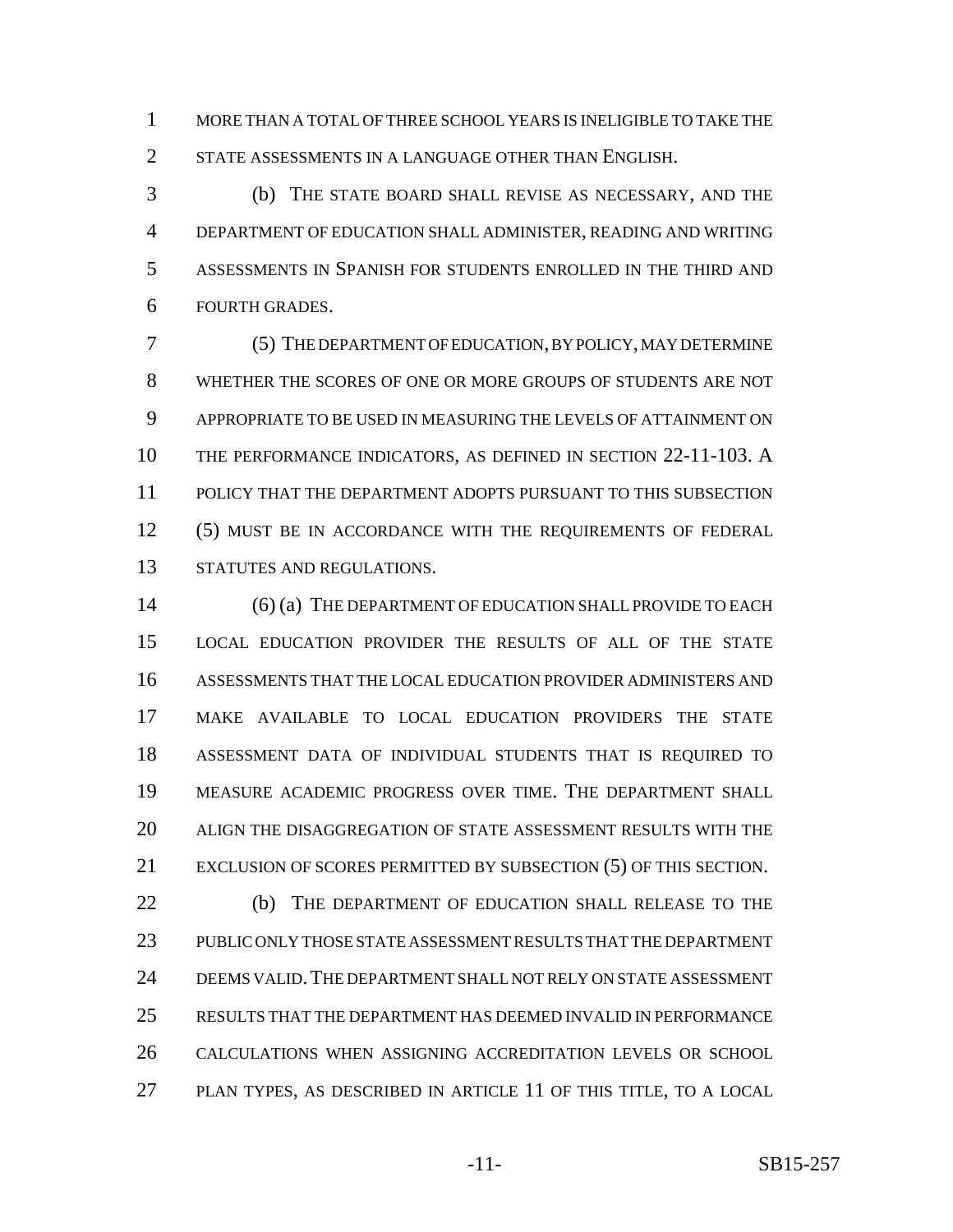EDUCATION PROVIDER. AT ANY TIME THAT THE DEPARTMENT RELEASES STATE ASSESSMENT RESULTS TO THE PUBLIC, IN ADDITION TO RELEASING THE RESULTS OF THE ENGLISH VERSIONS OF THE STATE ASSESSMENTS, THE DEPARTMENT SHALL RELEASE THE RESULTS OF ANY STATE ASSESSMENTS ADMINISTERED IN LANGUAGES OTHER THAN ENGLISH.

 (c) AT THE REQUEST OF A LOCAL EDUCATION PROVIDER, THE ENTITY THAT IS RESPONSIBLE FOR DEVELOPING A STATE ASSESSMENT MUST RETURN TO THE LOCAL EDUCATION PROVIDER THE STUDENT RESPONSES TO THE ESSAY PORTION AND APPROPRIATE PARAGRAPHS THAT ARE RELEASED FROM THE ENGLISH LANGUAGE ARTS PORTION OF THE STATE ASSESSMENT AND THE RESULTS OF ALL REQUESTED STATE ASSESSMENTS. THE REQUESTING LOCAL EDUCATION PROVIDER MUST PAY THE ENTITY FOR THE ACTUAL COST OF PHOTOCOPYING AND MAILING THE ENGLISH LANGUAGE ARTS PORTION OF THE STATE ASSESSMENT. THE REQUESTING LOCAL EDUCATION PROVIDER SHALL MAINTAIN THE CONFIDENTIALITY OF ALL STATE ASSESSMENT RESULTS THAT IT RECEIVES AND MAY USE THE ESSAY PORTION AND APPROPRIATE PARAGRAPHS ONLY TO IMPROVE AN INDIVIDUAL STUDENT'S WRITING SKILLS.

 (d) EACH LOCAL EDUCATION PROVIDER SHALL INCLUDE THE RESULTS OF THE STATE ASSESSMENTS ADMINISTERED PURSUANT TO SUBSECTION (1) OF THIS SECTION ON EACH STUDENT'S FINAL REPORT CARD FOR THE APPLICABLE SCHOOL YEAR AND INCLUDE THE RESULTS IN THE STUDENT'S PERMANENT ACADEMIC RECORD; EXCEPT THAT A LOCAL EDUCATION PROVIDER MAY INCLUDE STATE ASSESSMENT DATA ON A STUDENT'S FINAL REPORT CARD ONLY IF THE LOCAL EDUCATION PROVIDER HAS SUFFICIENT TIME TO PROCESS THE STATE ASSESSMENT RESULTS AFTER 27 THEY ARE RELEASED.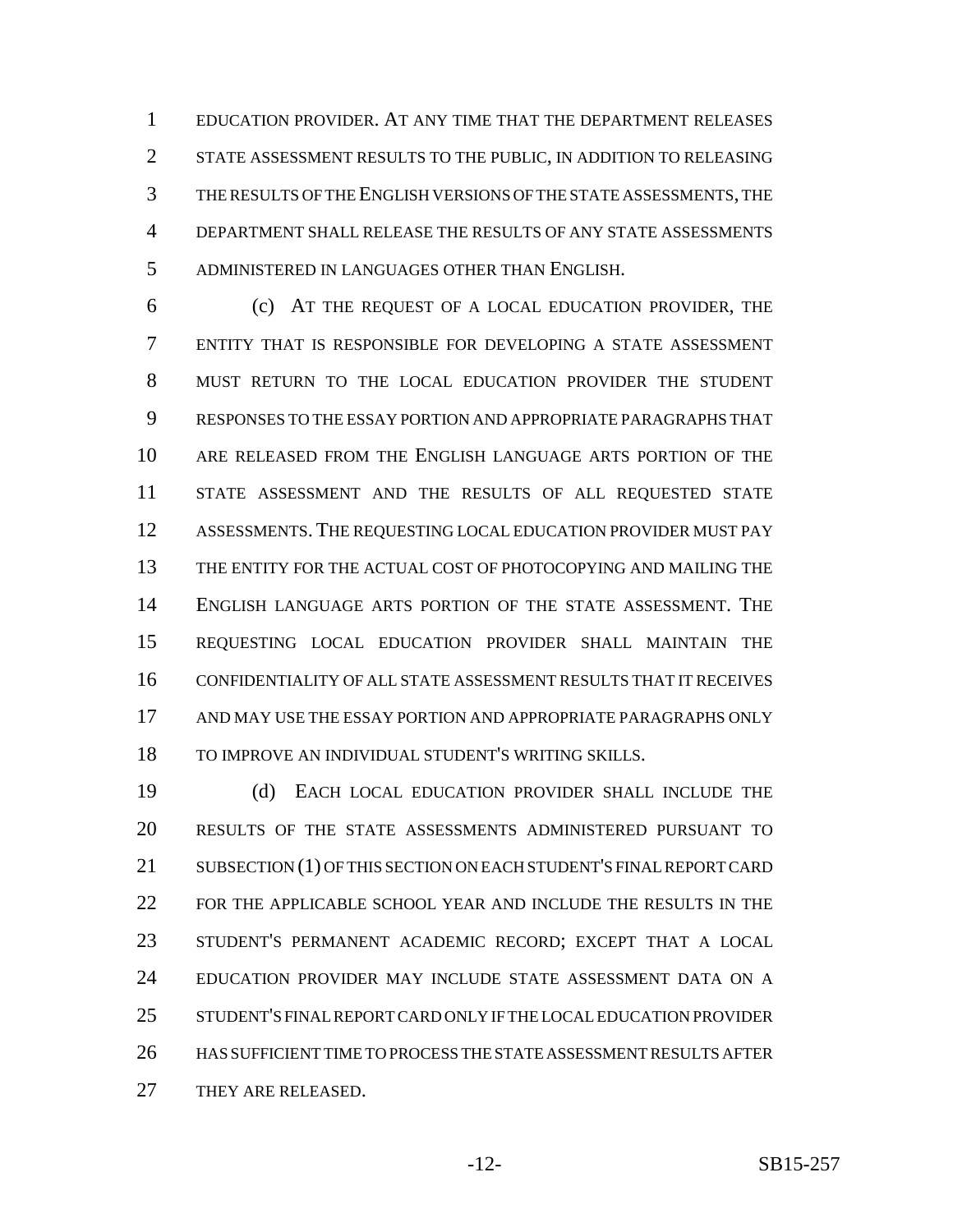(7) (a) EACH LOCAL EDUCATION PROVIDER SHALL ENSURE THAT APPROPRIATE PERSONNEL WITHIN EACH PUBLIC SCHOOL MEET WITH AND EXPLAIN TO THE PARENT OR LEGAL GUARDIAN OF EACH STUDENT ENROLLED IN THE PUBLIC SCHOOL THE STUDENT'S STATE ASSESSMENT RESULTS AND DIAGNOSTIC REPORTING RETURNED TO THE STUDENT'S PUBLIC SCHOOL.

 (b) THE DEPARTMENT OF EDUCATION SHALL CREATE, MAINTAIN, AND MAKE AVAILABLE TO LOCAL EDUCATION PROVIDERS AND PARENTS OR LEGAL GUARDIANS, UPON REQUEST, A LIST OF RESOURCES AND PROGRAMS THAT PUBLIC SCHOOLS AND PARENTS OR LEGAL GUARDIANS MAY ACCESS TO ASSIST STUDENTS IN ADDRESSING SPECIFIC LEARNING ISSUES IDENTIFIED BY THE STATE ASSESSMENT RESULTS PROVIDED PURSUANT TO THIS SECTION.

 (8) (a) THE DEPARTMENT OF EDUCATION SHALL PERMIT A NONPUBLIC SCHOOL TO ADMINISTER THE STATE ASSESSMENTS REQUIRED BY SUBSECTION (1) OF THIS SECTION AND SHALL PROVIDE TO THE NONPUBLIC SCHOOL THE RESULTS OF ANY STATE ASSESSMENTS ADMINISTERED, INCLUDING DIAGNOSTIC REPORTING FOR EACH STUDENT'S PERFORMANCE ON EACH STATE ASSESSMENT. THE NONPUBLIC SCHOOL MUST PAY ALL COSTS ASSOCIATED WITH ADMINISTERING AND PROVIDING 21 RESULTS FOR THE STATE ASSESSMENTS.

**(b)** A LOCAL EDUCATION PROVIDER, UPON THE REQUEST OF THE PARENT OR LEGAL GUARDIAN OF A CHILD WHO IS PARTICIPATING IN A NONPUBLIC HOME-BASED EDUCATIONAL PROGRAM PURSUANT TO SECTION 22-33-104.5, MUST PERMIT THE CHILD TO TAKE A STATE ASSESSMENT 26 REQUIRED BY SUBSECTION (1) OF THIS SECTION AND MUST PROVIDE TO THE PARENT OR LEGAL GUARDIAN OF THE CHILD THE RESULTS OF STATE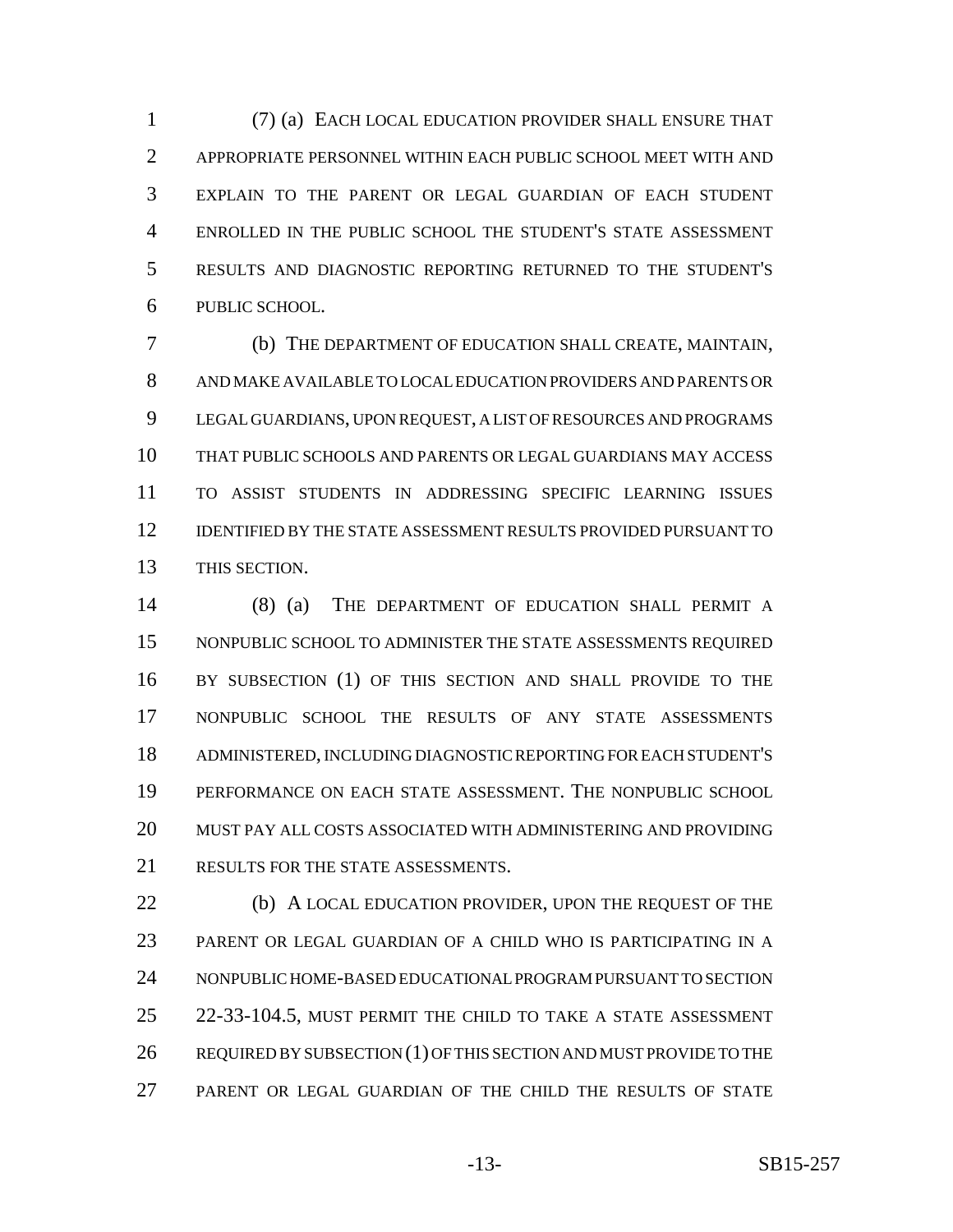ASSESSMENTS ADMINISTERED, INCLUDING DIAGNOSTIC REPORTING FOR 2 THE CHILD'S PERFORMANCE ON EACH STATE ASSESSMENT. THE PARENT OR LEGAL GUARDIAN OF THE CHILD MUST PAY ALL COSTS ASSOCIATED WITH ADMINISTERING AND PROVIDING RESULTS FOR THE STATE ASSESSMENTS.

 (9) FOR EACH FISCAL YEAR, THE GENERAL ASSEMBLY SHALL APPROPRIATE MONEYS IN THE ANNUAL GENERAL APPROPRIATION ACT TO THE DEPARTMENT OF EDUCATION TO FUND ADMINISTRATION OF THE STATE ASSESSMENTS AS DESCRIBED IN THIS SECTION, INCLUDING OPTIONAL STATE ASSESSMENTS ADMINISTERED TO STUDENTS IN HIGH SCHOOL AT THE REQUEST OF A LOCAL EDUCATION PROVIDER, AND ADMINISTRATION OF THE CURRICULUM-BASED, ACHIEVEMENT COLLEGE ENTRANCE EXAM. THE GENERAL ASSEMBLY SHALL ALSO APPROPRIATE MONEYS TO THE DEPARTMENT TO REIMBURSE LOCAL EDUCATION PROVIDERS THAT CHOOSE TO ADMINISTER THE ALTERNATIVE BATTERY OF ASSESSMENTS AS DESCRIBED IN SUBPARAGRAPH (II) OF PARAGRAPH (c) OF SUBSECTION (1) OF THIS SECTION.

 **22-7-1006.5. Assessments - waiver - school district assessments plan.** (1) NOTWITHSTANDING ANY PROVISION OF THIS TITLE TO THE CONTRARY, A LOCAL EDUCATION PROVIDER OR GROUP OF LOCAL EDUCATION PROVIDERS MAY DESIGN AND IMPLEMENT A PILOT ALTERNATIVE ACCOUNTABILITY AND ASSESSMENT SYSTEM IN COLLABORATION WITH THE DEPARTMENT OF EDUCATION AND IN A MANNER THAT IS CONSISTENT WITH APPLICABLE FEDERAL STATUTORY AND REGULATORY REQUIREMENTS OR WITH THE PROVISIONS OF A WAIVER RECEIVED PURSUANT TO SUBSECTION (2) OF THIS SECTION. UPON A SHOWING THAT A PILOT SYSTEM IS CONSISTENT WITH APPLICABLE FEDERAL STATUTORY AND REGULATORY REQUIREMENTS OR WITH THE PROVISIONS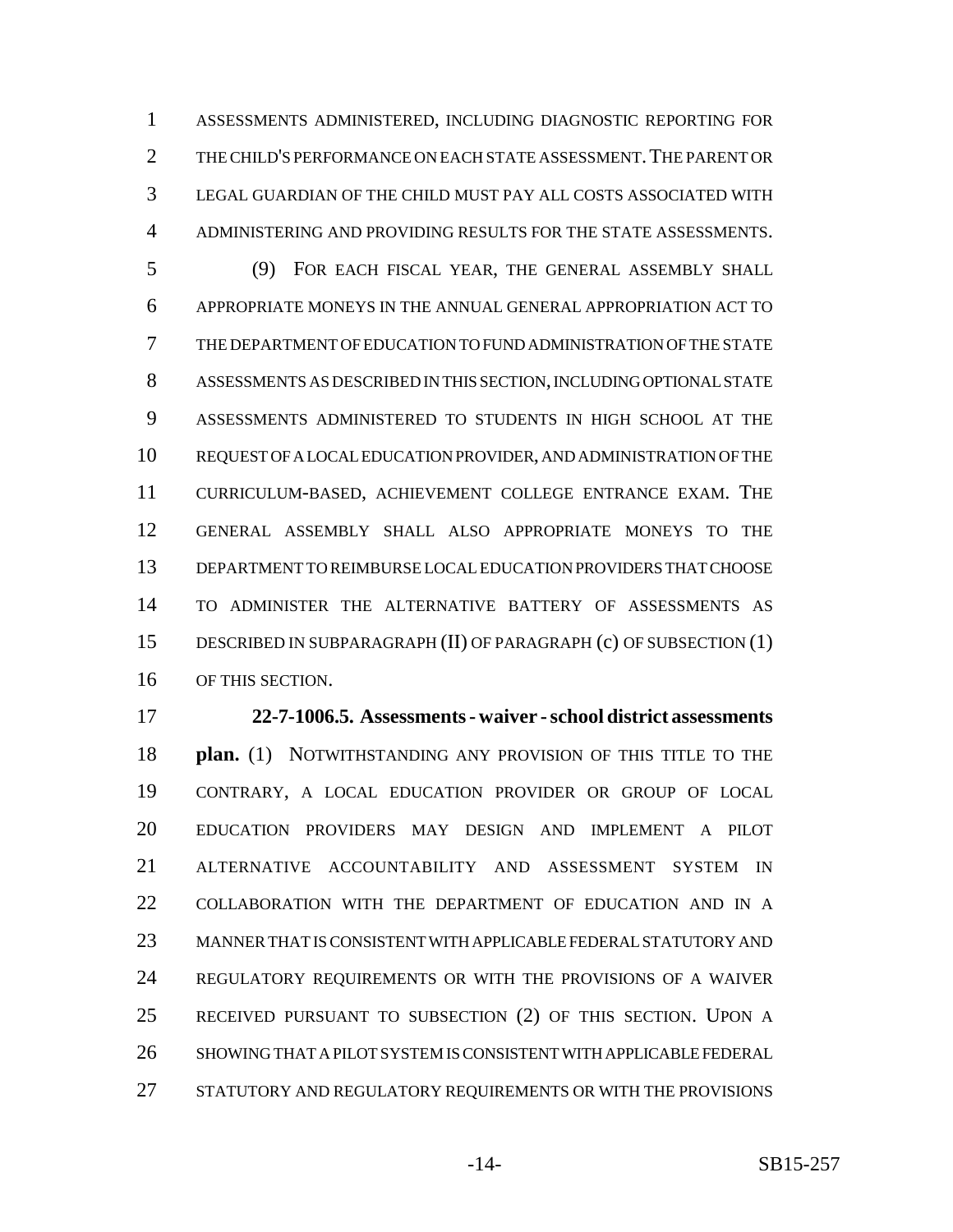OF A WAIVER, THE STATE BOARD SHALL WAIVE THE PROVISIONS OF THIS TITLE AND THE RULES IMPLEMENTING THIS TITLE, AS NECESSARY FOR THE PARTICIPATING LOCAL EDUCATION PROVIDERS TO IMPLEMENT THE PILOT SYSTEM, INCLUDING, AT A MINIMUM, THE REQUIREMENTS SPECIFIED IN SECTION 22-7-1006.3 AND ARTICLE 11 OF THIS TITLE.A WAIVER THAT THE STATE BOARD GRANTS UNDER THIS SECTION IS NOT SUBJECT TO THE REQUIREMENTS OR LIMITATIONS SPECIFIED IN SECTION 22-2-117 OR 8 ARTICLE 32.5 OF THIS TITLE.

 (2) AS SOON AS POSSIBLE AFTER THE EFFECTIVE DATE OF THIS SECTION, BUT NOT LATER THAN JUNE 7, 2015, THE DEPARTMENT OF EDUCATION SHALL APPLY TO THE FEDERAL DEPARTMENT OF EDUCATION 12 FOR A WAIVER OF FEDERAL STATUTORY OR REGULATORY REQUIREMENTS AS MAY BE NECESSARY TO ALLOW A LOCAL EDUCATION PROVIDER TO IMPLEMENT A PILOT ALTERNATIVE ACCOUNTABILITY AND ASSESSMENT 15 SYSTEM AS PROVIDED IN SUBSECTION (1) OF THIS SECTION.

 **SECTION 3.** In Colorado Revised Statutes, 22-7-1205, **amend** (1) (b); and **add** (1) (a.5) and (1) (d) as follows:

 **22-7-1205. Reading competency - assessments - READ plan creation - parental involvement.** (1) (a.5) EACH LOCAL EDUCATION PROVIDER IS REQUIRED TO ADMINISTER A READING ASSESSMENT TO STUDENTS ENROLLED IN KINDERGARTEN DURING THE FIRST NINETY DAYS OF THE SCHOOL YEAR. IF THE LOCAL EDUCATION PROVIDER ADMINISTERS THE READING ASSESSMENT WITHIN THE FIRST SIXTY DAYS OF THE SCHOOL YEAR, IT IS NOT REQUIRED TO ADMINISTER THE LITERACY COMPONENT OF THE SCHOOL READINESS ASSESSMENT AS PROVIDED IN SECTION 22-7-1014 26  $(1)$  (a).

(b) If a teacher finds, based on a student's scores on the approved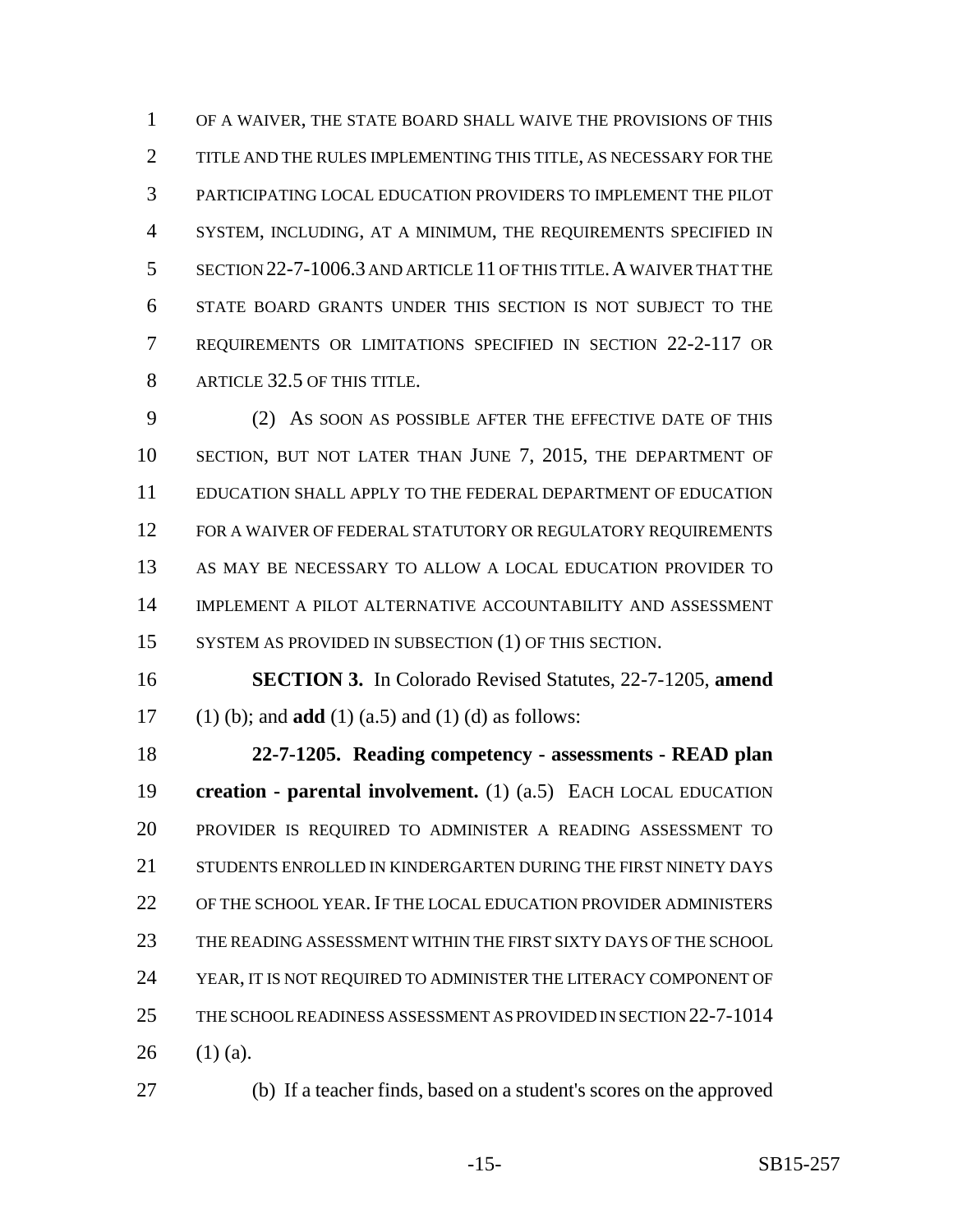reading assessments, that the student may have a significant reading deficiency, the teacher shall administer to the student one or more diagnostic assessments WITHIN SIXTY DAYS AFTER THE PREVIOUS ASSESSMENT to determine the student's specific reading skill deficiencies. Each local education provider shall select from the list of approved assessments adopted by rule of the state board pursuant to section 22-7-1209 (1) those assessments it shall use USES to determine a student's specific reading skill deficiencies. A local education provider may choose to use other diagnostic reading assessments in addition to but not in lieu of the approved assessments.

 (d) IF, BASED ON A STUDENT'S SCORES ON THE APPROVED READING ASSESSMENTS IN A SPECIFIC SCHOOL YEAR, A TEACHER FINDS THAT A STUDENT DEMONSTRATES READING COMPETENCY APPROPRIATE FOR HIS OR 14 HER GRADE LEVEL, THE LOCAL EDUCATION PROVIDER IS NOT REQUIRED TO ADMINISTER THE APPROVED INTERIM READING ASSESSMENTS TO THE 16 STUDENT FOR THE REMAINDER OF THE SPECIFIC SCHOOL YEAR.

 **SECTION 4.** In Colorado Revised Statutes, 22-7-1209, **amend** (2) (a) (II) (C) and (2) (a) (II) (D); and **add** (2) (a) (II) (E) as follows:

 **22-7-1209. State board - rules - department - duties.** 20  $(2)$  (a) (II) The department shall ensure that:

 (C) Each of the recommended reading diagnostics is proven to 22 accurately identify students' specific reading skill deficiencies; and

 (D) At least one of the recommended reading assessments for kindergarten and first, second, and third grades is normed for the performance of students who speak Spanish as their native language, which assessment is available in both English and Spanish; AND

(E) THE LIST OF RECOMMENDED READING ASSESSMENTS AND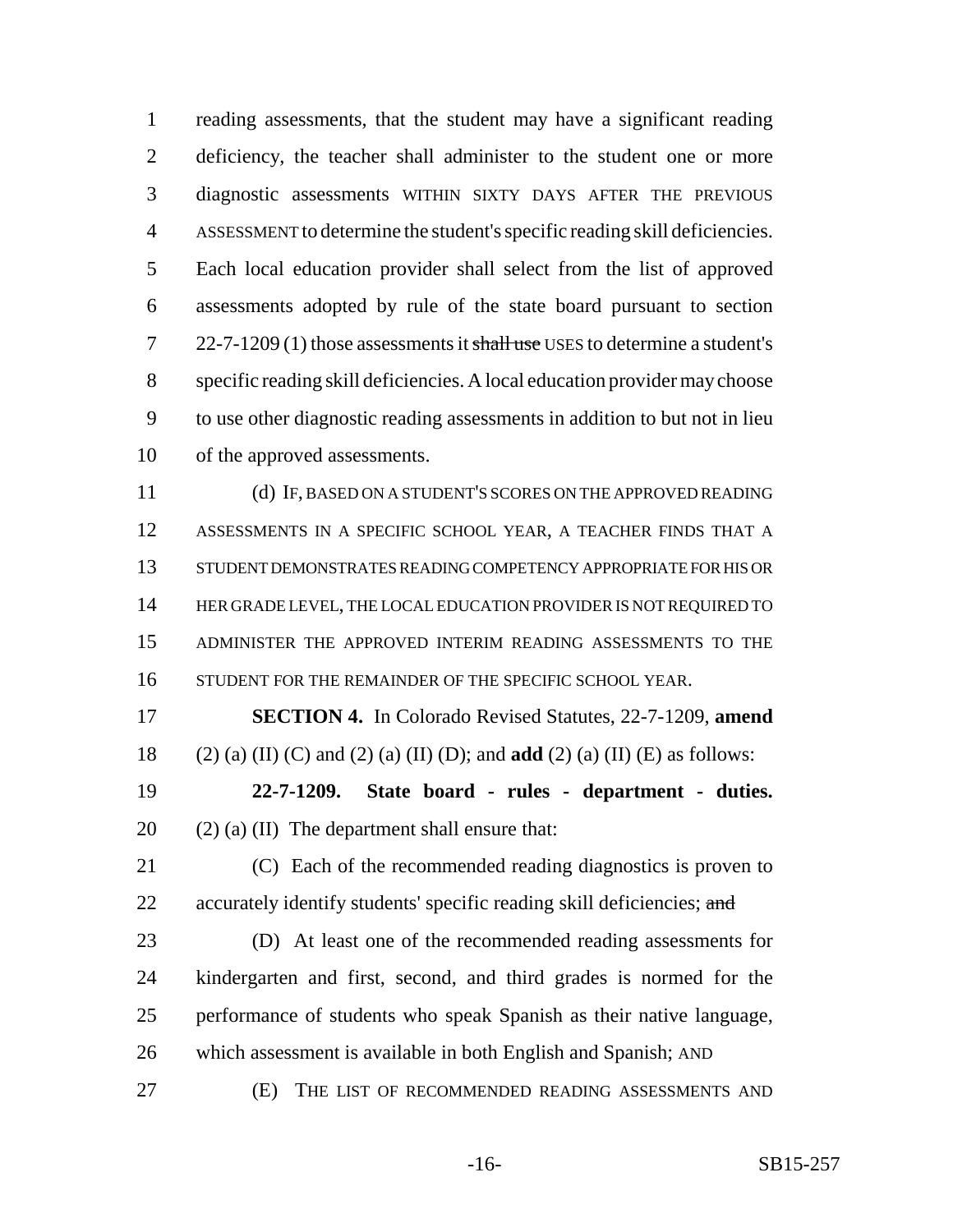READING DIAGNOSTICS INCLUDES AT LEAST ONE ASSESSMENT AND ONE DIAGNOSTIC THAT A STUDENT CAN COMPLETE USING PENCIL AND PAPER RATHER THAN USING A COMPUTER.

 **SECTION 5.** In Colorado Revised Statutes, 22-7-1014, **amend** 5 (1) (a) and (2) (a) as follows:

 **22-7-1014. Preschool individualized readiness plans - school readiness - assessments.** (1) (a) Beginning in the fall semester of 2013, each local education provider that provides a preschool or kindergarten program shall ensure that each student enrolled in a preschool or kindergarten program operated by the local education provider receives an individualized readiness plan that addresses the preschool standards or kindergarten standards, as appropriate, knowledge and skill areas in which a student needs assistance to make progress toward school readiness. IF A STUDENT IS IDENTIFIED AS HAVING A SIGNIFICANT READING 15 DEFICIENCY AS PROVIDED IN SECTION 22-7-1205, THE LOCAL EDUCATION PROVIDER SHALL INCLUDE THE STUDENT'S READ PLAN CREATED PURSUANT TO SECTION 22-7-1206 AS A COMPONENT OF THE STUDENT'S INDIVIDUALIZED READINESS PLAN.

 (2) (a) Beginning with students who enter kindergarten in the fall semester of 2013, each local education provider shall ensure that each student enrolled in a kindergarten program operated by the local education provider progresses toward demonstrating school readiness. Each local education provider shall administer the school readiness assessment WITHIN THE FIRST SIXTY DAYS OF THE SCHOOL YEAR to each student enrolled in a kindergarten program operated by the local 26 education provider to measure each student's progress toward 27 demonstrating LEVEL OF school readiness. IF THE LOCAL EDUCATION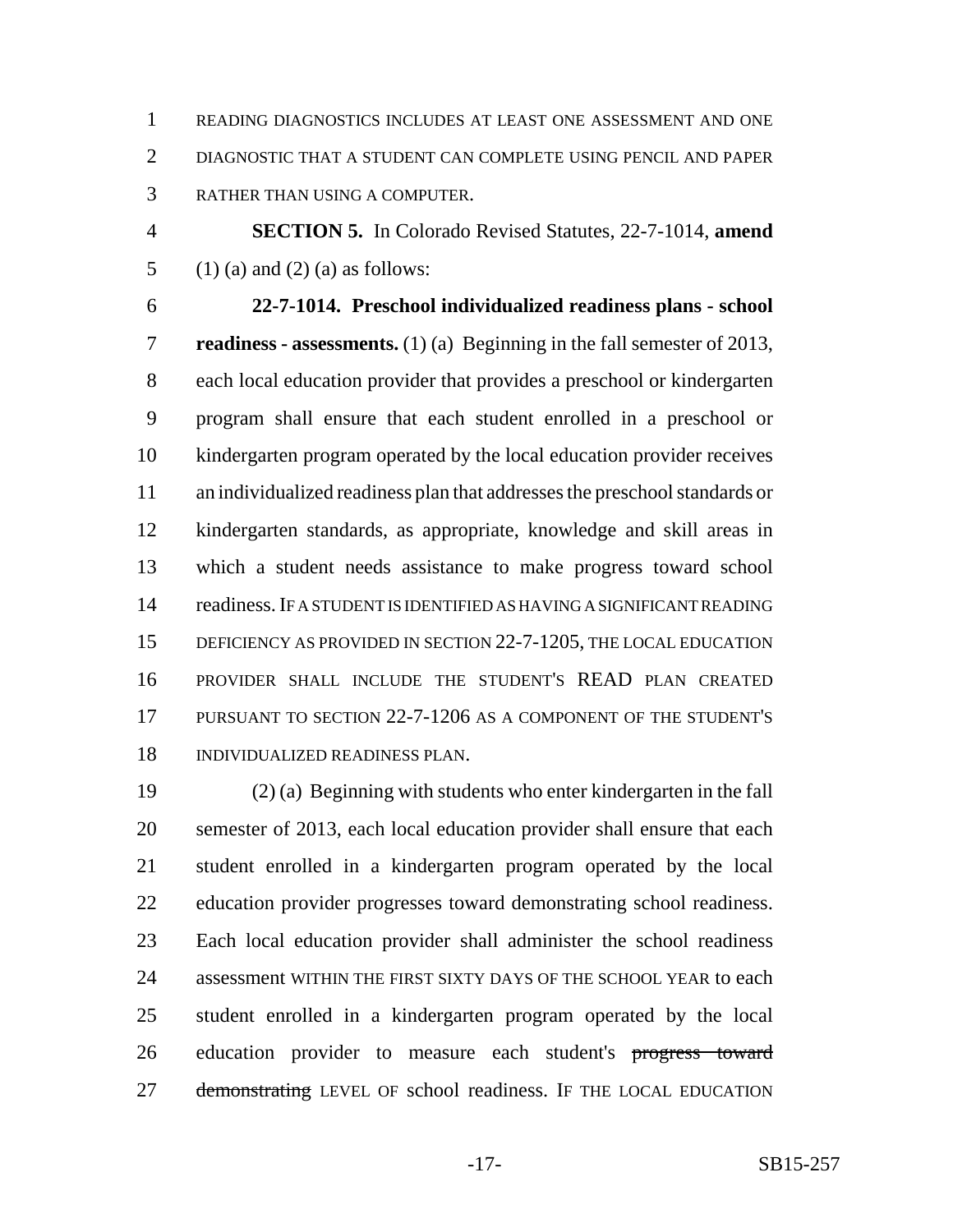PROVIDER ADMINISTERS A READING ASSESSMENT PURSUANT TO SECTION 2 22-7-1205 (1) (a.5) WITHIN THE FIRST SIXTY DAYS OF THE SCHOOL YEAR TO STUDENTS ENROLLED IN THE KINDERGARTEN PROGRAM, THE LOCAL EDUCATION PROVIDER IS NOT REQUIRED TO ADMINISTER THE LITERACY COMPONENT OF THE SCHOOL READINESS ASSESSMENT. THE LOCAL EDUCATION PROVIDER MAY CHOOSE TO MONITOR A STUDENT'S PROGRESS TOWARD DEMONSTRATING SCHOOL READINESS BY ADMINISTERING AN APPROVED SCHOOL READINESS ASSESSMENT MULTIPLE TIMES OVER THE COURSE OF THE SCHOOL YEAR.

 **SECTION 6.** In Colorado Revised Statutes, 22-9-106, **amend** 11  $(2.5)$  (b) (II) as follows:

 **22-9-106. Local boards of education - duties - performance evaluation system - compliance - rules - repeal.** (2.5) (b) (II) (A) For 14 the 2014-15 academic year and every year thereafter, a local board shall implement a licensed personnel evaluation system based on the quality standards established pursuant to this article and rule of the state board, 17 including student academic growth; except that, for BEGINNING WITH the 18 2014-15 academic year only AND CONTINUING THROUGH THE 2017-18 ACADEMIC YEAR, a local board may determine at what percentage, if any, 20 to weigh student academic growth toward the final level of effectiveness assigned to any person receiving an evaluation pursuant to this article. In no instance may a local board weigh student academic growth, as used in determining a final level of effectiveness, at greater than fifty percent. 24 (B) This subparagraph (II) is repealed, effective July 1, 2015

2018.

 **SECTION 7.** In Colorado Revised Statutes, **repeal** part 4 of article 7 of title 22.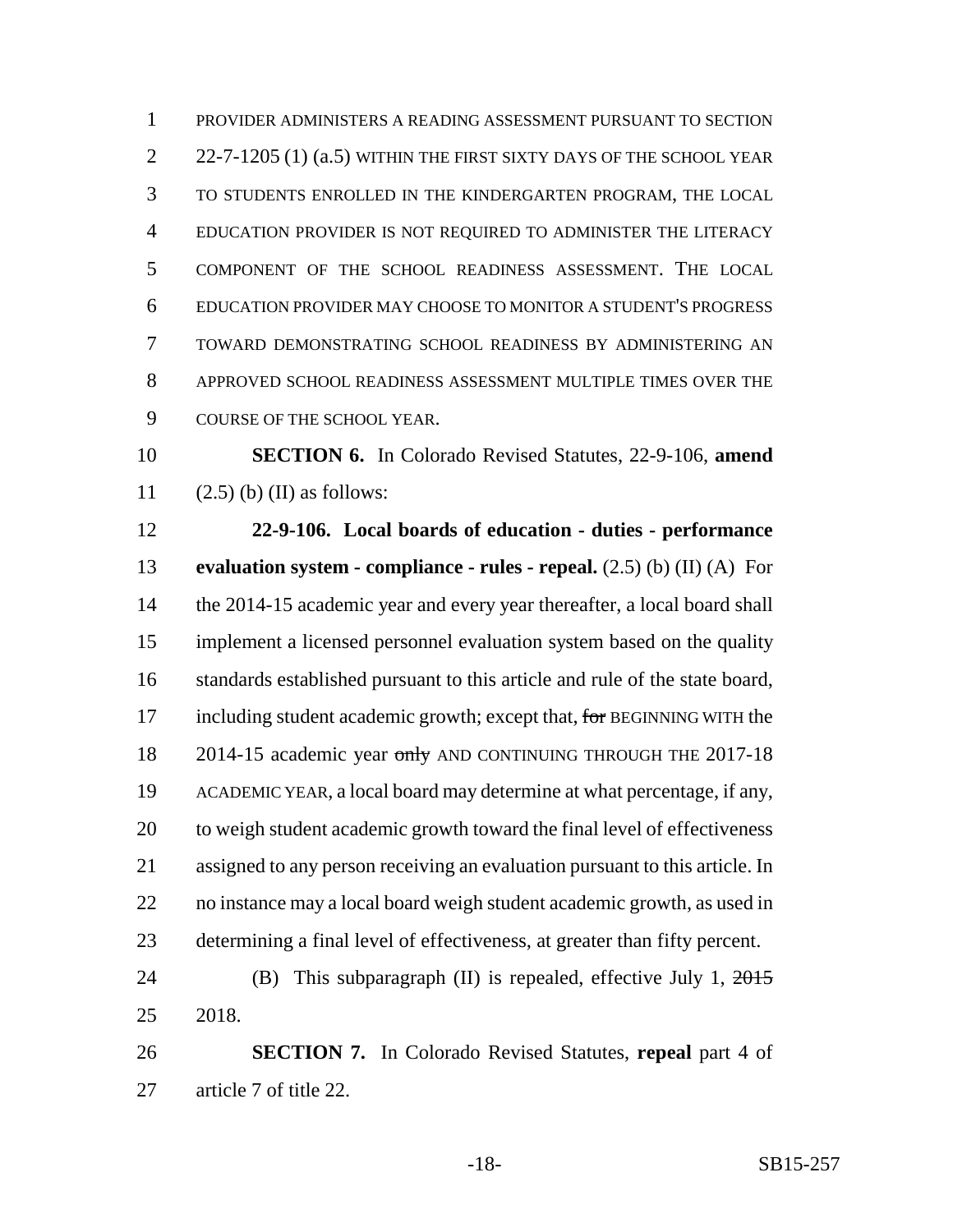| $\mathbf{1}$   | <b>SECTION 8.</b> In Colorado Revised Statutes, 2-2-1801, amend (1)                |
|----------------|------------------------------------------------------------------------------------|
| $\overline{2}$ | (d) as follows:                                                                    |
| 3              | 2-2-1801. Legislative declaration. $(1)$ The general assembly                      |
| $\overline{4}$ | finds that:                                                                        |
| 5              | (d) At a minimum, the study should examine how the statewide                       |
| 6              | assessments required in sections $22-7-409$ , 22-7-1006 and $22-7-1013$            |
| 7              | 22-7-1006.3, C.R.S., and in part 12 of article 7 of title 22, C.R.S., are          |
| 8              | administered, how the data obtained from the assessments are used, and             |
| 9              | the impact of the statewide assessments on local assessment systems,               |
| 10             | instructional time, and administrative workload;                                   |
| 11             | <b>SECTION 9.</b> In Colorado Revised Statutes, 2-2-1802, amend (6)                |
| 12             | and $(10)$ as follows:                                                             |
| 13             | 2-2-1802. Definitions. As used in this part 18, unless the context                 |
| 14             | otherwise requires:                                                                |
| 15             | (6) "Local assessments" means assessments that a school district                   |
| 16             | or charter school adopts and administers pursuant to section $22-7-407$ ,          |
| 17             | 22-7-1013 or 22-7-1205, C.R.S.                                                     |
| 18             | (10) "Statewide assessments" means the assessments administered                    |
| 19             | pursuant to section 22-7-409, 22-7-1006, 22-7-1006.3 or 22-7-1205,                 |
| 20             | C.R.S.                                                                             |
| 21             | <b>SECTION 10.</b> In Colorado Revised Statutes, 18-1.3-407, amend                 |
| 22             | $(3.4)$ (c) as follows:                                                            |
| 23             | 18-1.3-407. Sentences - youthful offenders - legislative                           |
| 24             | declaration - powers and duties of district court - authorization for              |
| 25             | youthful offender system - powers and duties of department of                      |
| 26             | <b>corrections - definitions.</b> $(3.4)$ In addition to the powers granted to the |
| 27             | department of corrections in subsection $(3.3)$ of this section, the               |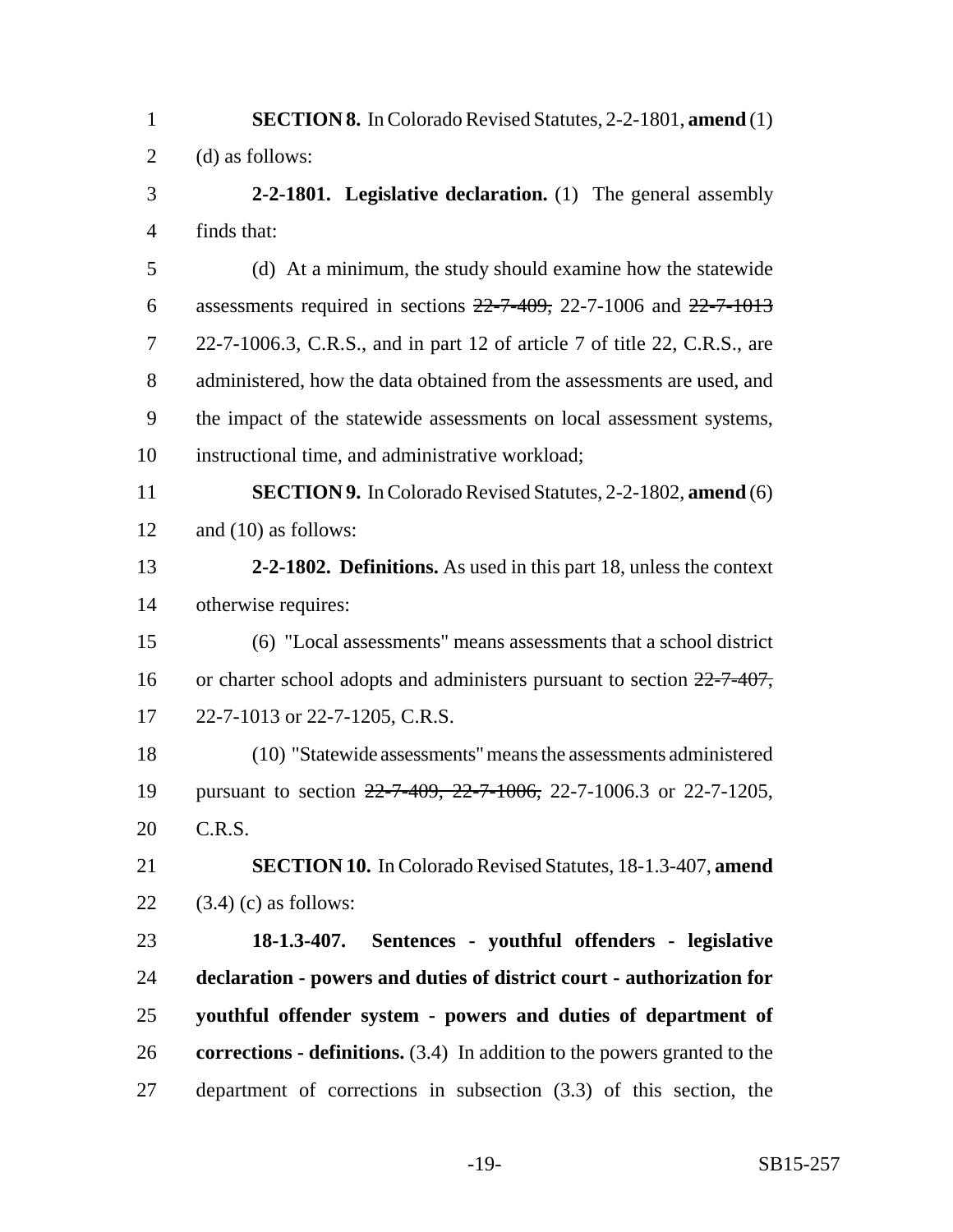department of corrections may:

 (c) Contract with any public or private entity, including but not limited to a school district, for provision or certification of educational services. Offenders receiving educational services or diplomas from a school district under an agreement entered into pursuant to this paragraph (c) shall not be included in computing the school district's student 7 performance on statewide assessments pursuant to section 22-7-409 SECTION 22-7-1006.3, C.R.S., or the school district's levels of attainment of the performance indicators pursuant to article 11 of title 22, C.R.S.

 **SECTION 11.** In Colorado Revised Statutes, 22-1-104, **amend** 11  $(4)$  (a) as follows:

## **22-1-104. Teaching of history, culture, and civil government.**

 (4) (a) In an effort to increase civic participation among young people, each school district board of education shall convene a community forum on a periodic basis, but not less than once every ten years, for all interested persons to discuss adopted content standards in civics, 17 including the subjects described in subsection  $(2)$  of this section. and in conformance with the plan to reexamine acceptable performance levels described in section 22-7-407 (2).

## **SECTION 12.** In Colorado Revised Statutes, 22-1-123, **amend** (5) (b) as follows:

 **22-1-123. Protection of student data - parental or legal guardian consent for surveys.** (5) (b) The requirement of written consent pursuant to this subsection (5) applies throughout a public school's curriculum and other school activities; except that the requirement of written consent does not apply to a student's participation 27 in an assessment administered pursuant to section 22-7-407 or 22-7-409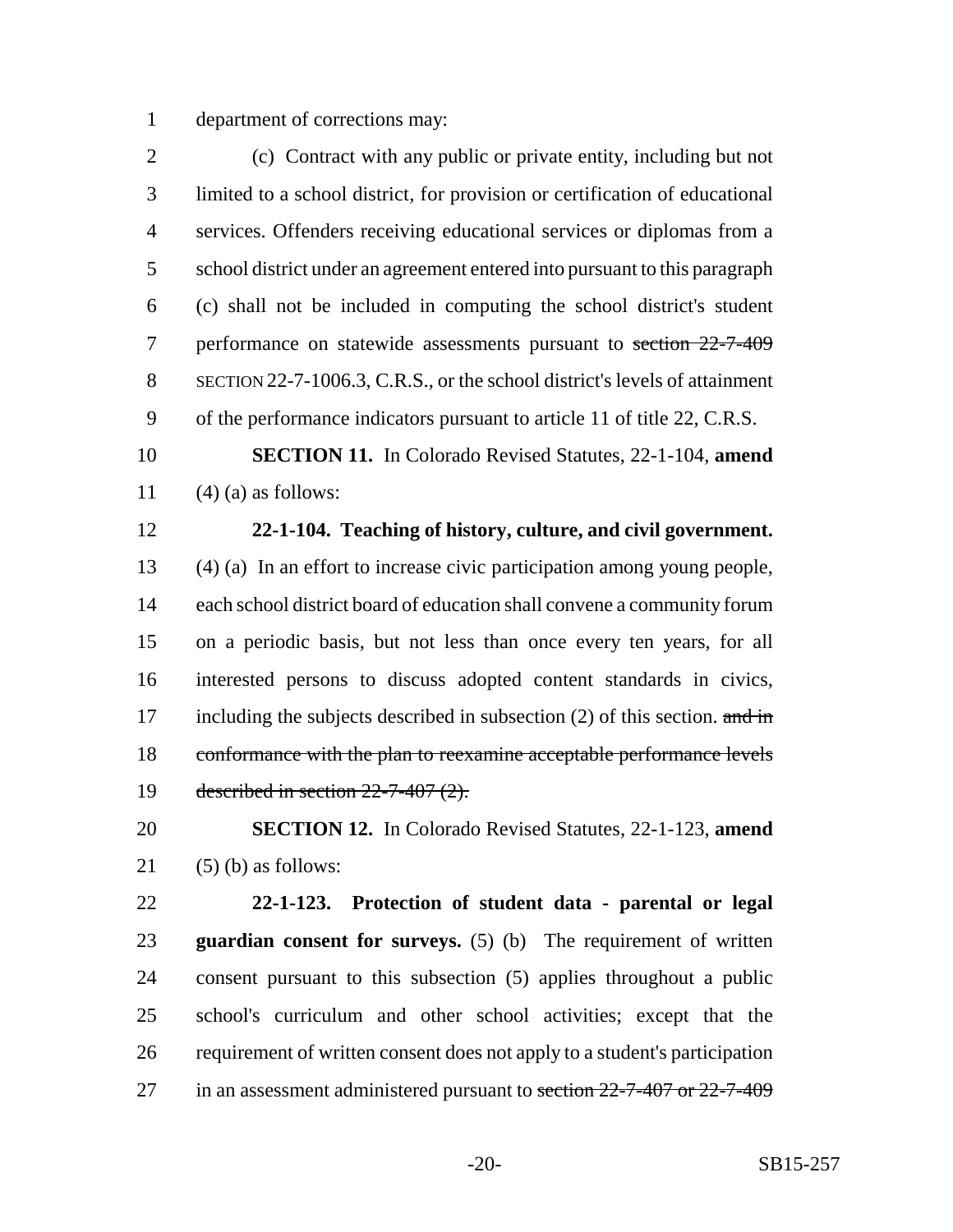or part 10 of article 7 of this title. In implementing this subsection (5), the school or school district and employees shall ensure that their first responsibility is to students and their parents and shall allow only minimal use of students' academic time by institutions, agencies, or organizations outside the school or school district to gather information from students.

 **SECTION 13.** In Colorado Revised Statutes, 22-2-106, **amend** 7 (1) (a.5) introductory portion and (1) (a.5) (V) as follows:

 **22-2-106. State board - duties.** (1) It is the duty of the state board:

 (a.5) To adopt, on or before May 15, 2013, a comprehensive set of guidelines for the establishment of high school graduation requirements to be used by each school district board of education in developing local high school graduation requirements. Each school 14 district board of education shall retain RETAINS the authority to develop its own unique high school graduation requirements, so long as those 16 local high school graduation requirements meet or exceed any minimum standards or basic core competencies or skills identified in the comprehensive set of guidelines for high school graduation developed by the state board pursuant to this paragraph (a.5). In developing the guidelines for high school graduation, the state board shall utilize the recommendations of the state graduation guidelines development council established in section 22-7-414, as it existed prior to July 1, 2008, and shall:

24 (V) Utilize standards-based education, as described in section  $25 \frac{22-7-402}{2}$ , and as revised pursuant to part 10 of article 7 of this title, as the framework for the development of the guidelines for high school 27 graduation and consider how high school graduation requirements can be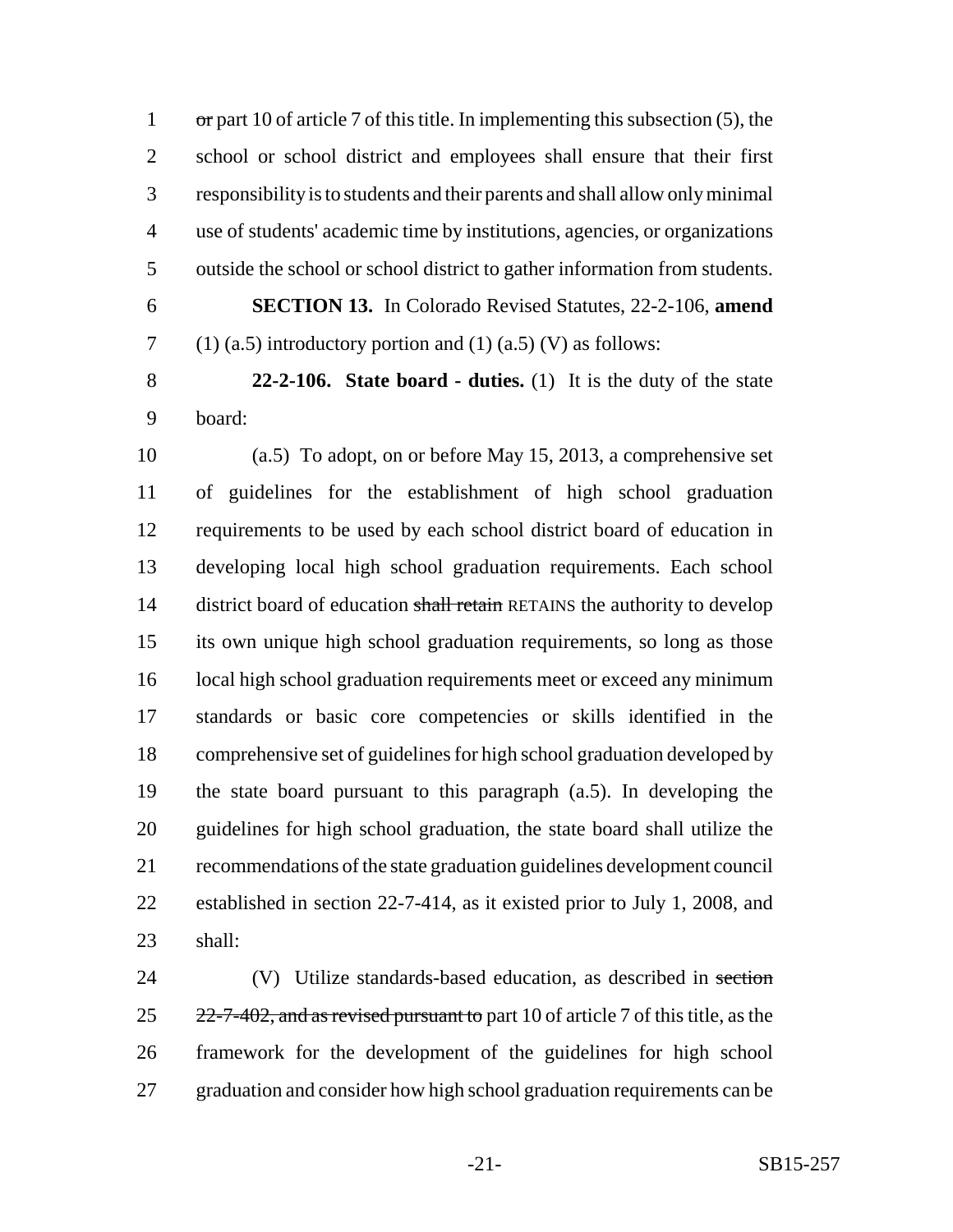1 articulated in a standards-based education system. In the process of 2 developing the guidelines for high school graduation, the state board shall 3 ensure that the state model content standards, adopted pursuant to section 4 22-7-406, are sufficiently rigorous, particularly in the core academic 5 subject areas of mathematics, science, reading, and writing so that 6 students are exposed to subject matter that research indicates will 7 adequately prepare them for entrance into the workforce or the 8 postsecondary education system. On or before August 1, 2007, the state 9 board shall begin to receive public comment on the adequacy of the 10 existing state model content standards. As part of receiving public 11 comment, the state board is encouraged to form a stakeholder group of 12 parents, teachers, administrators, and others to develop recommendations 13 related to modernizing the state model content standards in mathematics, 14 science, reading, and writing. On or before February 1, 2008, the state 15 board shall report to the education committees of the house of 16 representatives and the senate, or any successor committees, on the 17 adequacy of the existing state model content standards in these subject 18 matters.

19 **SECTION 14.** In Colorado Revised Statutes, 22-2-109, **amend** 20 (6) (a) introductory portion and (6) (a) (II) as follows:

 **22-2-109. State board of education - additional duties - teacher standards - principal standards.** (6) (a) On or before January 1, 2003, the state board of education by rule shall adopt performance-based principal licensure standards to guide the development of principal preparation programs offered by institutions of higher education. The 26 state board of education shall develop said standards in collaboration with institutions of higher education that offer principal preparation programs,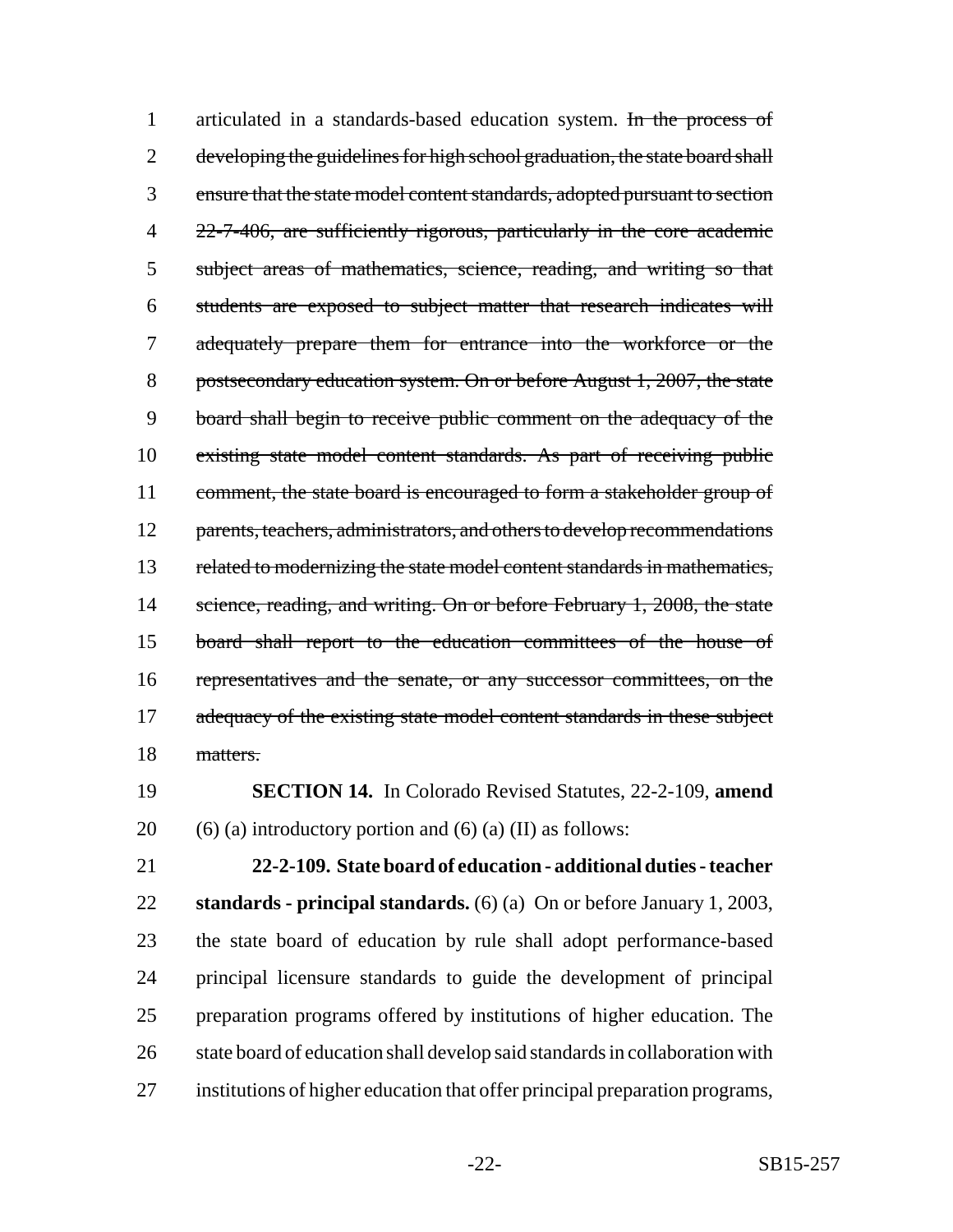superintendents and local boards of education, and the commission on higher education. The state board of education shall ensure that said standards are consistent with national standards for principal preparation. 4 Said standards shall MUST include, but need not be limited to, the following:

 (II) Instructional skills and knowledge and the use of data necessary to lead and organize a standards-based school that is 8 characterized by student proficiency in literacy and the state model 9 content standards as described in section 22-7-406 SECTION 22-7-1005.

 **SECTION 15.** In Colorado Revised Statutes, 22-2-117, **amend**  $11 \quad (1.5)$  as follows:

 **22-2-117. Additional power - state board - waiver of requirements - rules.** (1.5) Notwithstanding any provision of this section or any other provision of law, the state board shall not waive 15 requirements contained in article 11 of this title or sections  $22-7-409$  SECTIONS 22-7-1006.3, 22-32-105, 22-32-109 (1) (bb) (I) and (2), 22-32-109.1 (2) (a), 22-32-146, and 22-33-104 (4).

 **SECTION 16.** In Colorado Revised Statutes, 22-2-406, **amend** 19  $(1)$  (a) as follows:

 **22-2-406. Facility schools board duties - curriculum - graduation standards - rules.** (1) In addition to any other duties provided by law, the facility schools board shall:

 (a) Adopt curriculum to be provided by approved facility schools. At a minimum, the facility schools board shall align the curriculum for the core subjects of reading, writing, mathematics, science, history, and 26 geography with the state model content standards adopted pursuant to 27 section  $22-7-406$  SECTION 22-7-1005 and the STATE assessments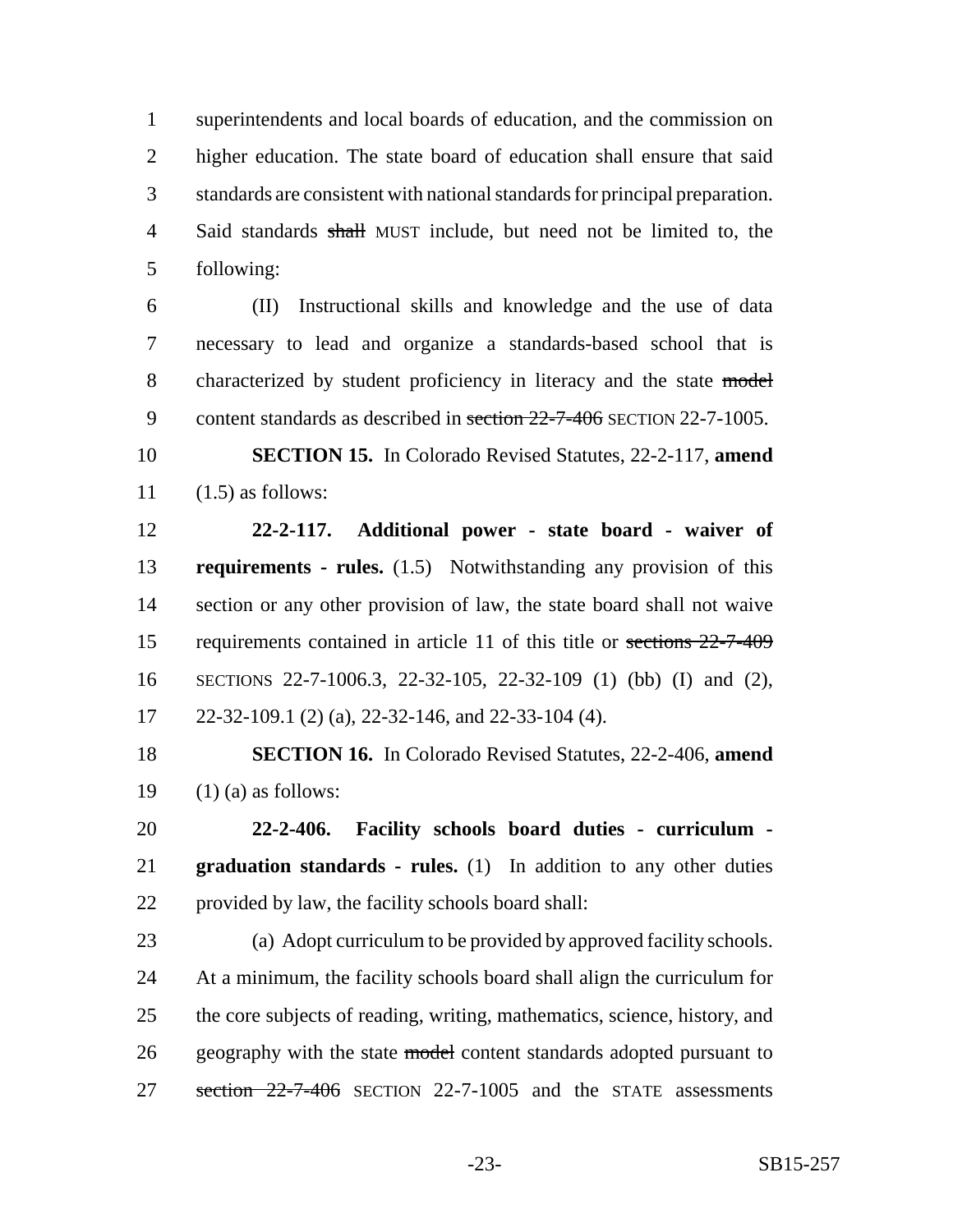administered through the Colorado student assessment program pursuant 2 to section -7-409 AS PROVIDED IN SECTION 22-7-1006.3. The curriculum shall MUST include a range of course work from which an approved facility school may select courses that meet the needs of the students who are placed at the facility.

 **SECTION 17.** In Colorado Revised Statutes, 22-5-115, **amend** (4) as follows:

 **22-5-115. Financing boards of cooperative services.** (4) For budget years commencing on or after July 1, 1996, any amount received 10 by a board of cooperative services pursuant to this section shall MUST be used to fund professional educator development in standards-based 12 education, pursuant to the plan adopted by each school district pursuant 13 to section -7-407 (2) AS IMPLEMENTED THROUGH PART 10 OF ARTICLE 7 OF THIS TITLE, in each school district that is a member of such board and in any nonmember school district that chooses to participate in a professional educator development program with any board of cooperative services.

 **SECTION 18.** In Colorado Revised Statutes, 22-7-604.5, **amend** 19 (1) introductory portion, (1) (a) (VI) (A), (1) (a) (VI) (C), and (3) (a) as follows:

 **22-7-604.5. Alternative education campuses - criteria - application - rule-making.** (1) A public school may apply to the state board for designation as an alternative education campus. The state board shall adopt rules specifying the criteria and application process for a public school to be designated an alternative education campus. The rules 26 shall MUST include but need not be limited to:

(a) Criteria that a public school must meet to be designated an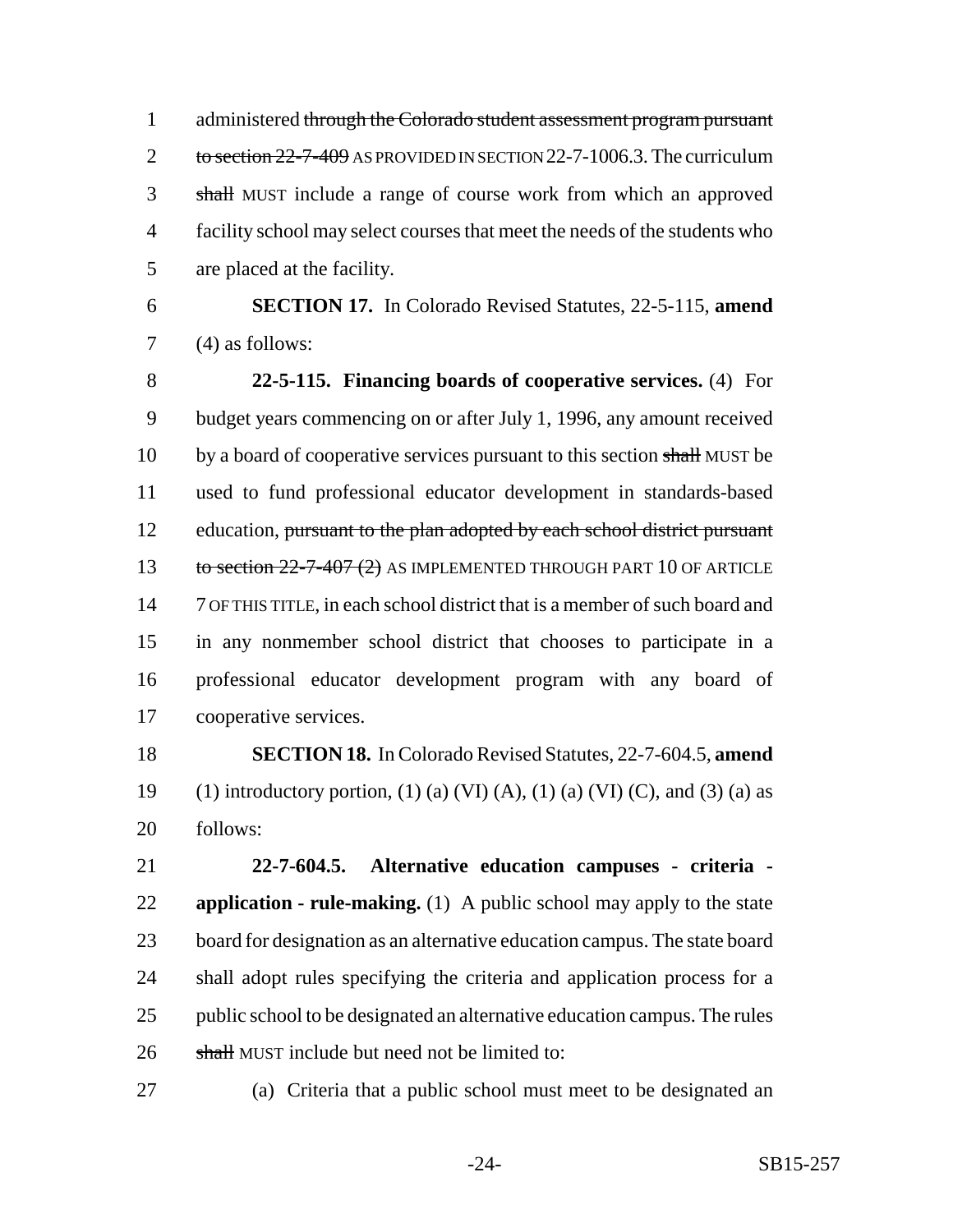alternative education campus, including but not limited to the following:

 (VI) (A) Serving students who have severe limitations that preclude appropriate administration of the assessments administered 4 pursuant to section 22-7-409 SECTION 22-7-1006.3;

 (C) Serving students who attend on a part-time basis and who come from other public schools where the part-time students are counted in the enrollment of the other public school; except that the results of the 8 assessments administered pursuant to section 22-7-409 of SECTION 22-7-1006.3 TO all part-time students and high-risk students as defined in 10 subsection  $(1.5)$  of this section shall MUST be used in determining the levels of attainment on the performance indicators for the public school 12 for which the student is counted for enrollment purposes;

13 (3) (a) Except as excluded pursuant to section  $22-7-409$  SECTION 22-7-1006.3, the results of the assessments administered pursuant to 15 section  $22-7-409$  for SECTION 22-7-1006.3 TO all part-time students attending a school or a program that is designated an alternative education 17 campus pursuant to this section shall MUST be included in determining the levels of attainment on the performance indicators achieved by the school to which the student is assigned for enrollment purposes.

 **SECTION 19.** In Colorado Revised Statutes, 22-7-802, **amend** (3); and **repeal** (1) as follows:

- **22-7-802. Definitions.** As used in this part 8, unless the context otherwise requires:
- 24 (1) "CSAP" means the Colorado student assessment program 25 administered pursuant to section 22-7-409.
- (3) "Eligible student" means a student who will begin fifth, sixth, seventh, or eighth grade in the next academic year and who has received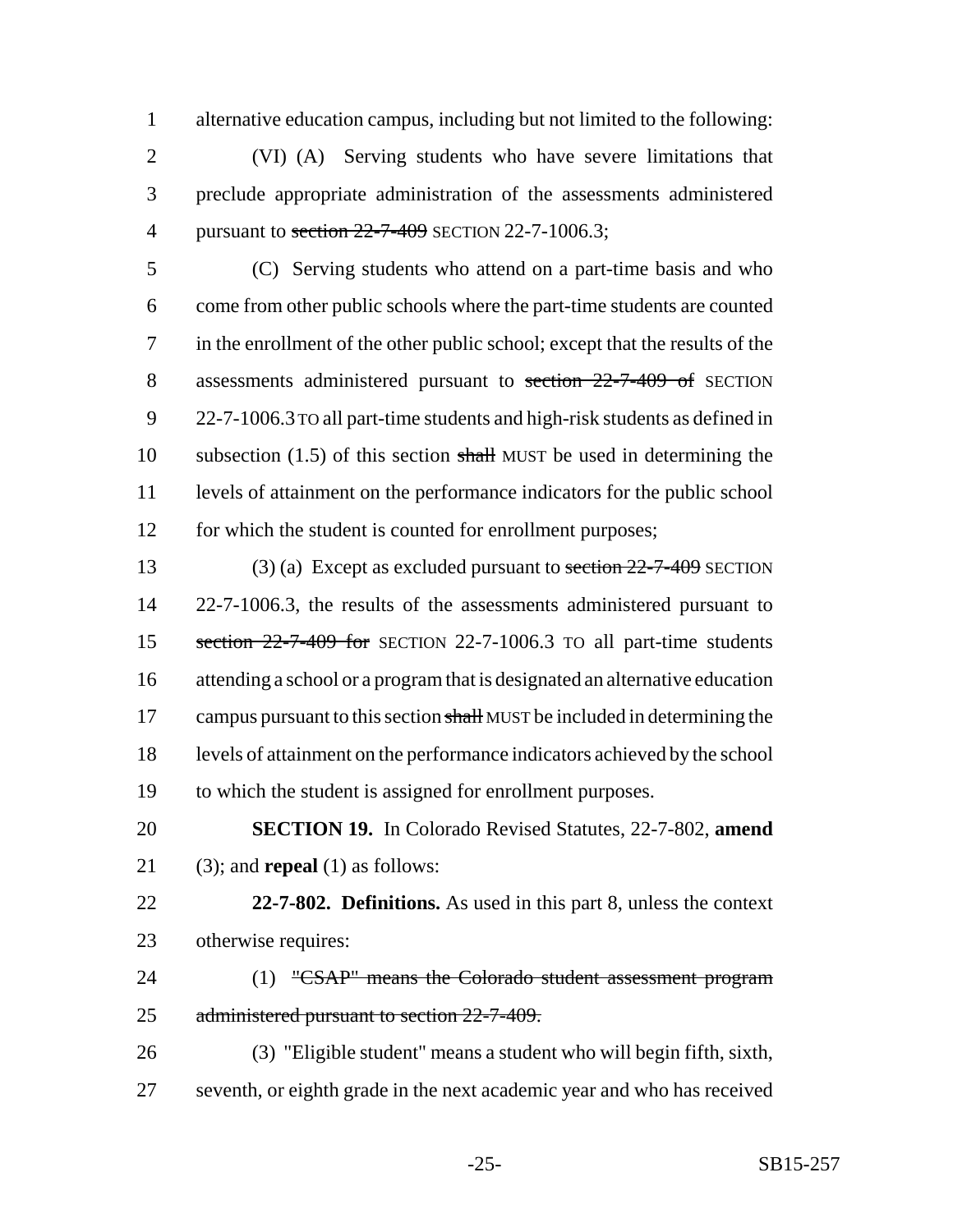| $\mathbf{1}$   | an unsatisfactory proficiency level score on the STATE reading, writing, |
|----------------|--------------------------------------------------------------------------|
| $\overline{2}$ | or mathematics assessment administered through the CSAP PURSUANT TO      |
| 3              | SECTION 22-7-1006.3 for the preceding academic year.                     |
| $\overline{4}$ | SECTION 20. In Colorado Revised Statutes, 22-11-103, amend               |
| 5              | $(33)$ as follows:                                                       |
| 6              | 22-11-103. Definitions. As used in this article, unless the context      |
| 7              | otherwise requires:                                                      |
| 8              | (33) "Statewide assessments" means the assessments administered          |
| 9              | pursuant to the Colorado student assessment program created in section   |
| 10             | $22$ -7-409 or as part of the system of assessments adopted by the state |
| 11             | board pursuant to section $22$ -7-1006 SECTION 22-7-1006.3.              |
| 12             | <b>SECTION 21.</b> In Colorado Revised Statutes, 22-24-106, amend        |
| 13             | $(1)$ (c) and $(1)$ (h) as follows:                                      |
| 14             | 22-24-106. Department of education - powers - duties - state             |
| 15             | <b>board of education - rules.</b> (1) The department shall:             |
| 16             | (c) Establish, by guidelines, any accommodations that a local            |
| 17             | education provider must allow and the circumstances in which a local     |
| 18             | education provider must allow the accommodations for English language    |
| 19             | learners who are taking assessments pursuant to section 22-7-409 or      |
| 20             | 22-7-1006 SECTION 22-7-1006.3;                                           |
| 21             | (h) Disaggregate the data received through the statewide STATE           |
| 22             | assessment program pursuant to section 22-7-409 or 22-7-1006 SECTION     |
| 23             | 22-7-1006.3 and report the English language proficiency and academic     |
| 24             | achievement of English language learners, while they are receiving       |
| 25             | services through the English language proficiency program and after they |
| 26             | exit the English language proficiency program through high school        |
| 27             | graduation, as provided in part 5 of article 11 of this title; and       |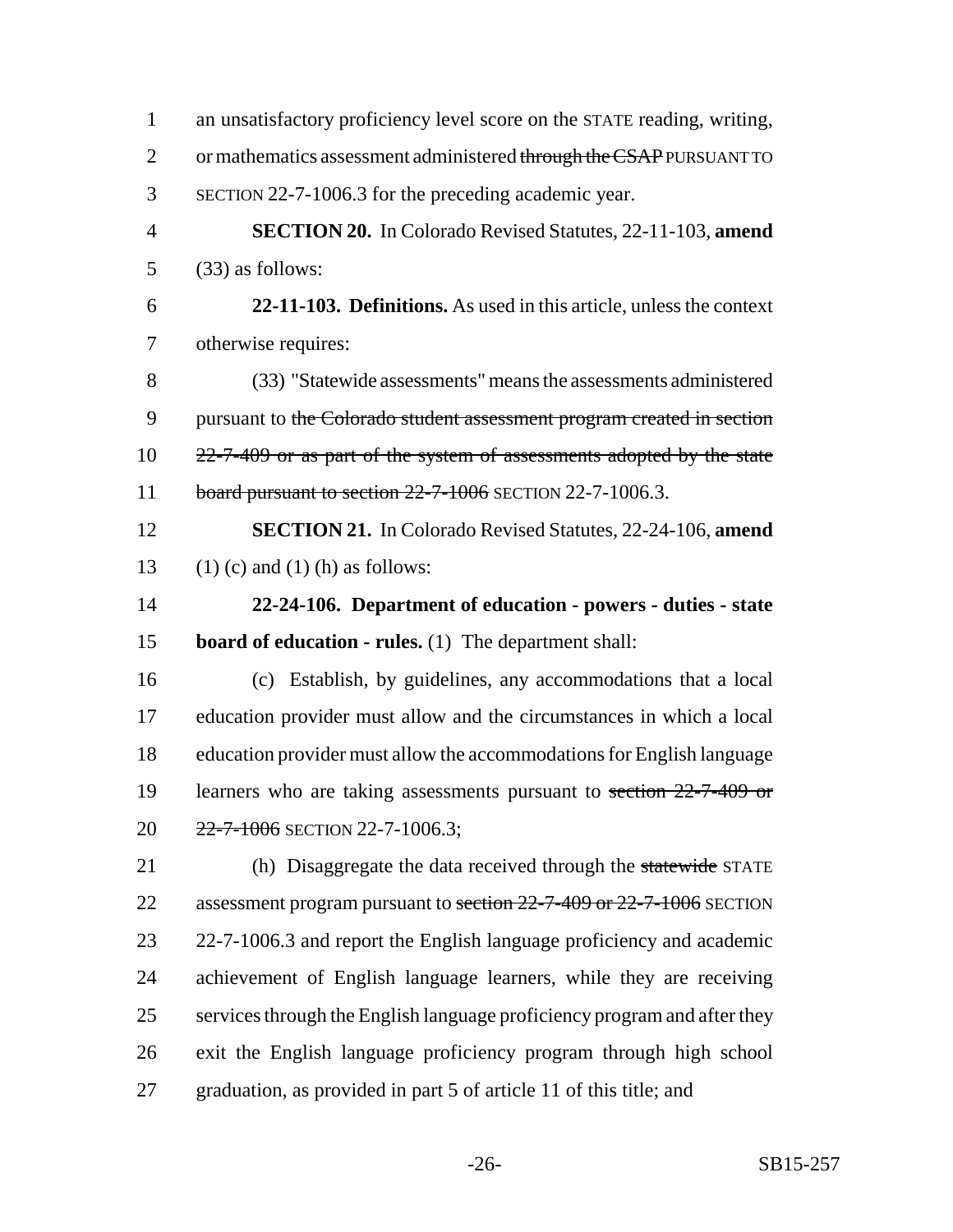**SECTION 22.** In Colorado Revised Statutes, 22-30.5-104, **amend** (6) (c) (II) as follows:

 **22-30.5-104. Charter school - requirements - authority.** (6) (c) A school district, on behalf of a charter school, may apply to the state board for a waiver of a state statute or state rule that is not an automatic waiver. Notwithstanding any provision of this subsection (6) to the contrary, the state board may not waive any statute or rule relating to:

 (II) The assessments required to be administered pursuant to 10 section 22-7-409 SECTION 22-7-1006.3;

 **SECTION 23.** In Colorado Revised Statutes, 22-30.5-303, **amend** (2) (b) introductory portion, (2) (b) (III), and (2) (b) (IV) as follows:

 **22-30.5-303. Independent charter schools - request for proposals - response contents.** (2) (b) The state board shall adopt rules specifying a schedule for receipt of the responses to the request for proposals pursuant to paragraph (a) of this subsection (2), the formation of a review committee and receipt of the recommendations of said committee pursuant to section 22-30.5-304, and the selection of an applicant and notification to the local board of education pursuant to 21 section 22-30.5-305. Said schedule shall MUST ensure the completion of negotiations on the independent charter no later than May 30 of the year 23 in which the independent charter school is to open. The rules shall MUST 24 also specify the information that an independent charter proposal shall MUST include in order to be eligible for consideration. Such information 26 shall MUST include, but need not be limited to, the following:

(III) A description of the independent charter school's educational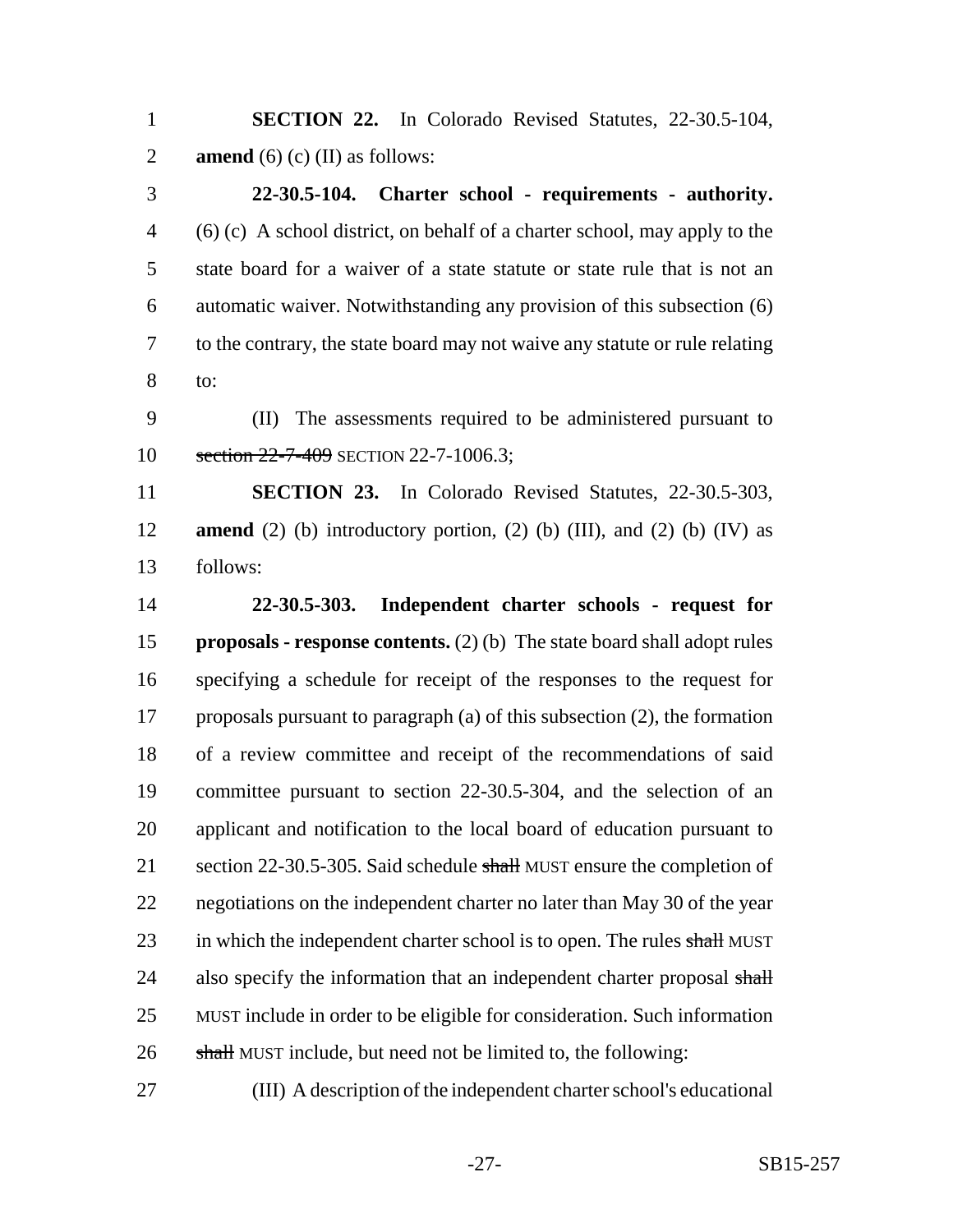program, student performance standards, annual targets for the measures used to determine the levels of attainment of the performance indicators 3 specified in section 22-11-204, and curriculum, which shall MUST meet 4 or exceed the state model content PRESCHOOL THROUGH ELEMENTARY 5 AND SECONDARY EDUCATION standards adopted pursuant to part 4 or part 10 of article 7 of this title and shall MUST be designed to enable each student to achieve such standards and targets;

 (IV) A description of the independent charter school's plan for 9 evaluating student performance, the types of assessments that shall MUST be used to measure student progress toward achievement of the school's student performance standards and the targets for the measures used to determine the levels of attainment of the performance indicators, 13 including but not limited to the statewide STATE assessments administered 14 under the Colorado student assessment program pursuant to section 22-7-409 PURSUANT TO SECTION 22-7-1006.3, the timeline for achievement of the school's student performance standards and the targets, and the procedures for taking corrective action in the event that 18 student performance at the independent charter school fails to meet such standards and targets;

 **SECTION 24.** In Colorado Revised Statutes, 22-30.5-505, **amend** (8) as follows:

 **22-30.5-505. State charter school institute - institute board - appointment - powers and duties - rules.** (8) The institute shall ensure 24 that each institute charter school adopts content standards in a manner consistent with that required of school districts pursuant to section 26 22-7-407 AS REQUIRED IN SECTION 22-7-1013.

**SECTION 25.** In Colorado Revised Statutes, 22-30.5-507,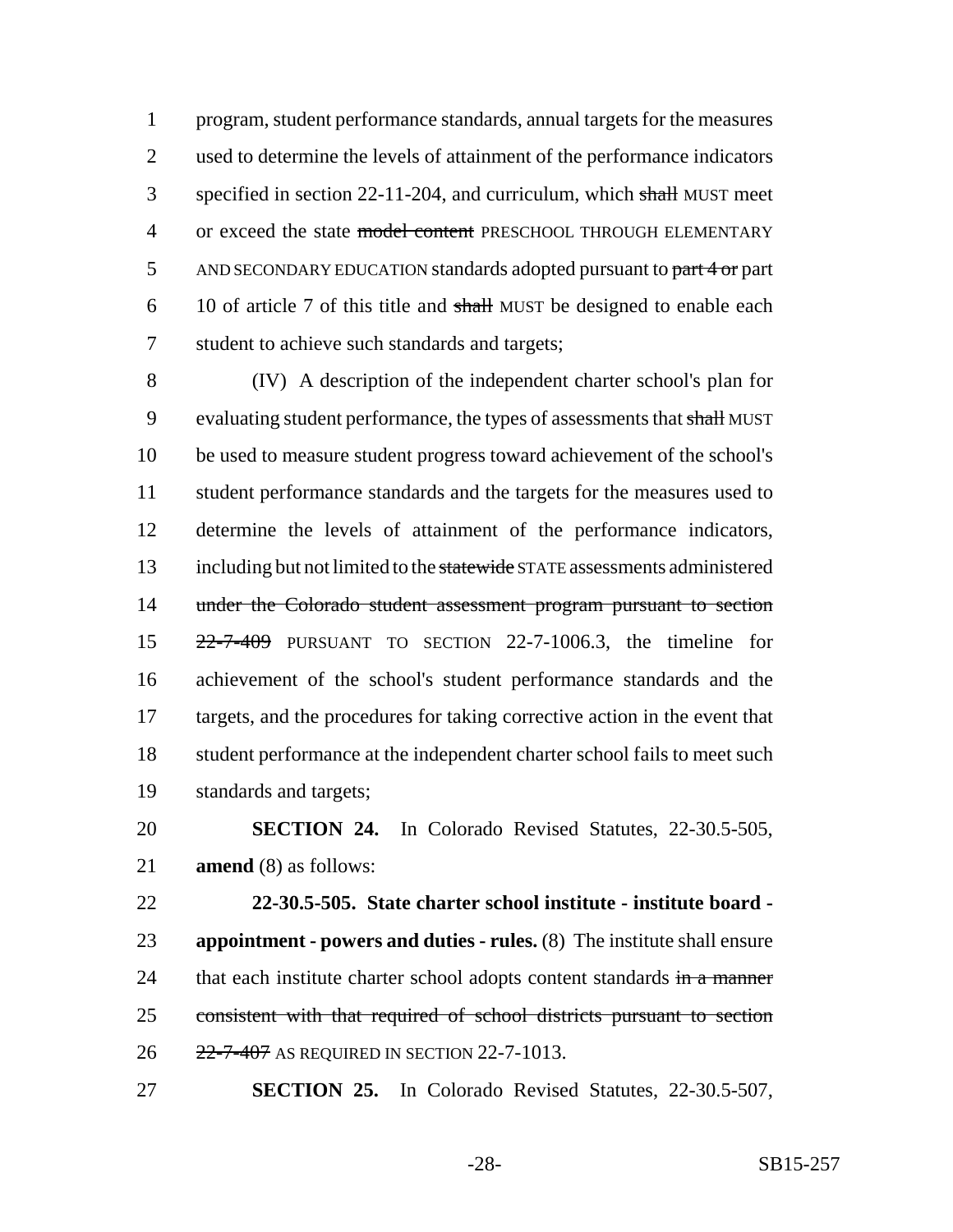**amend** (7) (b) (II) as follows:

| $\overline{2}$ | 22-30.5-507. Institute charter school - requirements -                              |
|----------------|-------------------------------------------------------------------------------------|
| 3              | <b>authority</b> - rules. $(7)$ (b) An institute charter school may apply to the    |
| $\overline{4}$ | state board, through the institute, for a waiver of state statutes and state        |
| 5              | rules that are not automatic waivers. The state board may waive state               |
| 6              | statutory requirements or rules promulgated by the state board; except that         |
| 7              | the state board may not waive any statute or rule relating to:                      |
| 8              | (II) The assessments required to be administered pursuant to                        |
| 9              | section $22-7-409$ SECTION 22-7-1006.3;                                             |
| 10             | <b>SECTION 26.</b> In Colorado Revised Statutes, 22-30.7-105,                       |
| 11             | <b>amend</b> (2) introductory portion and (2) (b) as follows:                       |
| 12             | 22-30.7-105. Program criteria - guidelines - quality standards                      |
| 13             | - <b>records</b> - <b>rules.</b> (2) The following guidelines apply to each on-line |
| 14             | program or on-line school that is created or overseen pursuant to the               |
| 15             | provisions of this article:                                                         |
| 16             | (b) Each student participating in an on-line program or on-line                     |
| 17             | school shall be IS subject to the statewide STATE assessments                       |
| 18             | administered pursuant to section 22-7-409 SECTION 22-7-1006.3.                      |
| 19             | <b>SECTION 27.</b> In Colorado Revised Statutes, 22-32-109, amend                   |
| 20             | $(1)$ (aa) as follows:                                                              |
| 21             | 22-32-109. Board of education - specific duties. (1) In addition                    |
| 22             | to any other duty required to be performed by law, each board of                    |
| 23             | education shall have and perform the following specific duties:                     |
| 24             | (aa) To adopt content standards and a plan for implementation of                    |
| 25             | such content standards pursuant to the provisions of section 22-7-407               |
| 26             | AND IMPLEMENT PRESCHOOL THROUGH ELEMENTARY AND SECONDARY                            |
| 27             | EDUCATION STANDARDS AS REQUIRED IN PART 10 OF ARTICLE 7 OF THIS                     |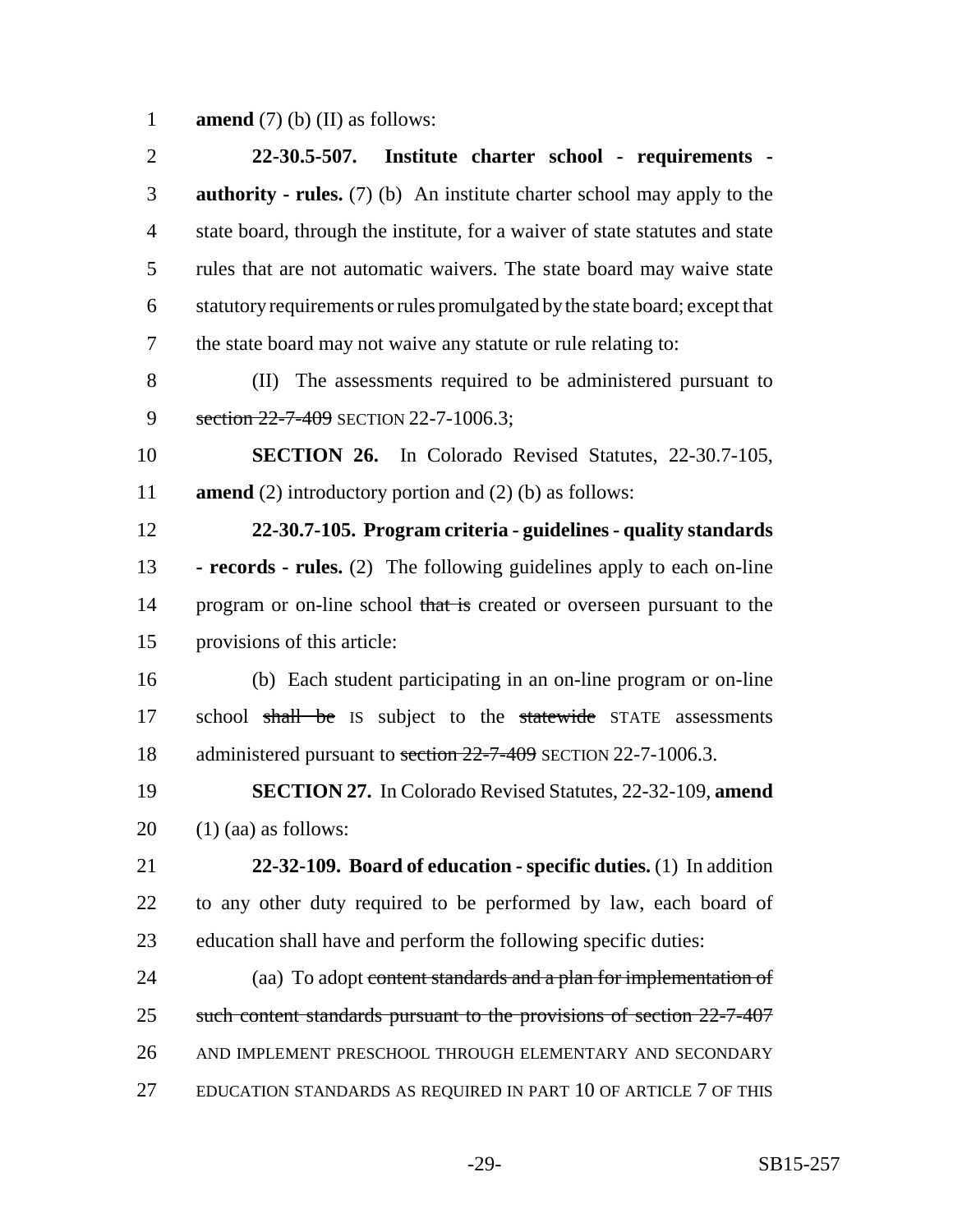TITLE;

 **SECTION 28.** In Colorado Revised Statutes, 22-32-109.6, **amend** (2) (a) as follows:

 **22-32-109.6. Board of education - specific duties - class size reduction plans - alternative student achievement plans - definitions.** (2) As used in this section, unless the context otherwise requires:

 (a) "Class" means a non-elective class in kindergarten or the first, second, or third grade or any combination of kindergarten or the first, second, or third grades in a public school, which class provides instruction in one or more of the first priority state model content standards areas of reading, writing, mathematics, science, history, or 12 geography. as described in section -7-406 (1) (a).

 **SECTION 29.** In Colorado Revised Statutes, 22-32.5-108, **amend** (2) introductory portion and (2) (a) as follows:

 **22-32.5-108. District of innovation - waiver of statutory and regulatory requirements.** (2) Each district of innovation shall continue CONTINUES to be subject to all statutes and rules that are not waived by the state board pursuant to subsection (1) of this section, including but not limited to all statutes and rules concerning implementation of:

 (a) The Colorado student assessment program created in section 22-7-409 STATE ASSESSMENT REQUIREMENTS SPECIFIED IN SECTION 22-7-1006.3;

 **SECTION 30.** In Colorado Revised Statutes, 22-43.7-111, **amend** (1) introductory portion and (1) (c) as follows:

 **22-43.7-111. Reporting requirements - auditing by state auditor.** (1) No later than February 15, 2010, and no later than each February 15 thereafter, the board shall present a written report to the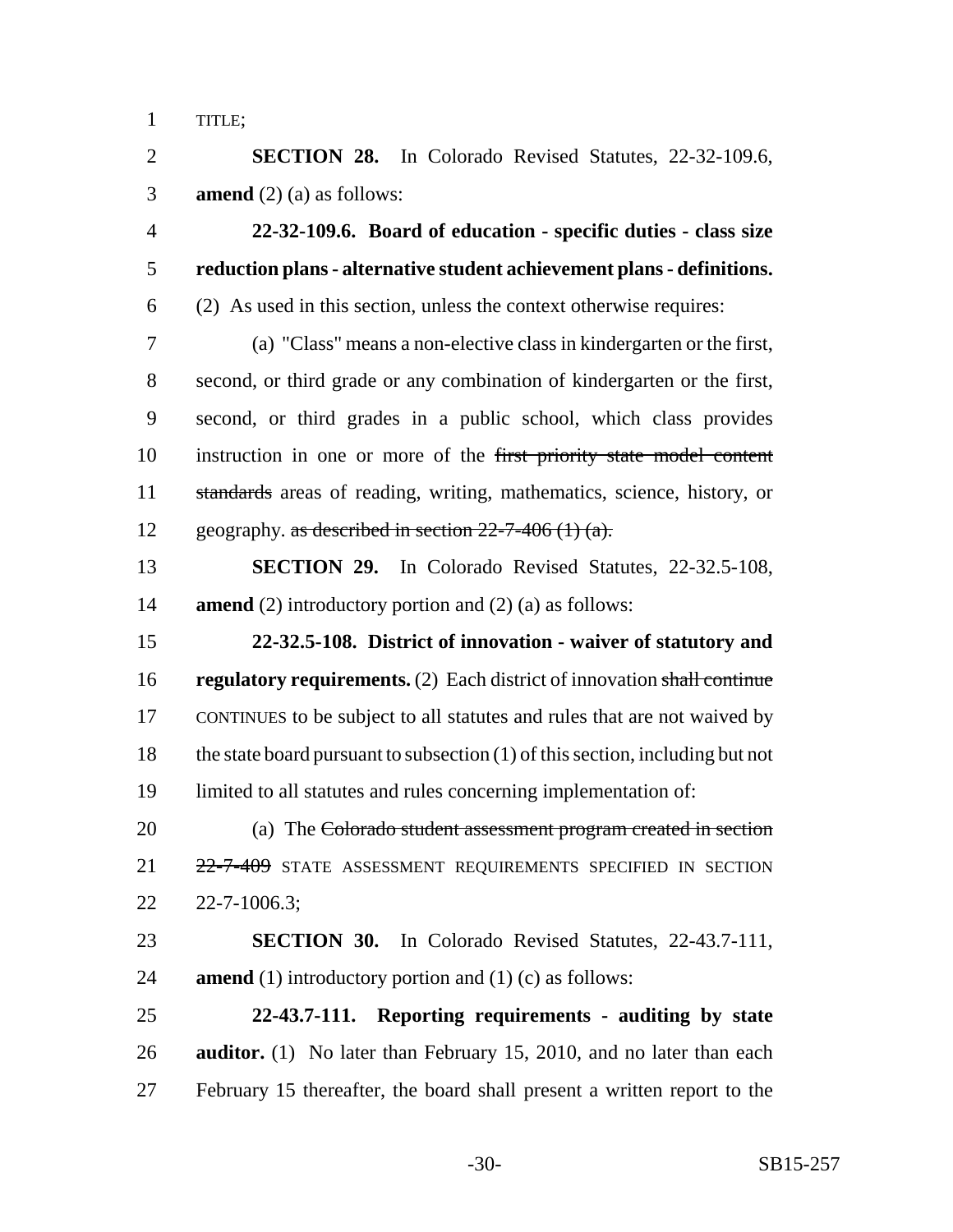education and finance committees of the house of representatives and the senate and the capital development committee, or any successor committees, regarding the provision of financial assistance to applicants 4 pursuant to this article. The report shall MUST include, at a minimum:

 (c) A summary of any differences between the common physical design elements and characteristics of the highest performing schools in the state and the lowest performing schools in the state as measured by 8 academic productivity measures such as the Colorado student assessment 9 program created in part 4 of article 7 of this title STATE ASSESSMENTS ADMINISTERED PURSUANT TO SECTION 22-7-1006.3 or Colorado ACT results; and

 **SECTION 31.** In Colorado Revised Statutes, 22-54-103, **amend** 13  $(1.5)$  (b) (IV) as follows:

 **22-54-103. Definitions.** As used in this article, unless the context otherwise requires:

16 (1.5) (b) For purposes of this subsection  $(1.5)$ :

 (IV) "District pupils who are English language learners" means the number of pupils included in the district pupil enrollment for the preceding budget year who were not eligible for free lunch pursuant to the provisions of the federal "National School Lunch Act", 42 U.S.C. sec. 1751 et seq., and who are English language learners, as defined in section 22-24-103 (3), and:

 (A) Whose scores were not included in calculating school 24 academic performance grades as provided in section -7-409  $(1.2)$  (d) 25 (H) (C) SECTION 22-7-1006.3; or

26 (B) Who took an assessment administered pursuant to section  $27 \frac{22-7-409}{2}$  SECTION 22-7-1006.3 in a language other than English.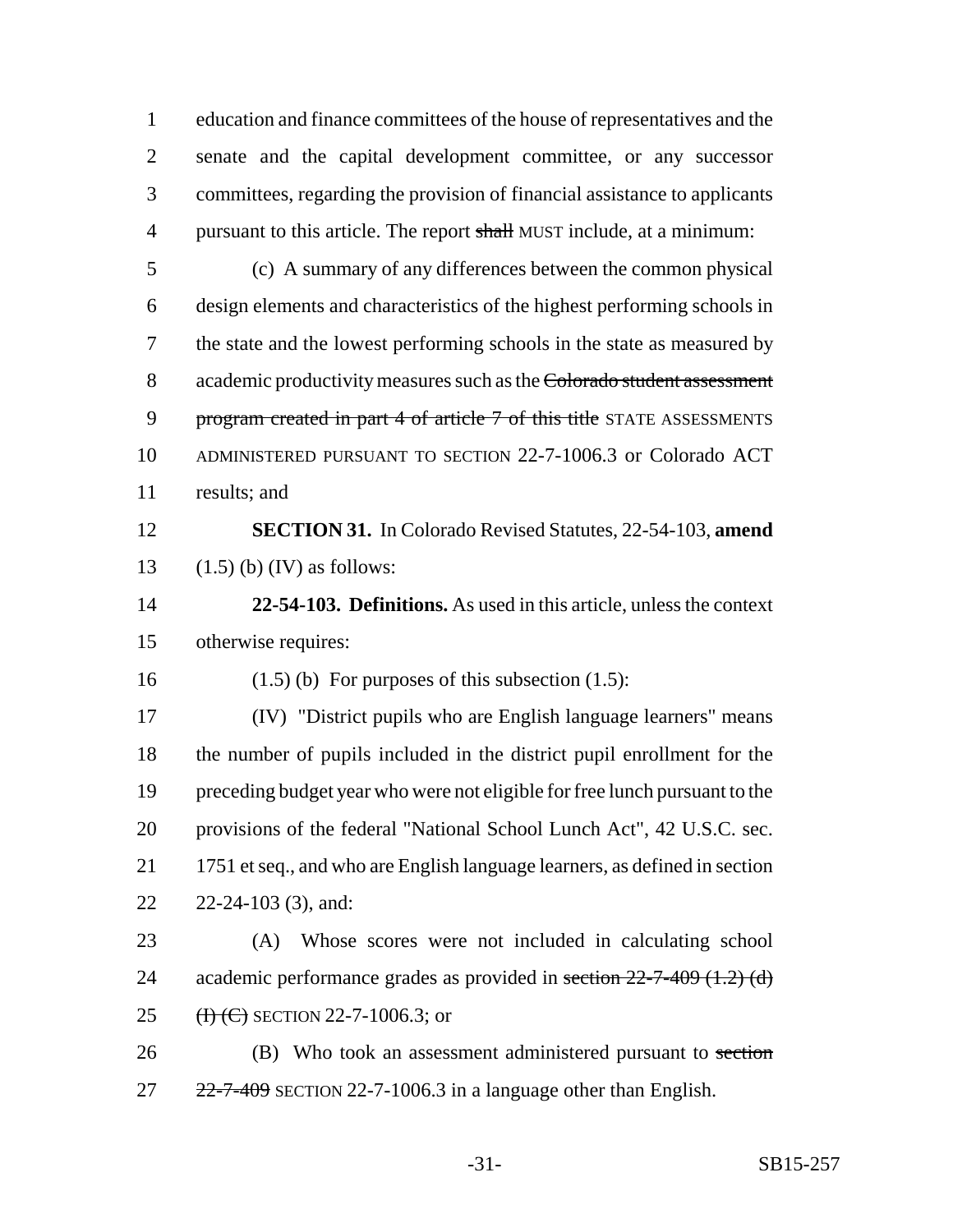**SECTION 32.** In Colorado Revised Statutes, 22-55-102, **amend** 2 (1) (b), (2) (a) (II), and (3) introductory portion as follows:

 **22-55-102. Definitions.** As used in this article, unless the context otherwise requires:

 (1) "Accountability reporting" means any requirement established in law that mandates school districts to report or provide information relative to school improvement to the state board or the department, including, but not limited to:

 (b) Reporting requirements in connection with the administration 10 and implementation of the Colorado student assessment program 11 developed pursuant to part 4 of article 7 of this title STATE ASSESSMENTS 12 PURSUANT TO SECTION 22-7-1006.3; or

 (2) (a) "Accountable education reform" means any program or 14 plan for reforming preschool through twelfth-grade education in the state that complies with accountability standards imposed by law on school districts in the state, including, but not limited to, the requirements set forth in:

 (II) Part 4 of article 7 of this title relating to the Colorado student 19 assessment program PART 10 OF ARTICLE 7 OF THIS TITLE.

 (3) "Accountable programs to meet state academic standards" include, but are not limited to, programs designed to assist students in 22 demonstrating improved academic achievement on student STATE 23 assessments administered under the Colorado student assessment program 24 developed pursuant to part 4 of article 7 of this title PURSUANT TO SECTION 22-7-1006.3. "Accountable programs to meet state academic standards" include, but are not limited to, programs:

**SECTION 33.** In Colorado Revised Statutes, 22-60.5-110,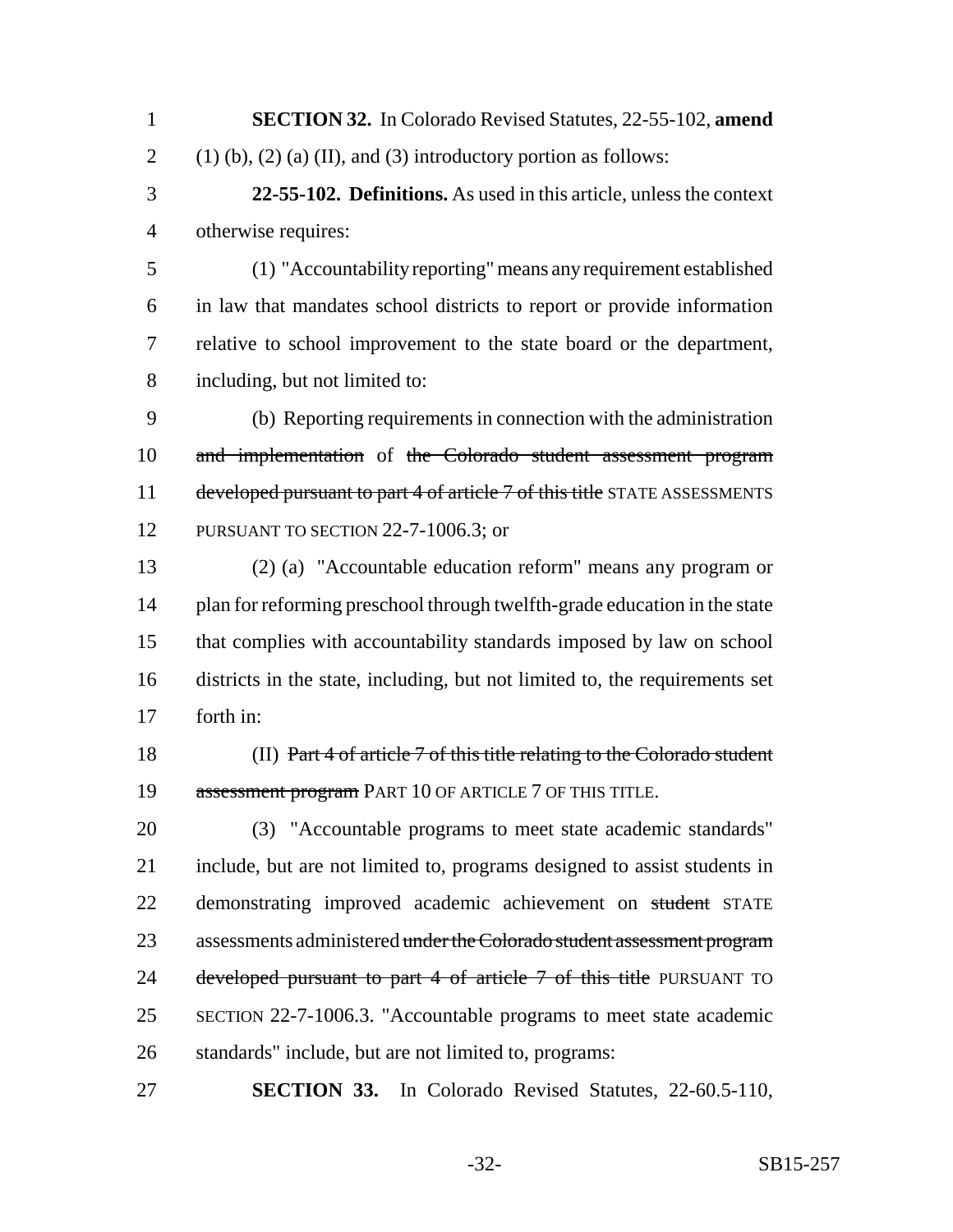**amend** (3) (c) (I) as follows:

 **22-60.5-110. Renewal of licenses.** (3) (c) In selecting professional development activities for the renewal of a professional license pursuant to this section, each licensee shall choose those activities that will aid the licensee in meeting the standards for a professional educator, including but not limited to the following goals:

 (I) Knowledge of subject matter content and learning, including 8 knowledge and application of standards-based education pursuant to part 4 PART 10 of article 7 of this title;

 **SECTION 34.** In Colorado Revised Statutes, 22-60.5-203, **amend** (2) as follows:

# **22-60.5-203. Assessment of professional competencies - rules.** (2) The state board by rule shall identify the professional competencies

 required of the applicants described in subsection (3) of this section specifically in the context of the requirements of standards-based 16 education pursuant to the requirements of part 4 PART 10 of article 7 of 17 this title. Such professional competencies shall apply to an applicant only within the scope of the subject matter to be taught by the applicant.

 **SECTION 35.** In Colorado Revised Statutes, 22-60.5-303, **amend** (2) (h) as follows:

 **22-60.5-303. Assessment of professional competencies.** (2) The following list of areas of knowledge is a guideline to be used by the state board of education and shall not be construed as inclusive or prescriptive:

 (h) Knowledge and application of standards-based education 25 pursuant to  $part 4$  PART 10 of article 7 of this title.

 **SECTION 36.** In Colorado Revised Statutes, 22-60.5-308, **amend** (2) (h) as follows: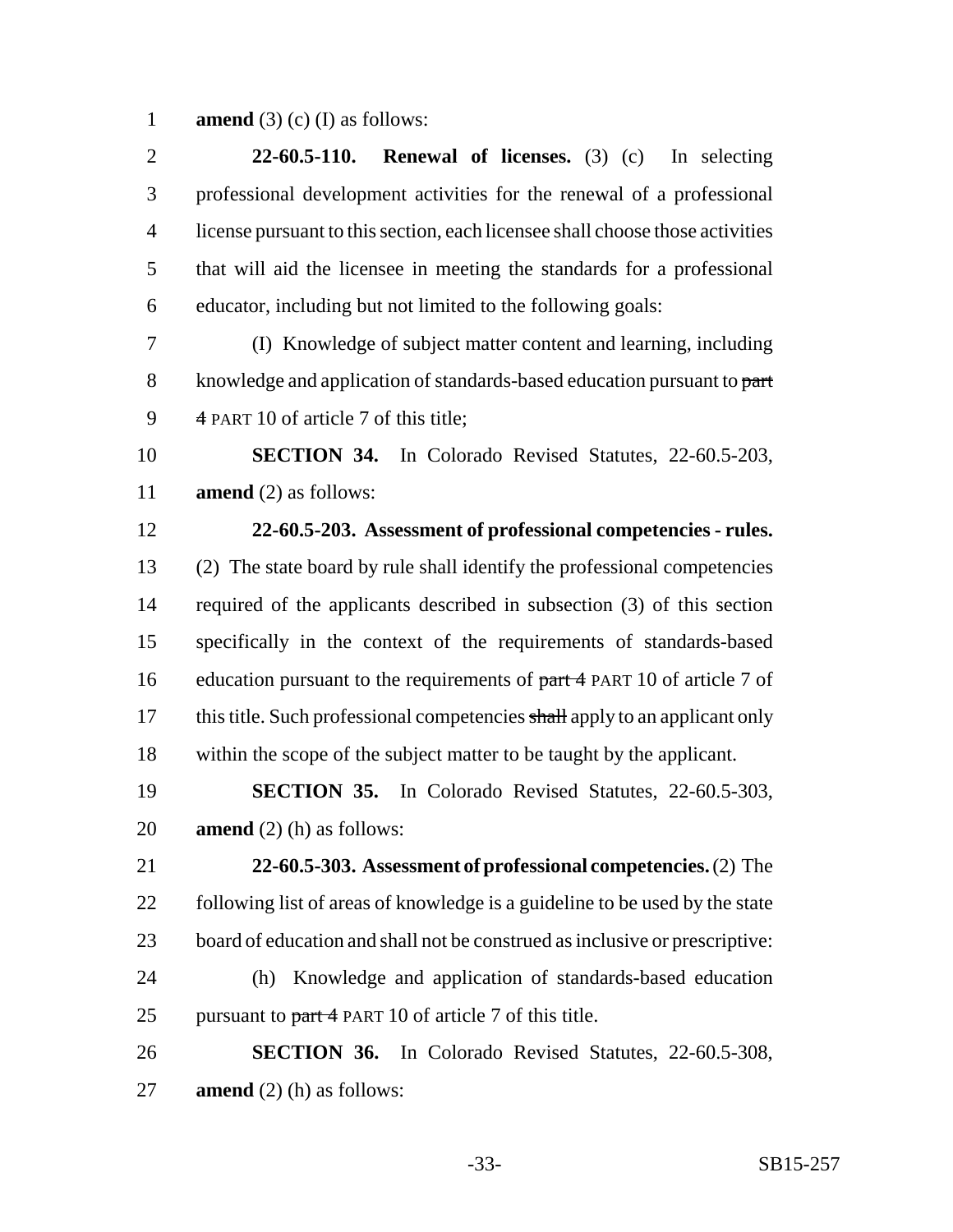**22-60.5-308. Assessment of professional competencies.** (2) The following list of areas of knowledge is a guideline to be used by the state board of education and shall not be construed as inclusive or prescriptive: (h) Knowledge and application of standards-based education 5 pursuant to part 4 PART 10 of article 7 of this title.

6 **SECTION 37.** In Colorado Revised Statutes, 23-1-119.2, **amend**  $7 \quad (1)$  (a) and (1) (b) introductory portion as follows:

8 **23-1-119.2. Commission directive - notice of college** 9 **preparatory courses for high school students.** (1) The commission 10 shall adopt a policy on or before October 1, 2005, to:

11 (a) Obtain, on or before June 1 of each school year, from the 12 APPROPRIATE test administrator for the standardized, curriculum-based, 13 achievement, college entrance exam administered pursuant to section 14  $22-7-409$  (1.5) (a), C.R.S., and the precollegiate exam ADMINISTRATORS 15 the names and mailing addresses of all students enrolled in Colorado 16 public schools who take either A STANDARDIZED, CURRICULUM-BASED, 17 ACHIEVEMENT COLLEGE ENTRANCE EXAM OR A PRECOLLEGIATE exam;

18 (b) Beginning in the spring of 2006, send an annual notice 19 concerning college preparatory courses to the parent or legal guardian of 20 each student who takes the A standardized, curriculum-based, 21 achievement, college entrance exam administered pursuant to section  $22 \quad 22\text{-}7\text{-}409 \quad (1.5)$  (a), C.R.S., or the OR A precollegiate exam. The 23 COMMISSION SHALL SEND THE notice shall be sent to the parent or legal 24 guardian prior to the start of a student's twelfth-grade year if the student 25 took the standardized, curriculum-based, achievement, college entrance 26 exam, or prior to the start of a student's eleventh-grade year if the student 27 took the precollegiate exam. At a minimum, the notice shall MUST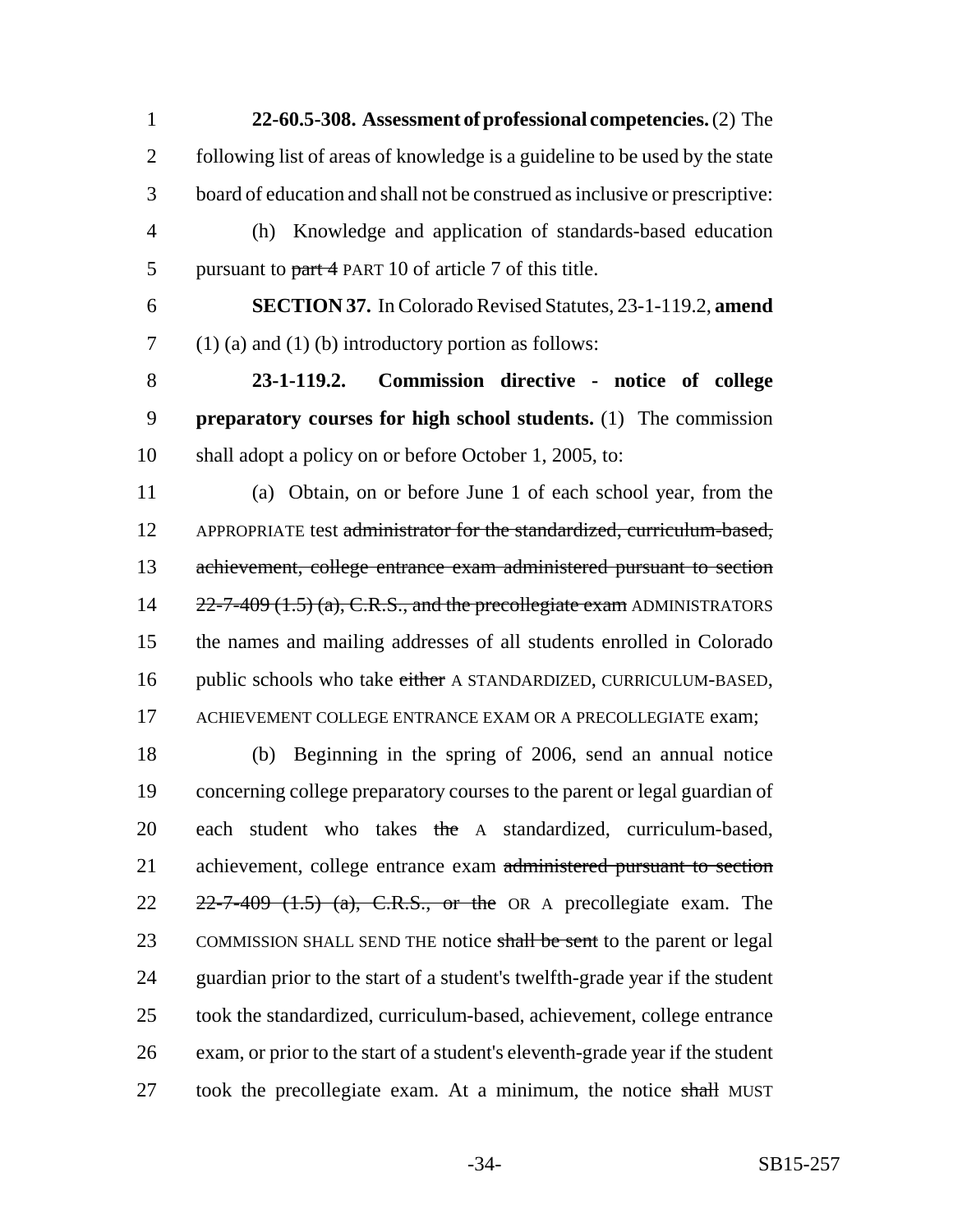include:

 **SECTION 38.** In Colorado Revised Statutes, 23-1-121, **amend** (2) introductory portion and (2) (c) as follows:

 **23-1-121. Commission directive - approval of educator preparation programs - review.** (2) The commission shall adopt policies establishing the requirements for educator preparation programs offered by institutions of higher education. The department shall work in cooperation with the state board of education in developing the requirements for educator preparation programs. At a minimum, the 10 requirements shall MUST ensure that each educator preparation program complies with section 23-1-125, is designed on a performance-based model, and includes:

 (c) Course work and field-based training that integrates theory and practice and educates candidates in the methodologies, practices, and 15 procedures of standards-based education, as described in parts 4 and PART 16 10 of article 7 of title 22, C.R.S., and specifically in teaching to the state 17 academic standards adopted pursuant to section 22-7-406, C.R.S., or, 18 beginning December 15, 2012, teaching to the state preschool through elementary and secondary education standards adopted pursuant to section 22-7-1005, C.R.S.;

 **SECTION 39.** In Colorado Revised Statutes, 26-6.5-101.5, **repeal** (4) as follows:

 **26-6.5-101.5. Definitions.** As used in this part 1, unless the context otherwise requires:

 (4) "CSAP" means the Colorado student assessment program 26 implemented pursuant to section 22-7-409, C.R.S.

**SECTION 40.** In Colorado Revised Statutes, 22-7-1003, **repeal**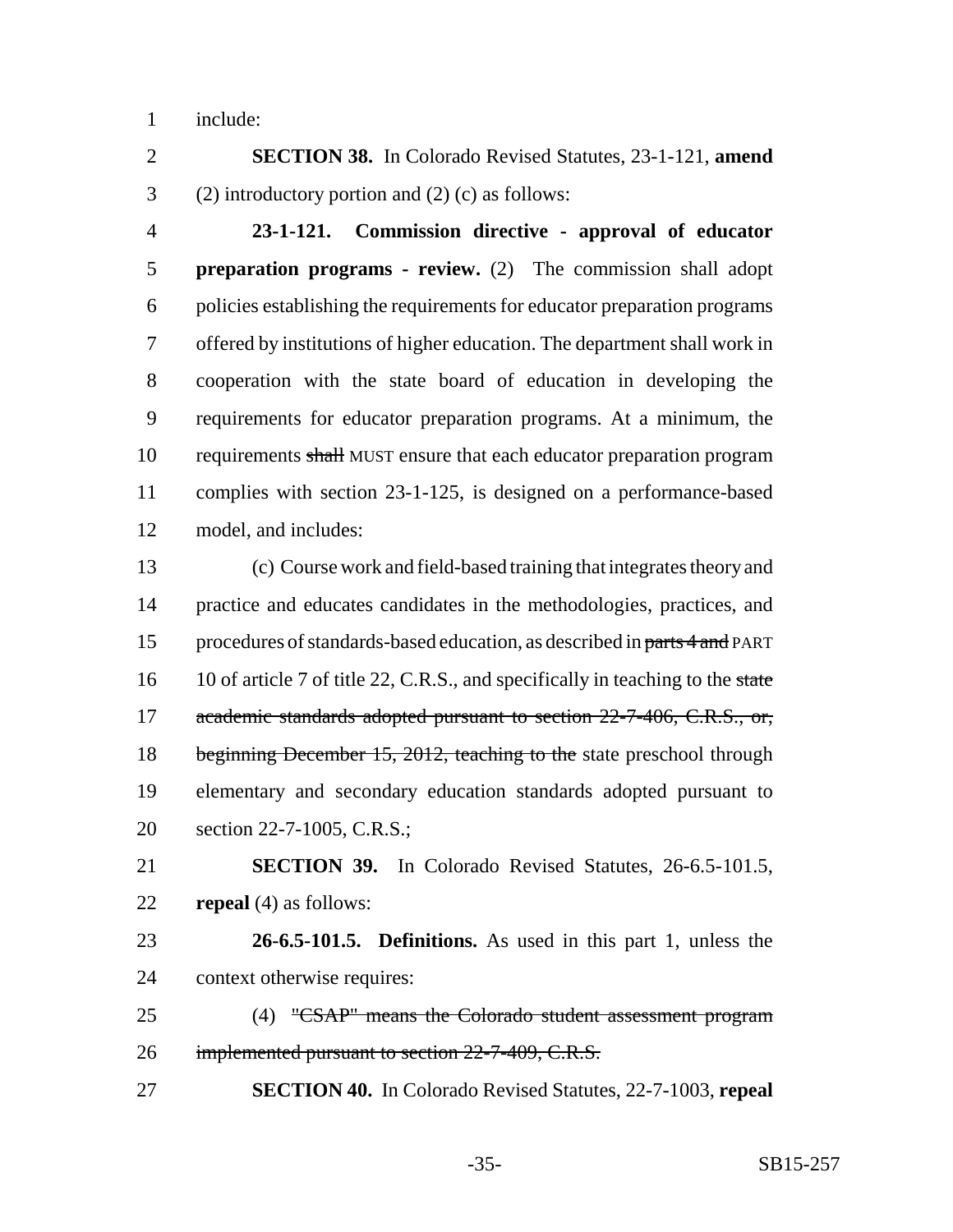(12), (13), (14), and (16) as follows:

 **22-7-1003. Definitions.** As used in this part 10, unless the context otherwise requires:

 (12) "Pilot program" means the pilot program for administration of postsecondary and workforce planning, preparation, and readiness assessments implemented pursuant to section 22-7-1007.

 (13) "Postsecondary and workforce planning assessment" means an assessment or battery of assessments administered to students in eighth or ninth grade that, at a minimum, tests in the areas of reading, mathematics, and science, provides guidance regarding a student's level 11 of academic preparation for entry into postsecondary education or the 12 workforce, and is relevant to the student for purposes of postsecondary 13 planning.

 (14) "Postsecondary and workforce preparation assessment" 15 means an assessment or battery of assessments administered to students in tenth grade that, at a minimum, tests in the areas of reading, 17 mathematics, and science, provides guidance regarding a student's level of academic preparation for entry into postsecondary education or the workforce, and is relevant to college admission determinations.

 (16) "Postsecondary and workforce readiness assessment" means an assessment or battery of assessments administered to students in 22 eleventh grade that, at a minimum, tests in the areas of reading, mathematics, and science and is relevant to college admission 24 determinations by institutions of higher education throughout the United States.

 **SECTION 41.** In Colorado Revised Statutes, 22-7-1005, **repeal** (4) as follows: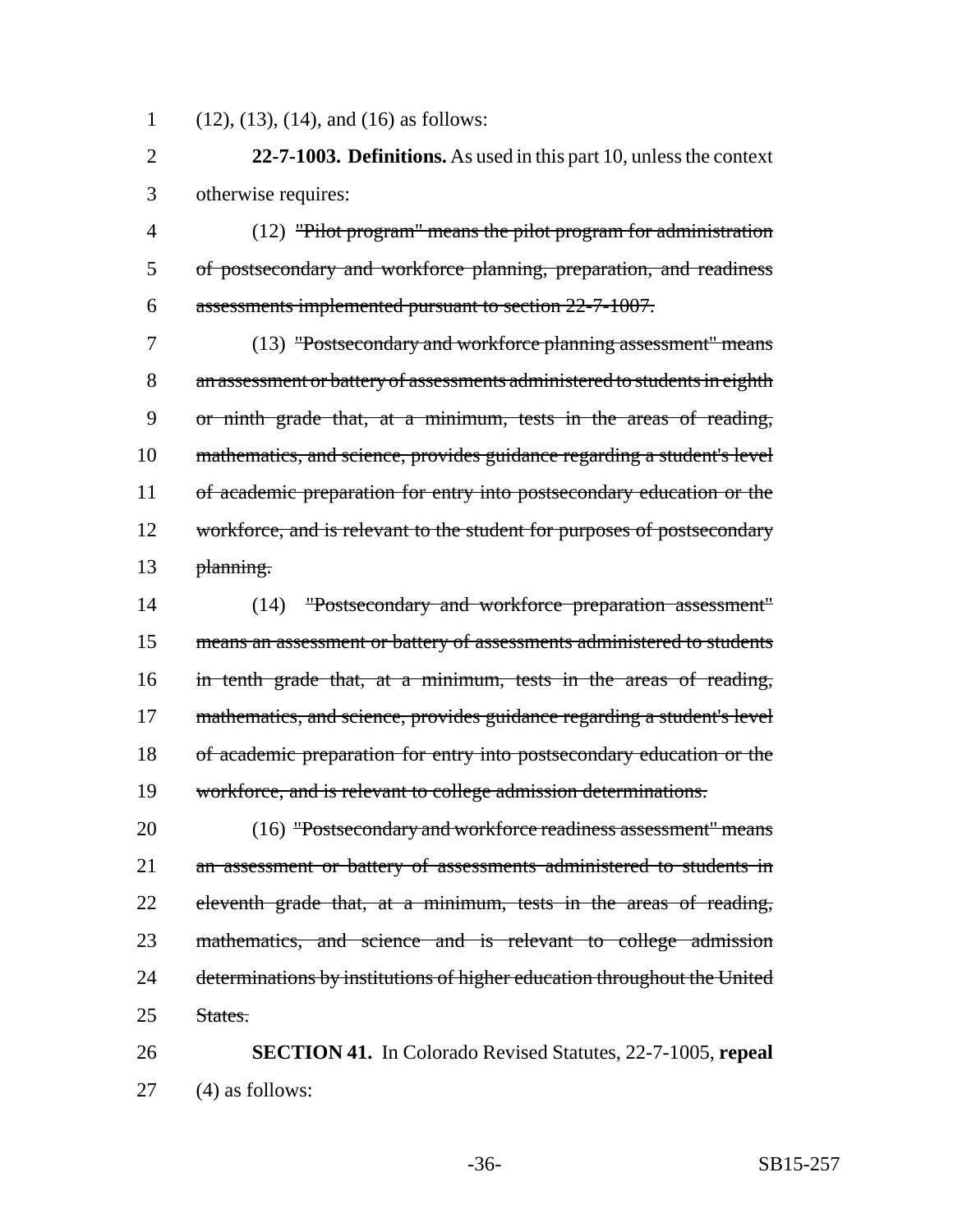**22-7-1005. Preschool through elementary and secondary education - aligned standards - adoption - revisions.** (4) In adopting the standards for preschool through elementary and secondary education 4 pursuant to this section, the state board shall ensure that it includes standards for grades nine through twelve that are aligned with the postsecondary and workforce planning, preparation, and readiness assessments adopted by the state board and the commission pursuant to 8 section 22-7-1008.

 **SECTION 42.** In Colorado Revised Statutes, 22-7-1006, **amend** 10 (2) and (5) as follows:

 **22-7-1006. Preschool through elementary and secondary education - aligned assessments - adoption - revisions.** (2) In adopting 13 the system of assessments, the state board shall ensure that it includes the 14 postsecondary and workforce planning, preparation, and readiness 15 assessments adopted by the state board and the commission pursuant to 16 section 22-7-1008 THE ASSESSMENTS IT ADOPTS THAT ARE ADMINISTERED IN GRADES NINE THROUGH TWELVE ARE DESIGNED TO ENABLE A STUDENT TO DEMONSTRATE POSTSECONDARY AND WORKFORCE READINESS BY THE TIME THE STUDENT GRADUATES FROM HIGH SCHOOL.

 (5) (a) Every six years after the adoption of the system of assessments pursuant to paragraph (a) of subsection (1) of this section, 22 the state board shall review and adopt any appropriate revisions to such system of assessments. The state board may adopt revisions to an assessment or adopt additional assessments, regardless of whether it adopts any revision to the standards with which the assessment is aligned. In adopting revisions to the system of assessments, the state board shall ensure that the system of assessments continues to meet the requirements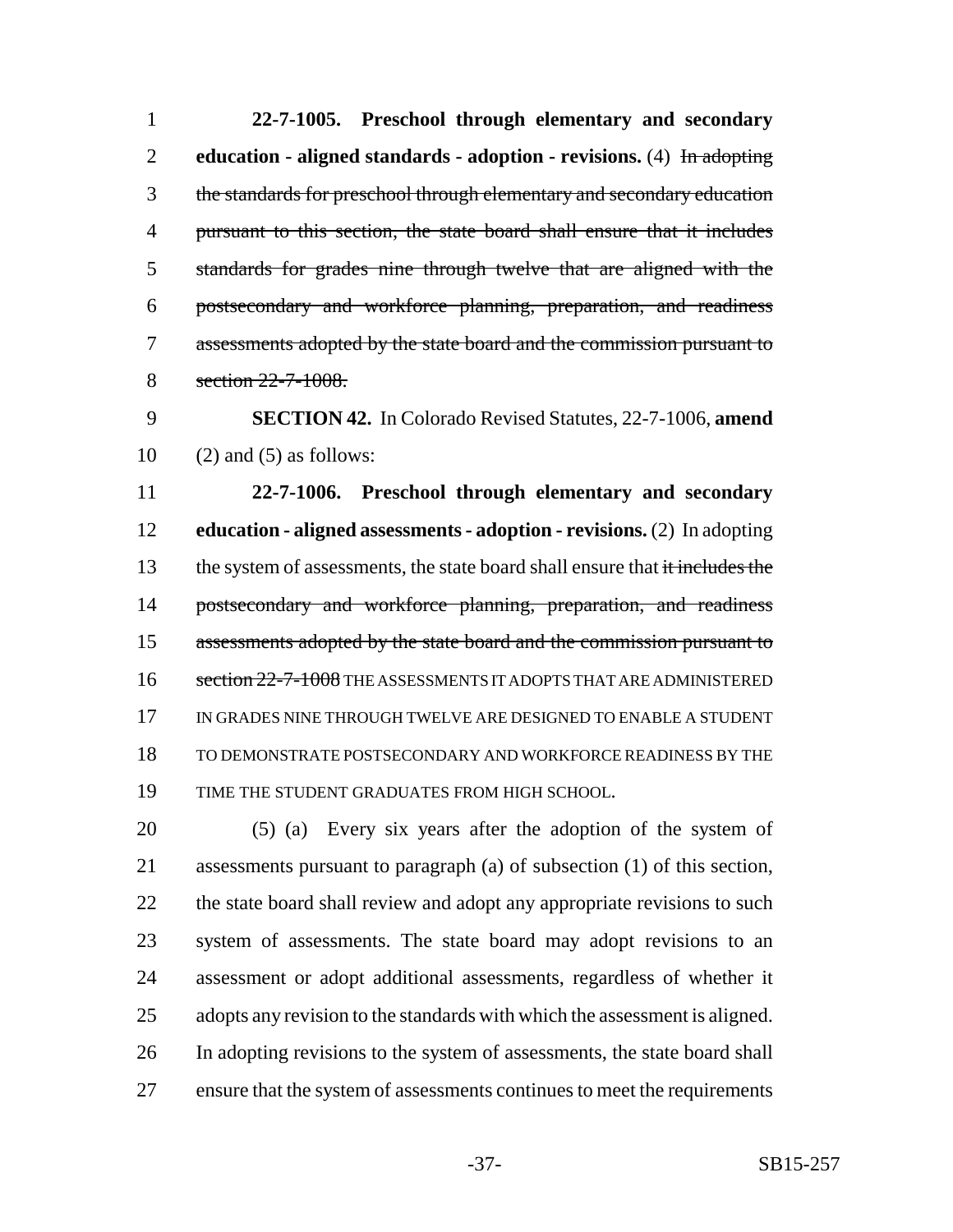specified in this section.

 (b) IN REVIEWING THE ASSESSMENTS ADMINISTERED TO STUDENTS ENROLLED IN GRADES NINE THROUGH TWELVE, THE STATE BOARD SHALL ADOPT ANY REVISIONS THAT MAY BE NECESSARY TO ENSURE THAT THE ASSESSMENTS ARE ALIGNED WITH ANY REVISIONS TO THE DESCRIPTION OF POSTSECONDARY AND WORKFORCE READINESS ADOPTED BY THE STATE BOARD AND THE COMMISSION PURSUANT TO SECTION 22-7-1008 (3) (a). **SECTION 43.** In Colorado Revised Statutes, **repeal** 22-7-1007. **SECTION 44.** In Colorado Revised Statutes, 22-7-1008, **amend** (1) (b) and (2); and **repeal** (3) (b) as follows:

 **22-7-1008. Postsecondary and workforce readiness description - adoption - revision.** (1) (b) Based on the data received by the 13 department of education from the operation of the pilot program pursuant 14 to section 22-7-1007, the state board and the commission may modify the description of postsecondary and workforce readiness as appropriate to ensure alignment of the standards for grades nine through twelve, the 17 postsecondary and workforce planning, preparation, and readiness assessments, and the description of postsecondary and workforce 19 readiness. The state board and the commission may further modify the description of postsecondary and workforce readiness as necessary based on the recommendations received through the peer review process on the 22 amended state plan pursuant to section 22-7-1012 to ensure alignment of the postsecondary and workforce readiness description with the standards and assessments.

25 (2) (a) On or before December 15, 2010, or as soon thereafter as fiscally practicable, the state board and the commission shall negotiate a consensus and adopt one or more postsecondary and workforce planning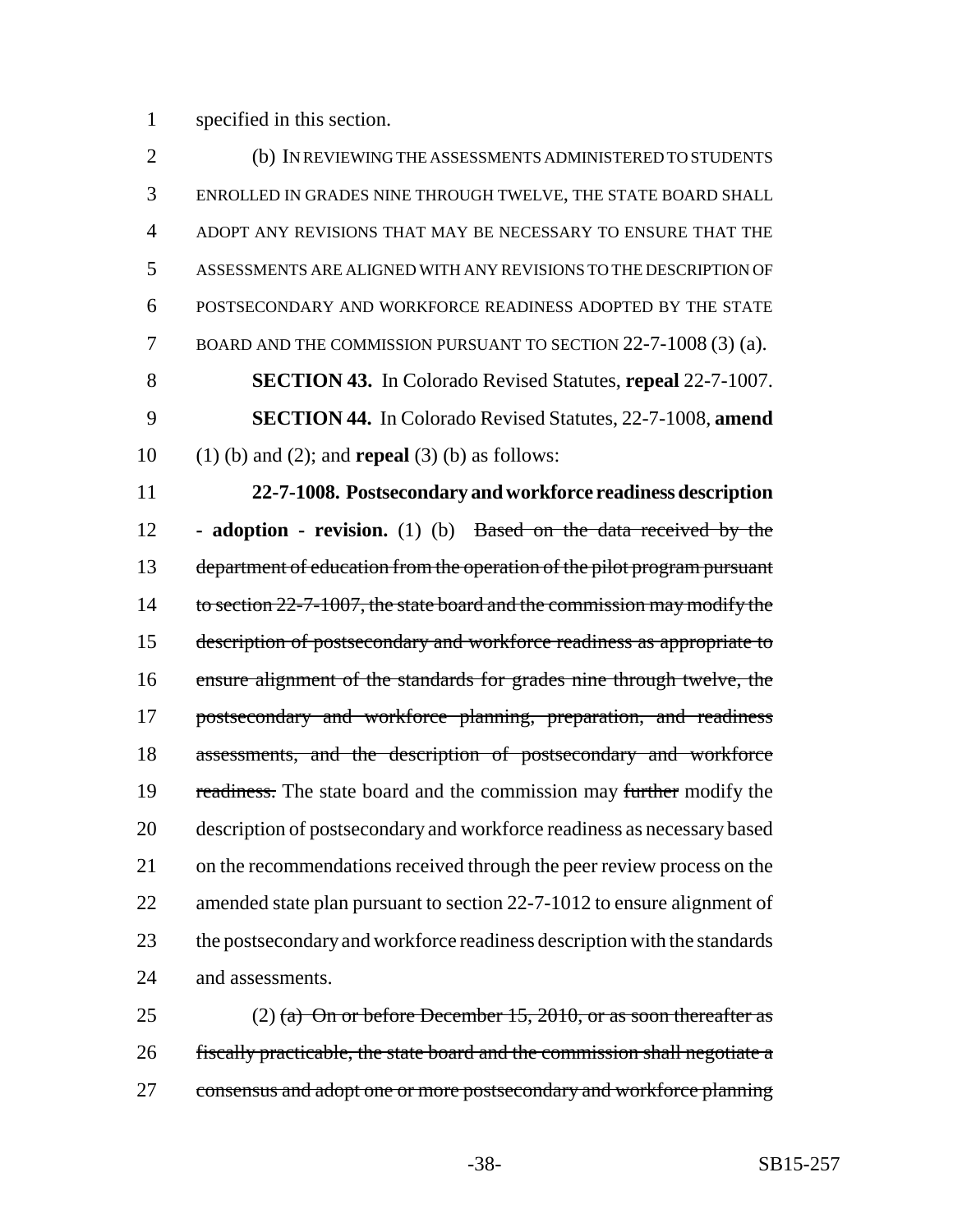assessments, postsecondary and workforce preparation assessments, and 2 postsecondary and workforce readiness assessments that local education providers shall administer pursuant to section 22-7-1016. The state board 4 and the commission shall base the selection of the postsecondary and workforce planning, preparation, and readiness assessments on the information received through the operation of the pilot program, ensuring that the selected assessments are aligned with the standards for grades nine through twelve and with the description of postsecondary and 9 workforce readiness. THE STATE BOARD, IN ADOPTING STATE ASSESSMENTS PURSUANT TO SECTION 22-7-1006, SHALL ENSURE THAT THE STATE ASSESSMENTS ADMINISTERED TO STUDENTS ENROLLED IN GRADES NINE THROUGH TWELVE ARE SUFFICIENT TO ENABLE A STUDENT TO DEMONSTRATE POSTSECONDARY AND WORKFORCE READINESS BY THE TIME THE STUDENT GRADUATES FROM HIGH SCHOOL.

15 (b) Following adoption of the postsecondary and workforce 16 planning, preparation, and readiness assessments, the state board and the 17 commission shall negotiate a consensus and adopt scoring criteria for the 18 postsecondary and workforce planning, preparation, and readiness 19 assessments to indicate a student's level of postsecondary and workforce 20 readiness, based on the student's level of performance on the assessments. 21 The state board and the commission shall ensure that the scoring criteria 22 for the postsecondary and workforce planning, preparation, and readiness 23 assessments are aligned with the scoring criteria that apply to the system 24 of assessments for preschool through elementary and secondary education 25 standards.

26 (c) The state board and the commission shall negotiate a 27 consensus and modify the postsecondary and workforce planning,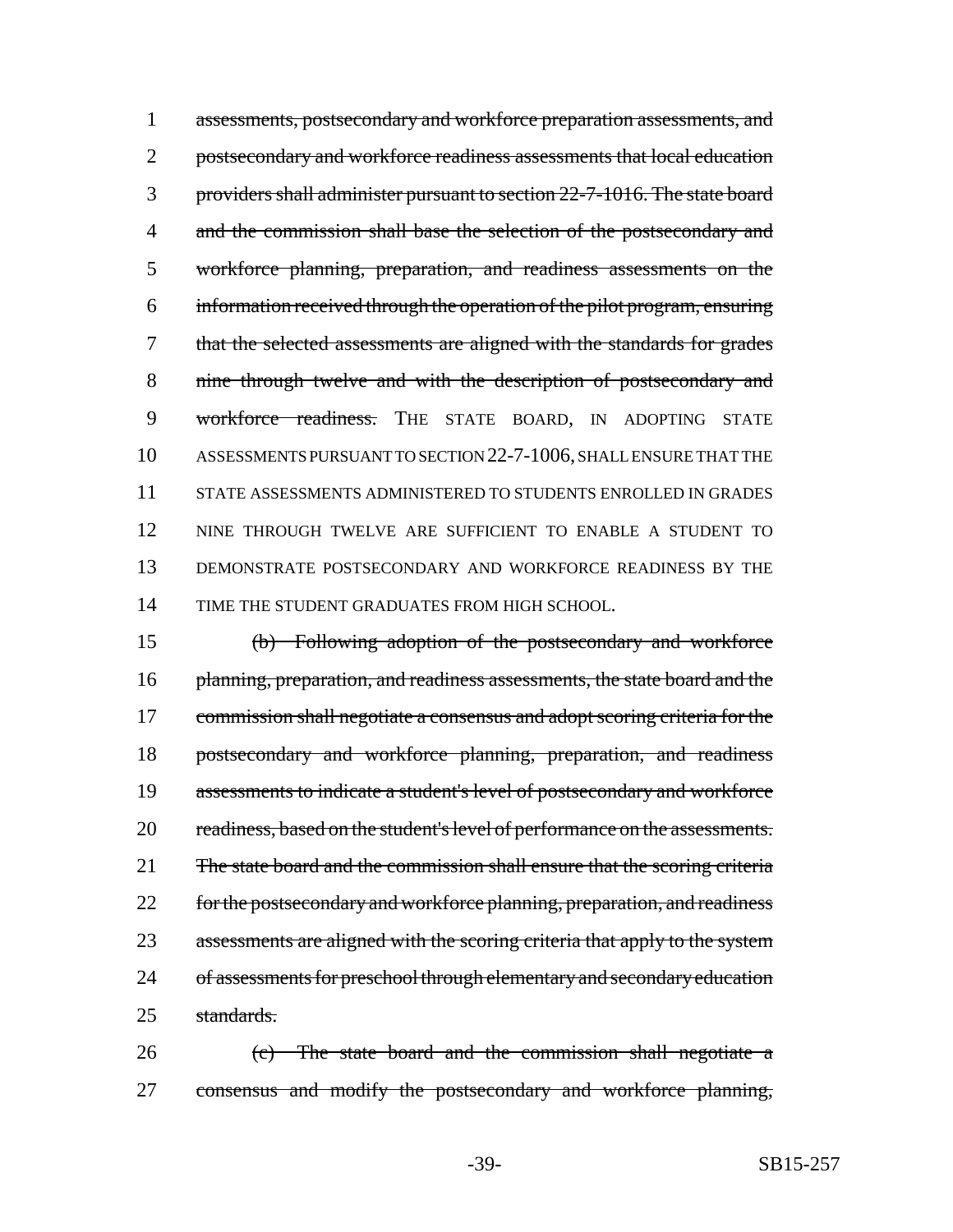1 preparation, and readiness assessments adopted pursuant to this section 2 as necessary in response to comments received through the peer review 3 process and to reflect the contents of the state plan approved pursuant to 4 section 22-7-1012.

5 (3) (b) Every six years after the adoption of the postsecondary and 6 workforce planning, preparation, and readiness assessments pursuant to 7 paragraph (a) of subsection (2) of this section, the state board and the 8 commission shall review, negotiate a consensus, and adopt any 9 appropriate revisions to such assessments. The state board and the 10 commission may adopt revisions to the postsecondary and workforce 11 planning, preparation, and readiness assessments, regardless of whether 12 they adopt any revisions to the postsecondary and workforce readiness 13 description. In adopting revisions to the assessments, the state board and 14 the commission shall ensure that the assessments continue to meet the 15 requirements specified in subsection (2) of this section. The state board 16 and the commission shall also review and adopt any appropriate revisions 17 to the scoring criteria.

18 **SECTION 45.** In Colorado Revised Statutes, 22-7-1012, **amend** 19 (2) (a) introductory portion and (2) (a) (I); and **repeal** (1) as follows:

20 **22-7-1012. State plan - amendments - peer review - final** 21 **adoption.** (1) The department of education shall solicit information from 22 local education providers that began administering postsecondary and 23 workforce planning, preparation, and readiness assessments prior to 24 implementation of the pilot program and from local education providers 25 and assessment vendors that are participating in the pilot program. The 26 department of education may contract with an independent, nationally 27 recognized third party to conduct a rigorous evaluation of the information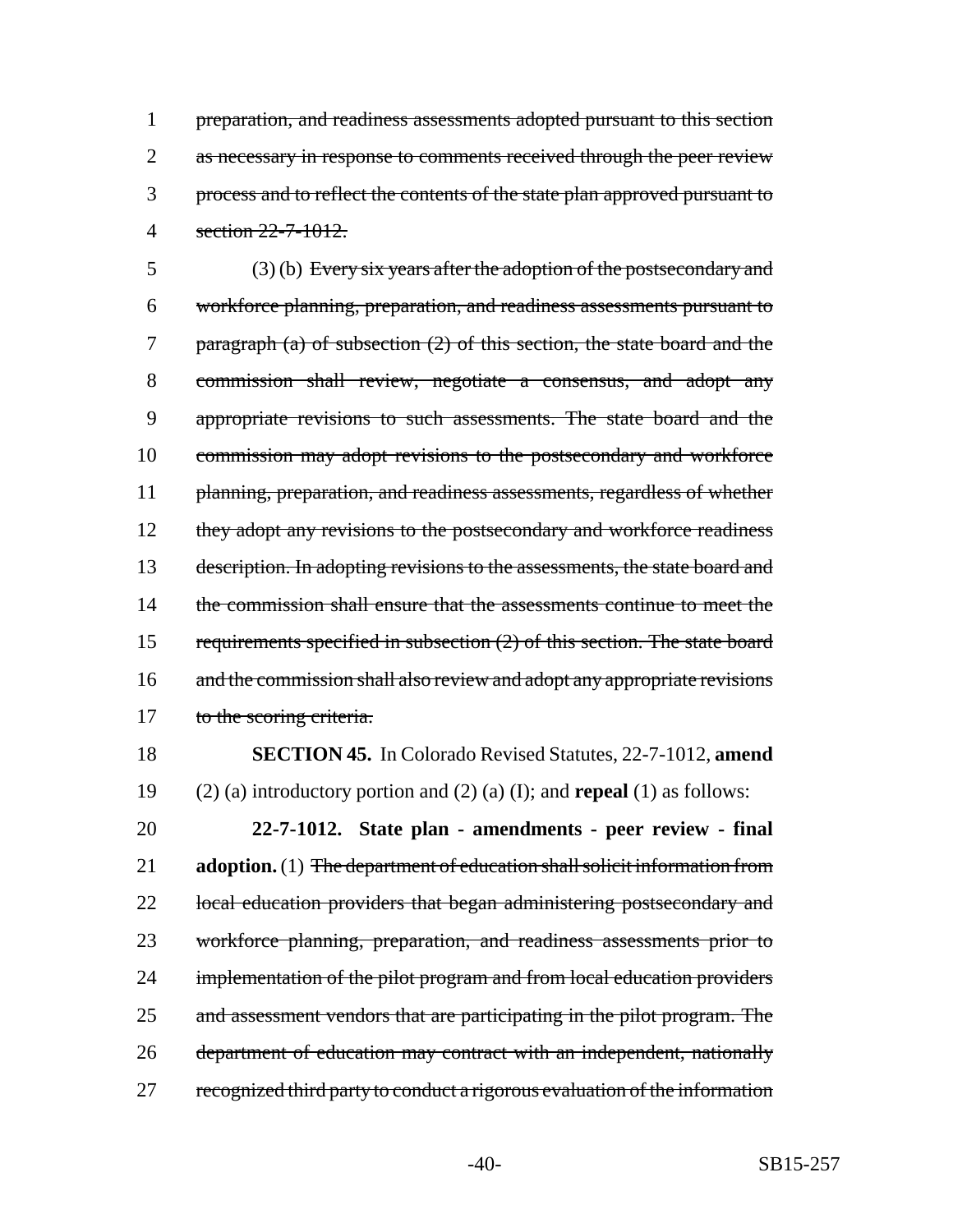received and, based on the evaluation, to make recommendations to the 2 department and the state board concerning amendments to the state plan. (2) (a) As soon as practicable under federal law, based on the evaluation of information received pursuant to subsection (1) of this 5 section and on information received by the state board pursuant to section 22-7-1010 and on any information received from the regional educator meetings pursuant to section 22-7-1011, the department of education shall submit to the federal department of education amendments to the state plan for peer review and approval. The amendments, at a minimum, shall include:

 (I) Amendments to incorporate the preschool through elementary 12 and secondary education standards adopted by the state board pursuant to 13 section 22-7-1005; including the standards for grades nine through twelve 14 that are aligned with the postsecondary and workforce planning, preparation, and readiness assessments adopted pursuant to section  $16 \t 22 - 7 - 1008$ ; and

 **SECTION 46.** In Colorado Revised Statutes, 22-7-1015, **amend** (3) (b) as follows:

 **22-7-1015. Postsecondary and workforce readiness program - technical assistance.** (3) (b) Notwithstanding the provisions of paragraph (a) of this subsection (3), a local education provider may allow a student who is receiving special education services to demonstrate attainment of postsecondary and workforce readiness through a differentiated plan for purposes of the postsecondary and workforce 25 readiness program, and the postsecondary and workforce planning, 26 preparation, and readiness assessments, if required in the student's individualized education program.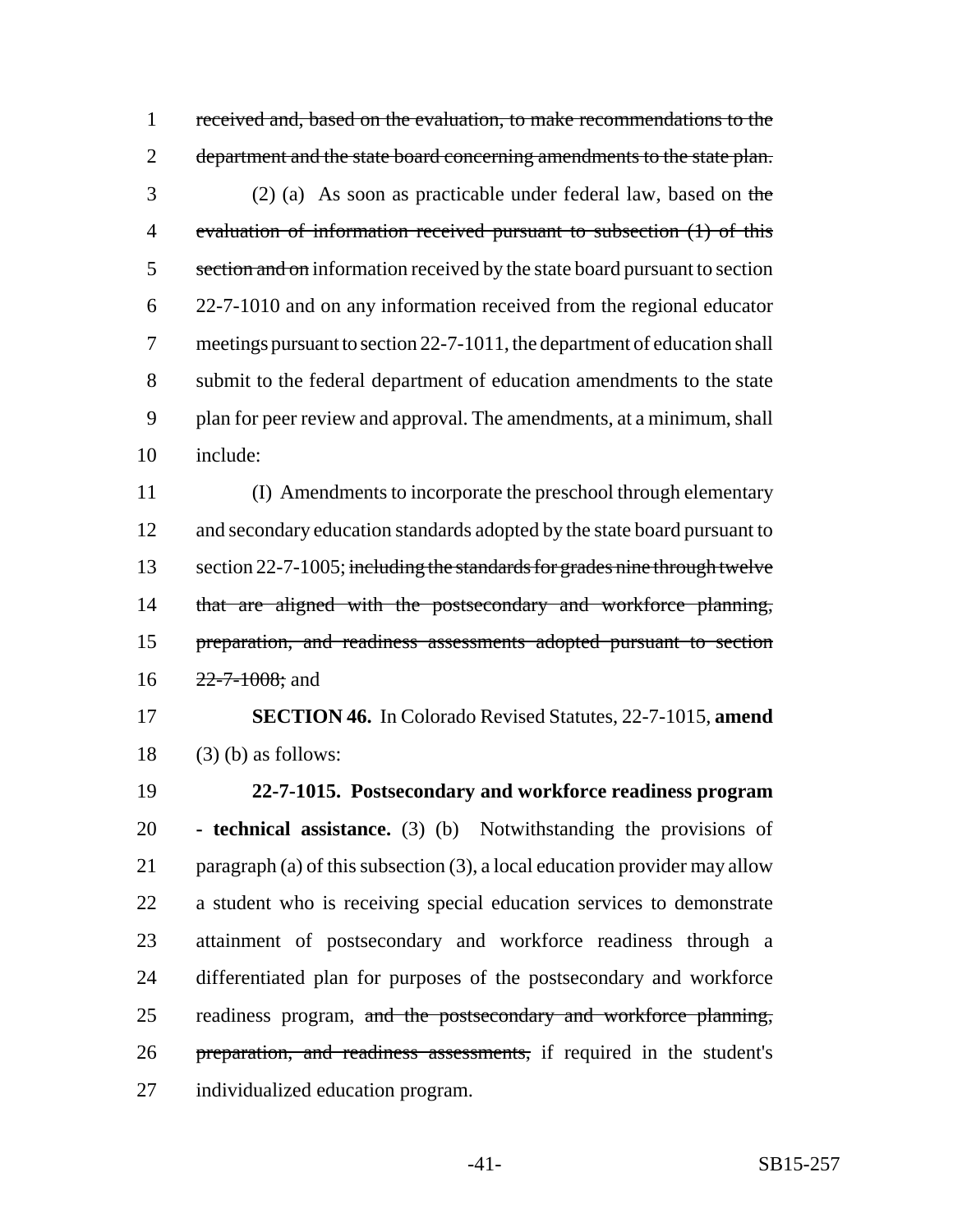**SECTION 47.** In Colorado Revised Statutes, 22-7-1016, **amend** 2 (1), (2) (b), and (4) (a) as follows:

 **22-7-1016. Assessments in grades nine through twelve - transcripts.** (1) Each local education provider shall administer the postsecondary and workforce planning, preparation, and readiness assessments adopted by the state board and the commission pursuant to 7 section 22-7-1008 within two years of the adoption of such assessments. 8 Upon receiving the results following administration of the postsecondary and workforce planning, preparation, and readiness assessments ADMINISTERED PURSUANT TO SECTION 22-7-1006.3 TO STUDENTS ENROLLED IN GRADES NINE THROUGH TWELVE, the local education provider shall provide to each student a printed copy of the student's assessment results, and a teacher or counselor shall review each student's results with the student and, to the extent practicable, with the student's parent or legal guardian and determine the areas in which the student continues to need instruction in order to demonstrate postsecondary and workforce readiness prior to or upon attaining a high school diploma.

 (2) Each high school student's final transcript shall describe the student's level of postsecondary and workforce readiness by:

 (b) Indicating the student's level of performance on the 21 postsecondary and workforce planning, preparation, and readiness 22 assessments ADMINISTERED TO THE STUDENT PURSUANT TO SECTION 22-7-1006.3 IN GRADES NINE THROUGH TWELVE.

 (4) (a) A local education provider shall not apply a student's level of performance in the postsecondary and workforce readiness program or 26 on the postsecondary and workforce planning, preparation, and readiness assessments ADMINISTERED TO THE STUDENT PURSUANT TO SECTION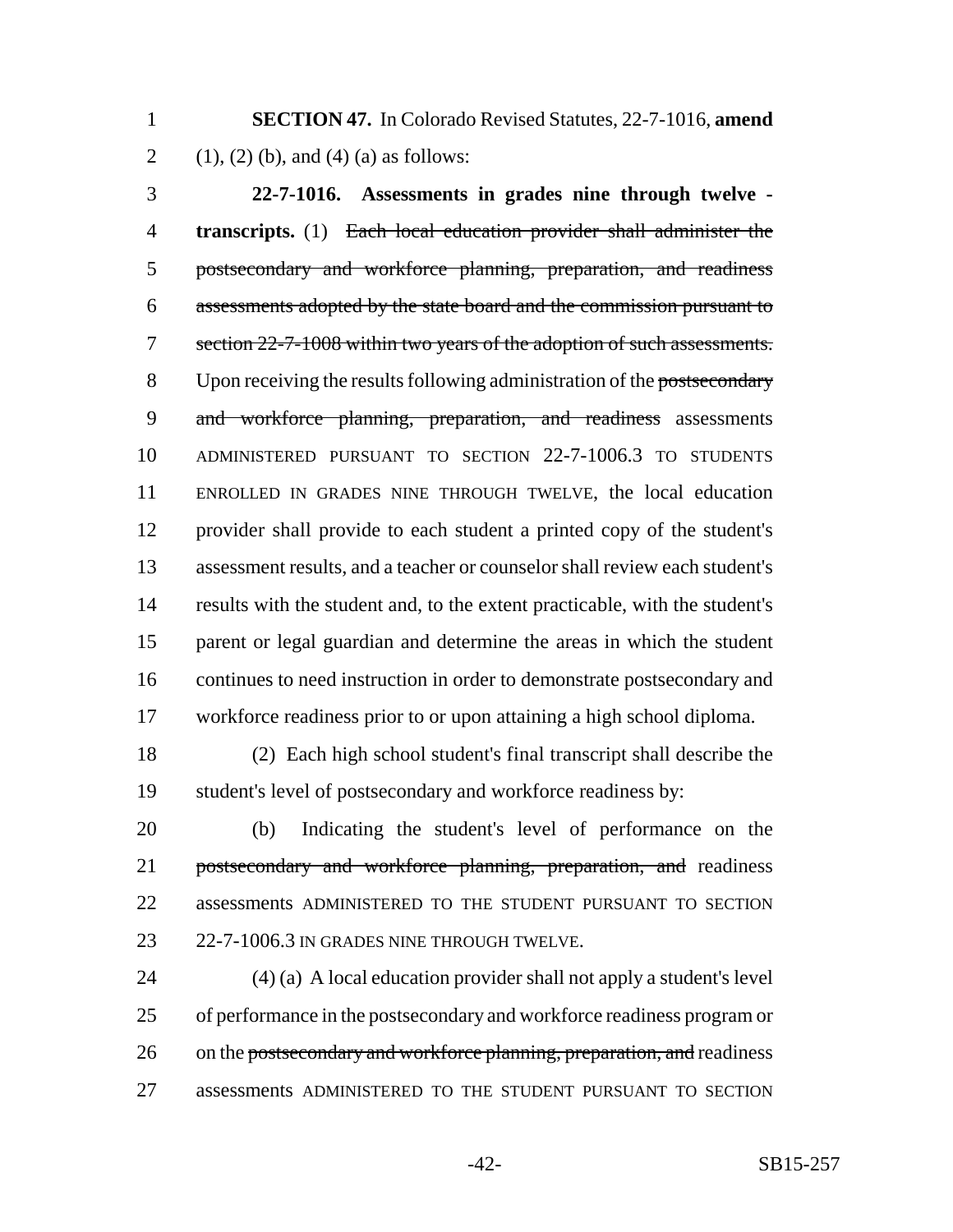22-7-1006.3 IN GRADES NINE THROUGH TWELVE to prohibit the student from participating in any program operated by the local education provider through which the student may earn postsecondary or career and technical education course credits while enrolled in high school.

 **SECTION 48.** In Colorado Revised Statutes, 22-7-1018, **amend** 6 (1) (c) (V), (1) (c) (VI), (1) (c) (VII), and (2) (b) as follows:

 **22-7-1018. Cost study.** (1) (c) At a minimum, the cost study shall address the costs associated with:

 (V) Aligning the preschool, elementary, secondary, and postsecondary education curricula with the postsecondary and workforce 11 readiness description; and administering and reviewing the postsecondary 12 and workforce planning, preparation, and readiness assessments;

 (VI) Making changes to the postsecondary admissions processes 14 and publications to take into account the postsecondary and workforce readiness description and the postsecondary and workforce planning, 16 preparation, and readiness assessments ADMINISTERED PURSUANT TO SECTION 22-7-1006.3 TO STUDENTS ENROLLED IN GRADES NINE THROUGH TWELVE; and

 (VII) Reviewing, adopting, and implementing standards in educator preparation programs to incorporate the preschool through elementary and secondary education standards, the school readiness description, the system of assessments, the individualized readiness plans, 23 AND the postsecondary and workforce readiness description. and the 24 postsecondary and workforce planning, preparation, and readiness assessments.

 (2) The entity selected to conduct the cost study shall submit reports to the department of education and the department of higher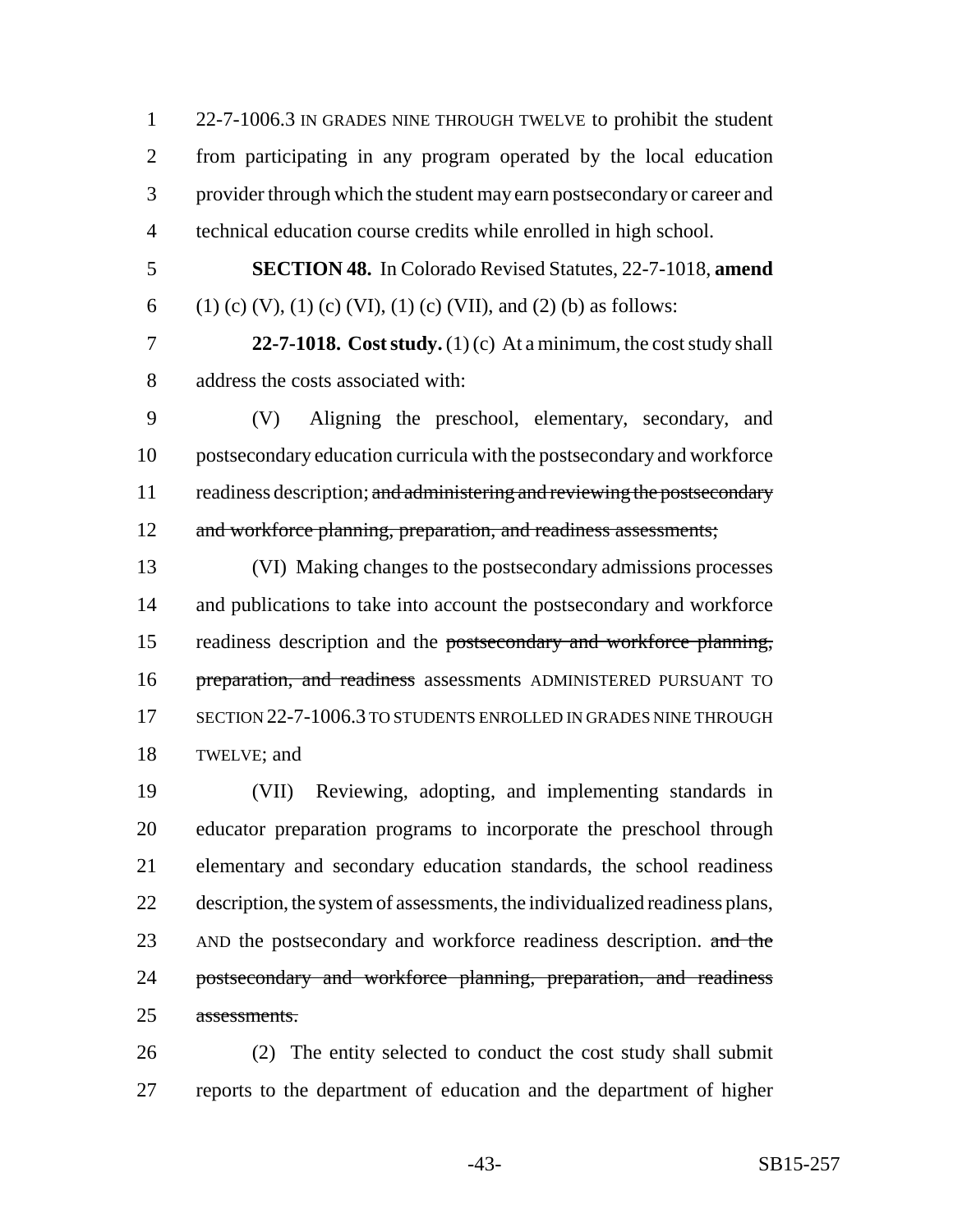education in accordance with the following timeline:

 (b) On or before October 1, 2011, a report of the costs pertaining to implementation of the school readiness assessments AND the system of assessments that is aligned with the preschool through elementary and 5 secondary education standards; and the postsecondary and workforce planning, preparation, and readiness assessments; and

 **SECTION 49.** In Colorado Revised Statutes, 22-7-302, **amend** (2) as follows:

 **22-7-302. Definitions.** As used in this part 3, unless the context otherwise requires:

 (2) "Close the achievement and growth gap" means to lessen the variance in academic achievement and growth among student groups, as 13 reflected in statewide STATE assessment scores or performance on 14 postsecondary and workforce readiness assessments and in calculations of students' longitudinal academic growth, by improving the academic achievement and growth of students in those groups that are underperforming.

 **SECTION 50.** In Colorado Revised Statutes, 22-11-103, **repeal** (26) as follows:

 **22-11-103. Definitions.** As used in this article, unless the context otherwise requires:

22 (26) "Postsecondary and workforce readiness assessment" shall 23 have the same meaning as provided in section 22-7-1003 (16).

 **SECTION 51.** In Colorado Revised Statutes, 22-11-202, **repeal** 25  $(1)$  (c) as follows:

 **22-11-202. Colorado growth model - technical advisory panel - rules.** (1) (c) Within ninety days after receiving the information from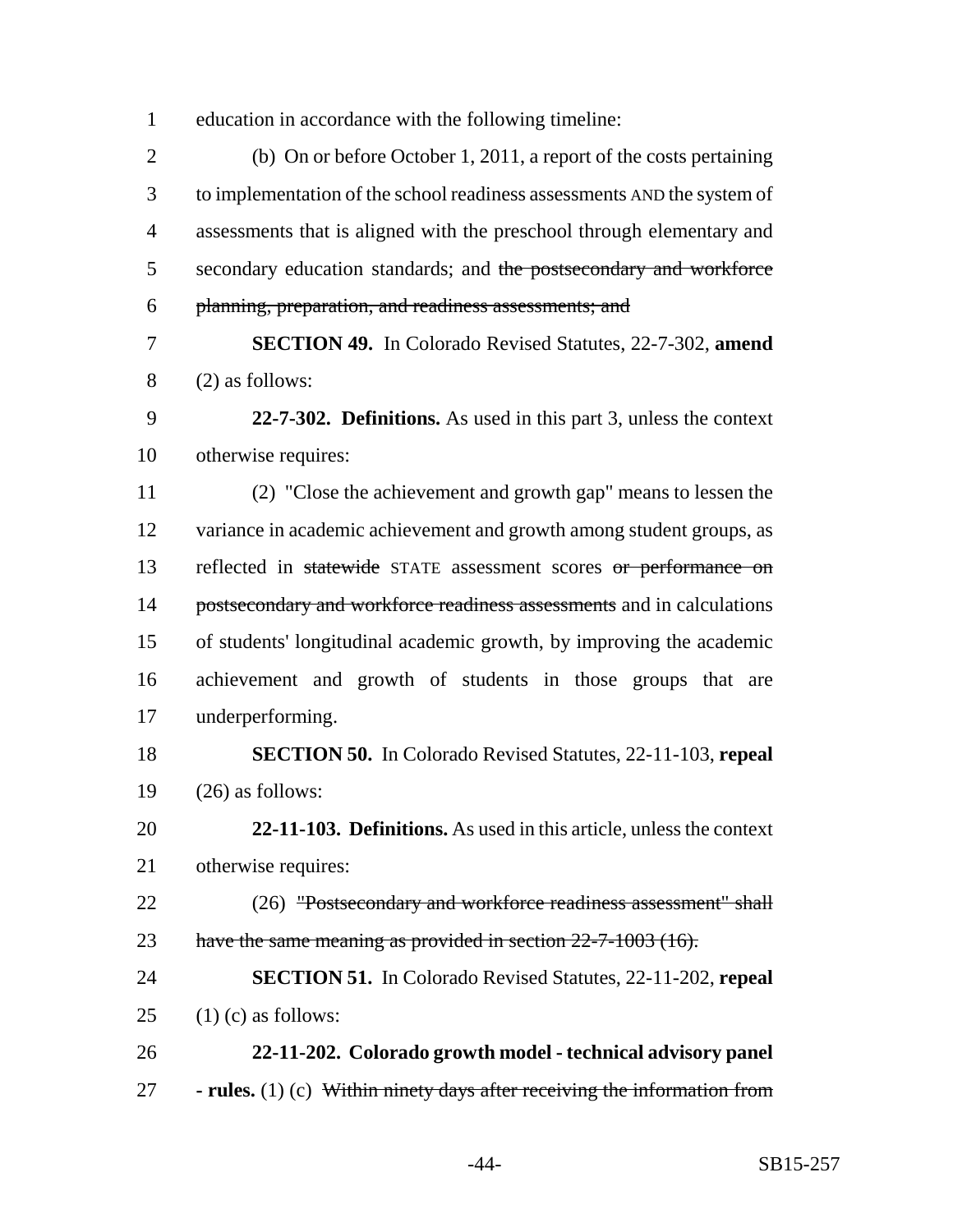1 the 2009-10 administration of the postsecondary and workforce planning, 2 preparation, and readiness assessments pursuant to section 22-7-1007, the department shall recommend to the state board for adoption by rule any necessary adjustments to the Colorado growth model to ensure that it measures student academic growth over time toward attainment of the standards adopted pursuant to section 22-7-1005 and attainment of postsecondary and workforce readiness as described pursuant to section 8 22-7-1008. In recommending adjustments to the Colorado growth model, 9 the department shall consult with the technical advisory panel appointed pursuant to subsection (2) of this section.

 **SECTION 52.** In Colorado Revised Statutes, 22-11-204, **amend** 12 (4) (a) (I), (4) (b) (I), (4) (c) (I), (5) (a) (I) (F), (5) (b) (I) (F), (5) (c) (I) 13 (F), and (6) (c) as follows:

 **22-11-204. Performance indicators - measures.** (4) The department shall determine the level of attainment of each public high school, each school district, the institute, and the state as a whole on the postsecondary and workforce readiness indicator by using, at a minimum, the following measures:

(a) For each public high school, the department shall calculate:

 (I) The percentages of students enrolled in the eleventh grade in the public high school who score at each achievement level on the standardized, curriculum-based, achievement, college entrance examination administered as a statewide assessment or the percentages of 24 students enrolled in each of the grade levels included in the public high 25 school who score at each achievement level on the postsecondary and 26 workforce readiness assessments administered PURSUANT TO SECTION 27 22-7-1006.3 by the public high school;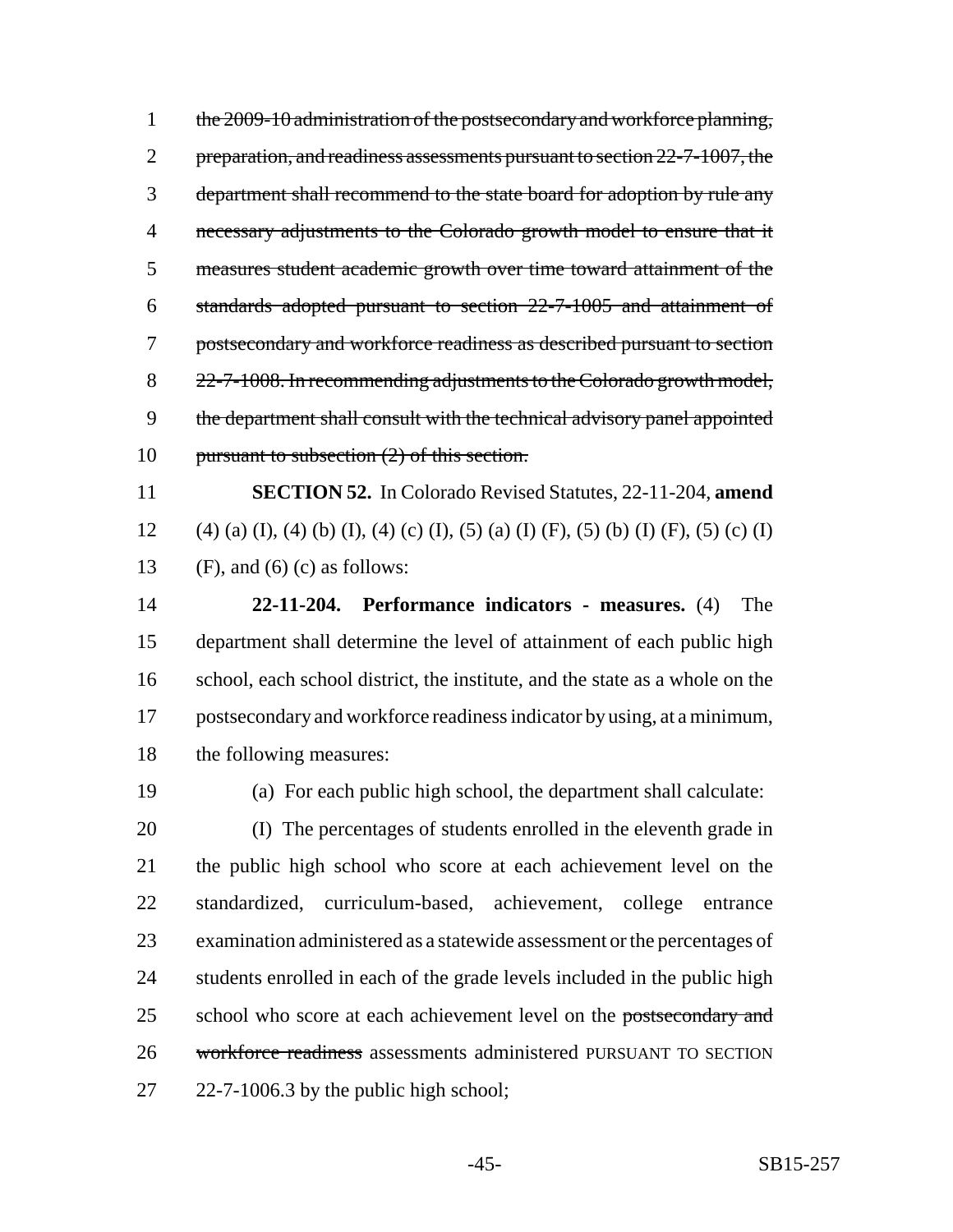(b) For each school district and the institute, the department shall calculate:

 (I) The overall percentages of students enrolled in the eleventh grade in all of the district public high schools or all institute charter high schools who score at each achievement level on the standardized, curriculum-based, achievement, college entrance examination administered as a statewide assessment or the percentages of students enrolled in each of the grade levels included in the public high schools 9 who score at each achievement level on the postsecondary and workforce readiness assessments administered PURSUANT TO SECTION 22-7-1006.3 by the public high schools;

(c) For the state, the department shall calculate:

 (I) The percentages of students enrolled in the eleventh grade in 14 public high schools statewide who score at each achievement level on the standardized, curriculum-based, achievement, college entrance examination administered as a statewide assessment or the percentages of students enrolled in each of the grade levels included in the public high schools statewide who score at each achievement level on the postsecondary and workforce readiness assessments administered PURSUANT TO SECTION 22-7-1006.3 by the public high schools;

 (5) The department shall determine the level of attainment of each public school, each school district, the institute, and the state as a whole on the performance indicator that concerns the progress made in closing the achievement and growth gaps by using the following measures:

 (a) (I) For each public school, the department shall disaggregate by student group:

(F) For each public high school, the percentage of students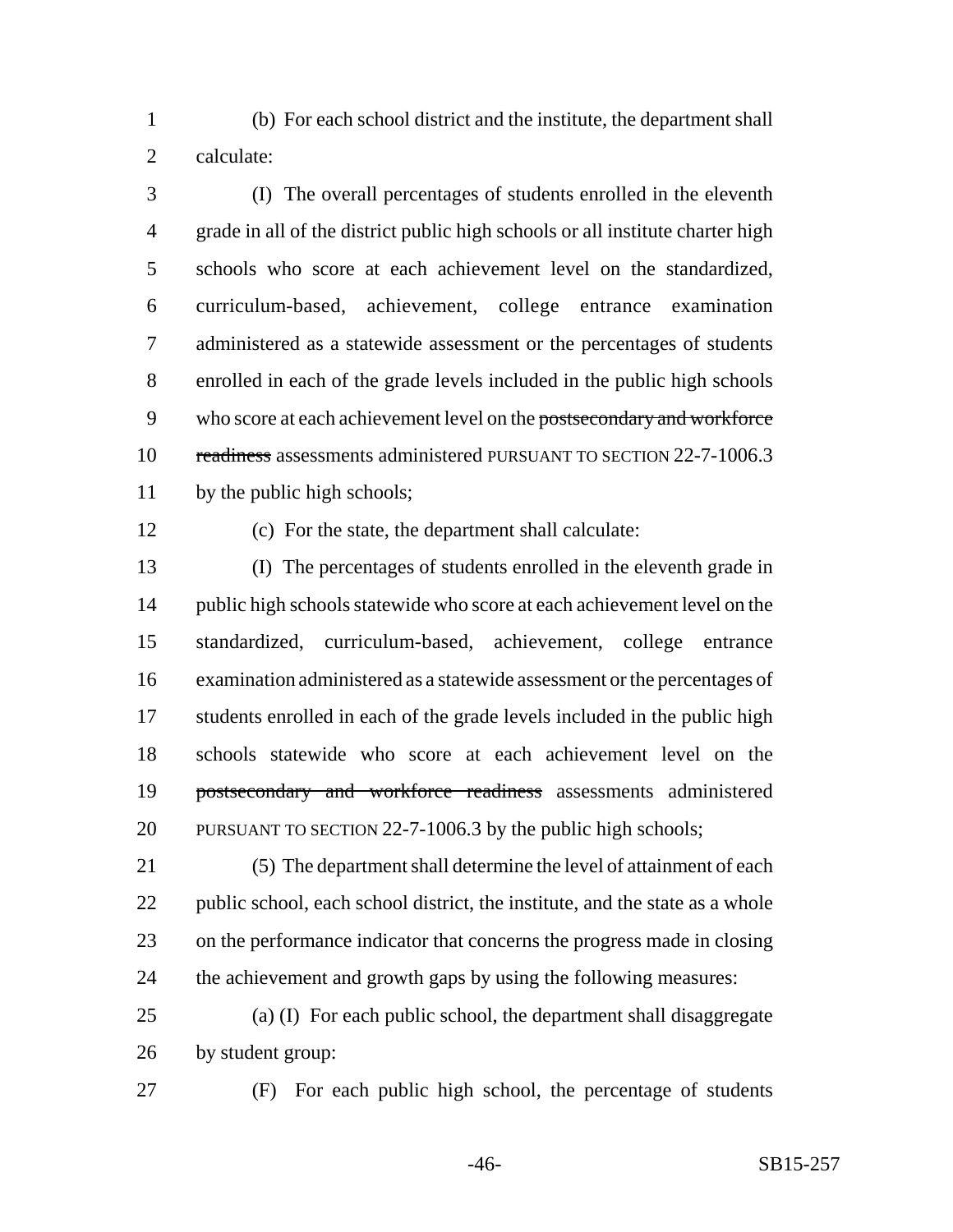enrolled in the eleventh grade in the public high school who score at each achievement level of the standardized, curriculum-based, achievement, college entrance examination or the percentages of students enrolled in each of the grade levels included in the public high school who score at 5 each achievement level on the postsecondary and workforce readiness assessments administered PURSUANT TO SECTION 22-7-1006.3 by the public high school; the percentages of students graduating from the public high school who receive a diploma that includes a postsecondary and workforce readiness endorsement or an endorsement for exemplary demonstration of postsecondary and workforce readiness; and the graduation and dropout rates.

 (b) (I) For each school district and the institute, the department shall disaggregate by student group:

 (F) The overall percentage of students enrolled in the eleventh grade in the district public high schools or the institute charter high schools who score at each achievement level of the standardized, curriculum-based, achievement, college entrance examination or the percentages of students enrolled in each of the grade levels included in the public high schools who score at each achievement level on the postsecondary and workforce readiness assessments administered PURSUANT TO SECTION 22-7-1006.3 by the public high schools; the overall percentages of students graduating from the district public high schools, or the institute charter high schools, who receive a diploma that includes a postsecondary and workforce readiness endorsement or an endorsement 25 for exemplary demonstration of postsecondary and workforce readiness; and the overall graduation and dropout rates for the district public high schools or the institute charter high schools.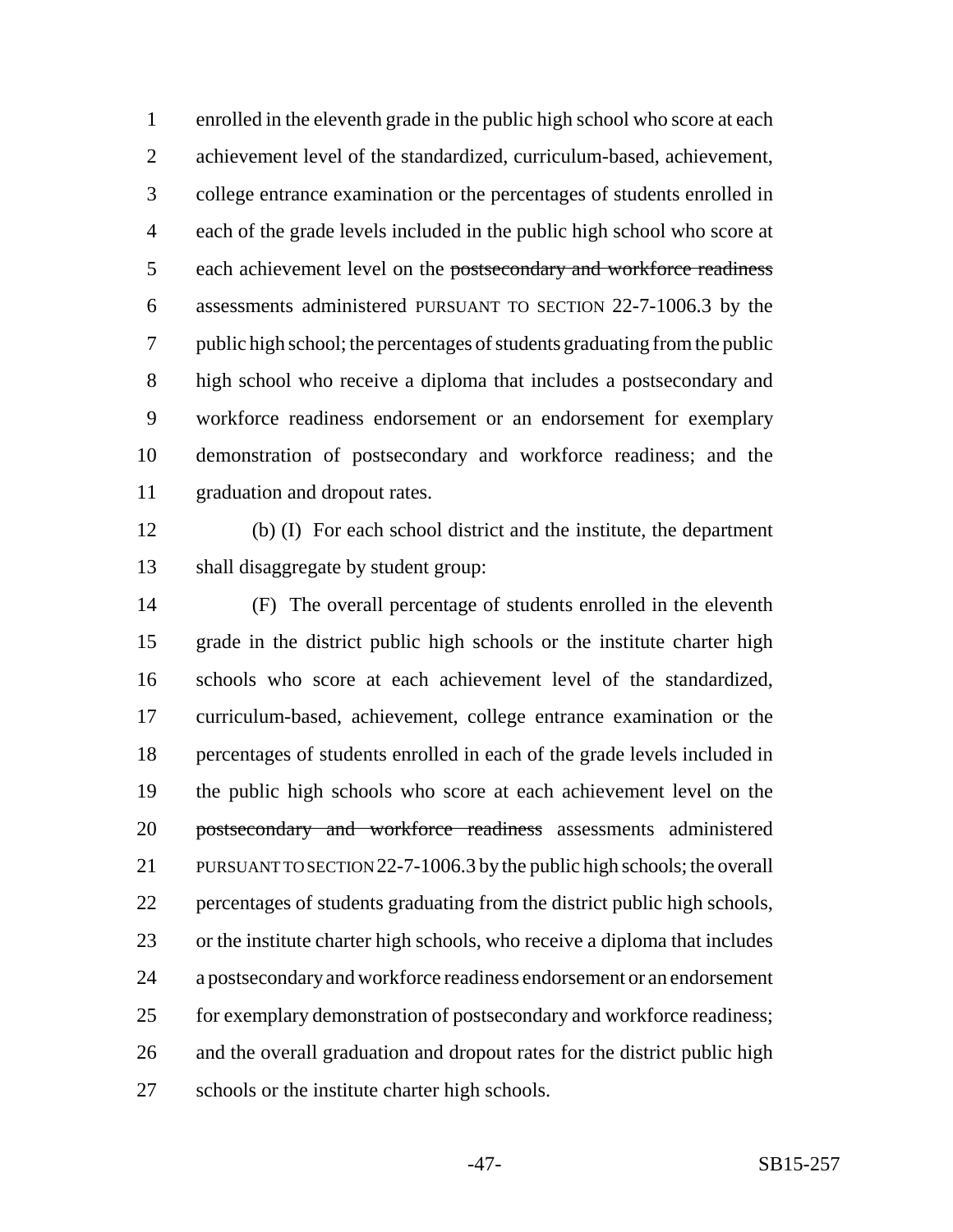(c) (I) For the state, the department shall disaggregate by student group:

 (F) The percentage of students enrolled in the eleventh grade in 4 the public high schools in the state who score at each achievement level of the standardized, curriculum-based, achievement, college entrance examination or the percentages of students enrolled in each of the grade levels included in the public high schools in the state who score at each 8 achievement level on the postsecondary and workforce readiness assessments administered PURSUANT TO SECTION 22-7-1006.3 by the public high schools; the overall percentages of students graduating from the public high schools in the state who receive diplomas that include postsecondary and workforce readiness endorsements or endorsements for exemplary demonstration of postsecondary and workforce readiness; and the overall graduation and dropout rates for the public high schools in the state.

(6) Notwithstanding any provision of this section to the contrary:

 (c) The department may adjust the calculations specified in this section as necessary to take into account students for whom no score is recorded on the statewide assessments OR the standardized, 20 curriculum-based, achievement, college entrance examination. or the postsecondary and workforce readiness assessments.

 **SECTION 53.** In Colorado Revised Statutes, 23-1-113, **repeal** (6) as follows:

 **23-1-113. Commission directive - admission standards for baccalaureate and graduate institutions of higher education - policy - definitions.** (6) (a) On or before December 15, 2010, pursuant to 27 section 22-7-1008, C.R.S., the commission and the state board of